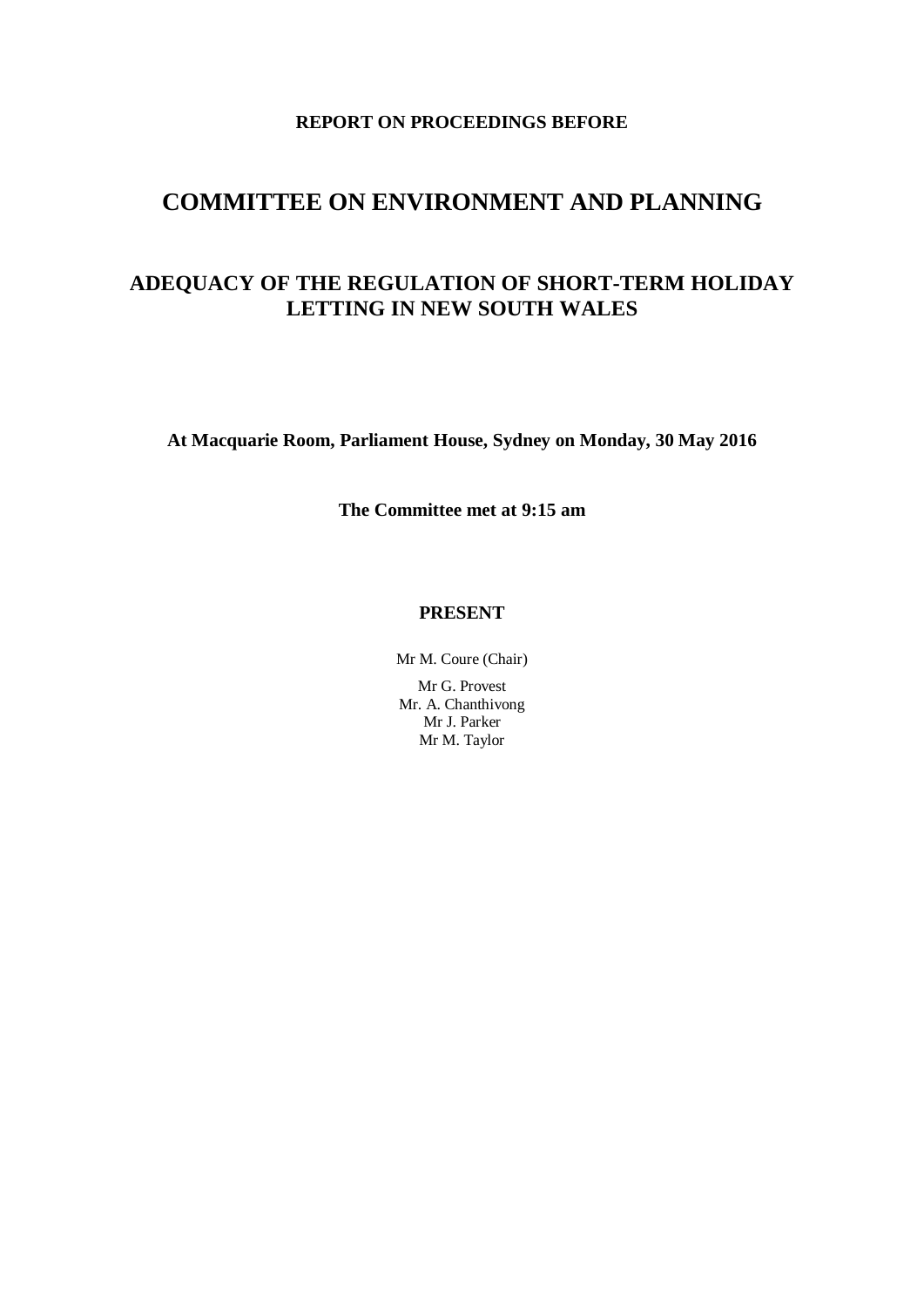## **WITNESSES**

| DANIEL DONAT KOBELEFF, Vice-President, Holiday Letting Organisation Central Coast Inc, sworn and      |
|-------------------------------------------------------------------------------------------------------|
| DEAN GORDDARD, Executive Manager, Tourism, NSW Business Chamber, sworn and examined  17               |
| DONAT KOBELEFF, President, Holiday Letting Organisation Central Coast Inc., sworn and examined 9      |
| GORDON CLARK, Strategic Planning Manager, Shoalhaven City Council, sworn and examined22               |
|                                                                                                       |
| JULIAN LITTON LEDGER, Chief Executive Officer, Youth Hostels Association Ltd, affirmed and examined.2 |
| LUKE AITKEN, Senior Manager Policy, NSW Business Chamber, affirmed and examined17                     |
| MARK CARLON, Manager of Strategic Planning, Sutherland Shire Council, sworn and examined22            |
| MICHAEL RYAN, Manager of Building Compliance and Tree Management, Sutherland Shire Council, sworn     |
| ROBERT HENKE, Honorary Secretary, Backpacker Operators Association NSW Inc, affirmed and examined .2  |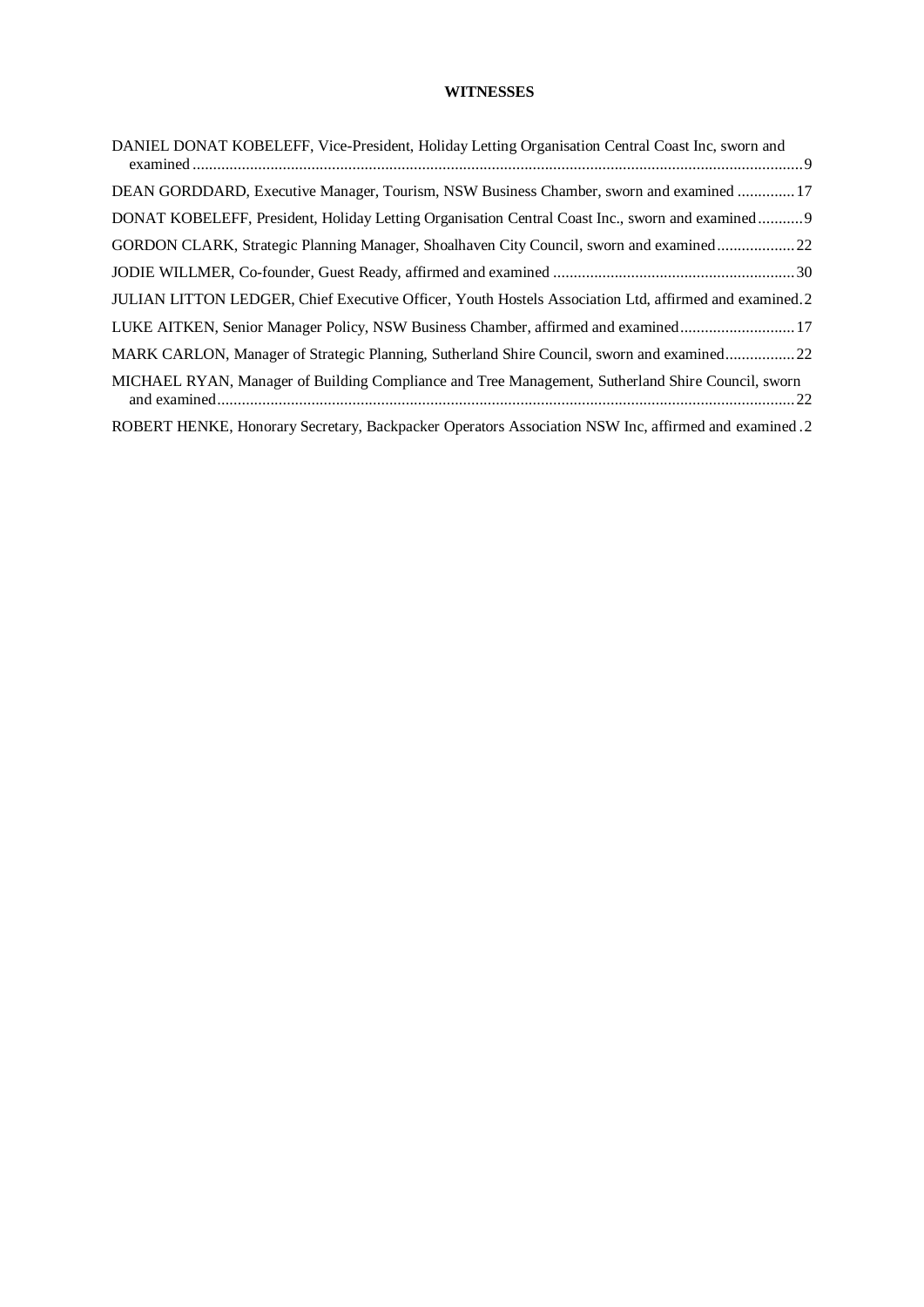**The CHAIR:** Good morning and thank you for attending the public hearing of the Committee on Environment and Planning. Today we are hearing further evidence for our inquiry into short-term holiday letting in New South Wales. The Committee has received 212 submissions from people across the State. Nearly onefifth of the submissions were received from the Far North Coast, which is why the Committee held its public hearing in Tweed Heads on 7 March this year. We heard valuable evidence in Tweed Heads from Tweed and Byron councils, several holiday accommodation providers, local businesses and tourism promoters, and importantly from local residents.

The Committee held its second public hearing at Parliament House on 14 March. At that hearing we heard from Sydney and Randwick councils, and a large number of major accommodation providers and advocacy groups. These included Stayz, Airbnb, Tourist Accommodation Australia, the Holiday Rental Industry Association and the Real Estate Institute of New South Wales. We also heard from the insurance industry and from owners corporation networks representing people who live in strata properties and from strata residents themselves. Finally, we heard from the NSW Department of Planning and Environment, which has responsibility for formulating the land use planning rules for the whole State.

Following our second public hearing the Committee met and identified a number of areas where it felt it needed more information or clarification. We received an important briefing from NSW Fair Trading on 2 May 2016. Today we are hearing from additional stakeholders in the regulation of short-term holiday letting in this State, including local government, the backpacker industry, the holiday letting industry and the NSW Business Chamber. I now declare the hearing open.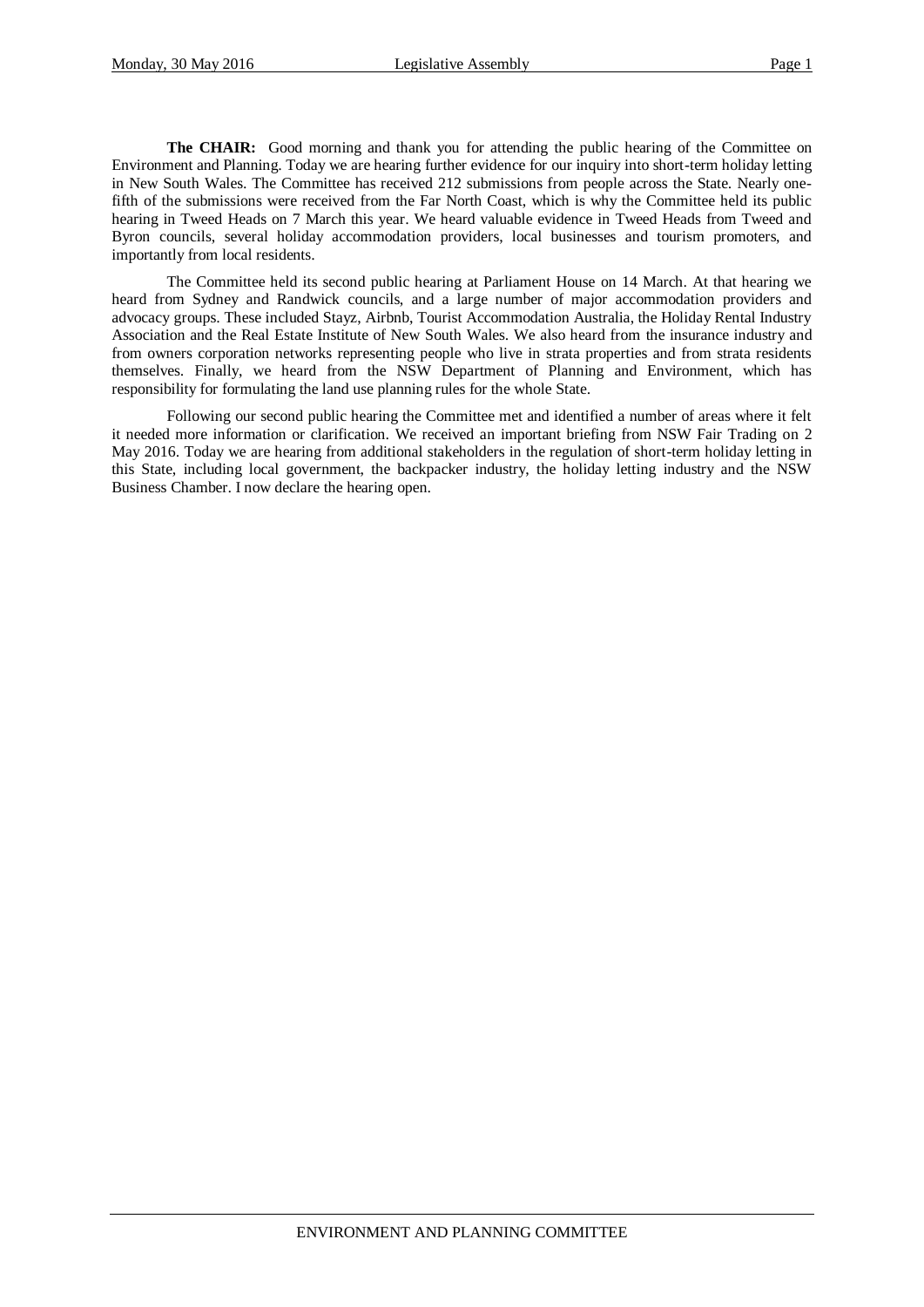## **ROBERT HENKE, Honorary Secretary, Backpacker Operators Association NSW Inc, affirmed and examined**

**JULIAN LITTON LEDGER, Chief Executive Officer, Youth Hostels Association Ltd, affirmed and examined**

**The CHAIR:** Do you have any questions about the information that you have been sent or our Committee process today?

**Mr HENKE:** No.

**Mr LEDGER:** No.

**The CHAIR:** Would you like to make a brief opening statement?

**Mr LEDGER:** Yes. Thank you for the opportunity to appear at this important inquiry. The Youth Hostels Association [YHA] is a not-for-profit organisation and a member of the International Youth Hostel Federation known as Hostelling International. We provide a network of youth hostels and accommodate some thousands of mostly young people every night. A substantial proportion are international backpackers and working holidaymakers. I spent my career working in youth tourism and previously served on the board of Tourism New South Wales prior to the establishment of Destination NSW. I chaired the Youth and International Education Panel of the current Government's Visitor Economy Taskforce. I also participated in the previous State Government's 2005-2006 taskforce into illegal backpacker accommodation.

Things have changed with respect to how accommodation is booked, which has increased the extent of unregulated accommodation. This in turn has increased the impact on residential amenity, increased the issues around strata building wear and tear and increased the numbers of visitors staying in property with lower building and safety standards. In our submission we set out how and when short-term letting increases in frequency in a precinct or strata building and amenity deteriorates. One point to make is that the issues are not new but what has changed in Sydney is a shift from unauthorised hostel buildings to multiple occupancy and strata apartments.

The same has happened in Melbourne and many cities around the world. Over the years I have been closely involved with these matters, including the loss of community support for tourism when residents' lives are adversely affected. What I have learnt in this is that it is very localised depending on where a resident lives and the source of the noise and behaviour and the intensity of the holiday letting. So on the South Coast holiday letting is seasonal and rarely a problem. In the Northern Rivers it can be year round and so-called weekend warriors down from south-east Queensland have had a big impact.

We operate two hostels near Central Station, one in Glebe and one in The Rocks, altogether about 1,000 beds. The Youth Hostels Association [YHA] also has a regional network. In total there are about 8,000 approved backpacker beds in Sydney. One observation is that only two significant hostels have been added to the stock of buildings in the last ten years and some existing stock will inevitably close in the future due to redevelopment for higher and better use. We think it important that the inquiry consider the likely growth of tourism and recommend solutions not just for today but for the future. The size of the global middle class, being potential international travellers, will increase to 3.2 billion by 2020 and 4.9 billion by 2030. By 2030 two-thirds will reside in the Asia Pacific and that is why tourism has been identified as one of five super growth sectors in the Australian economy. Another of the five is international education. Tourists and international students need accommodation. As the inquiry has heard Sydney visitor accommodation is already very busy.

In 1989 there was a fatal fire in Sydney, Kings Cross, at a hostel, in which six young people died. There was a back-to-base fire alarm that worked. One of the reasons people died was that a fire door was chocked open. The Coroner's report included the recommendation that there be a responsible person on the premises in charge overnight. In 2000 there was a fatal fire at a hostel in Childers, Queensland, in which 15 young people died. The fire alarm was faulty and had been switched off. One of the other reasons people died was that some bedrooms had windows barred for the security purposes. In 2014 there was a fire at illegal student accommodation in Alexandria, Sydney. There were fortunately no casualties. As a result of the fatal fires the New South Wales and Queensland governments tightened fire safety regulations but only of properties registered as hostels: hostels require annual fire safety certification, hard-wired smoke alarms and in most cases back to base.

We believe the lack of adequate control of non-approved accommodation is a safety hazard. With respect to a question put by Mr Provest regarding the absence of a level playing field, it has been put to the inquiry by the Department of Planning that someone who is operating a youth hostel is offering a certain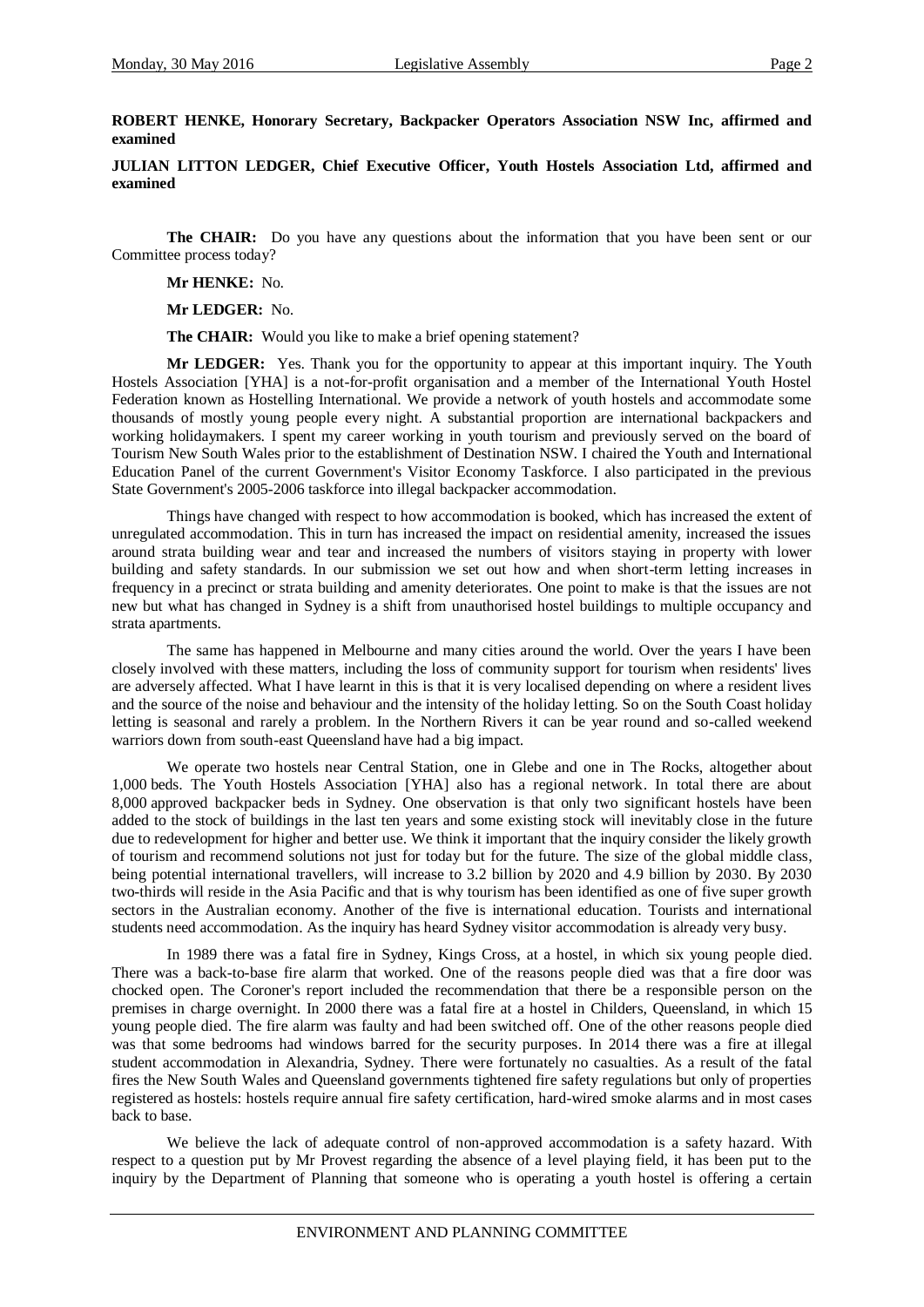number of beds that are available every night with an expectation that they will be occupied every night, so there are more stringent fire safety standards around how frequent the turnover would be and how informed people need to be about evacuation procedures, alarms and the building code requirements that are caught up in that situation. It is an acknowledgment of the development consent that they are operating a commercial business with an expectation that it will be constantly occupied, or the hope that it will be.

With respect to short-term holiday lettings some properties might have those characteristics, but many would be more frequently occupied on a sporadic basis. It seems to us that there is a flaw in this logic. It is a bit like arguing that a bridge that is mostly used by cars need only be strong enough to take car traffic. If there is no restriction on trucks then it needs to be built strongly enough for them, too. If you are a tourist staying in an apartment building with many other tourists on a particular busy night and something goes wrong, it is of no help to you that the building normally had a much lower occupancy. Youth Hostels Association was a founding member of the Backpacker Operators Association more than 20 years ago. We helped set it up in part to deal with standards and the unauthorised and overcrowded accommodation where vulnerable and inexperienced visitors were being taken advantage of. We have supported that organisation since.

#### **The CHAIR:** Thank you Mr Ledger. To Mr Henke.

**Mr HENKE:** Thank you for asking the Backpacker Operators Association [BOA] of New South Wales to participate today. BOA was founded in 1992 and represents 80 businesses, many operate authorised backpacker accommodation in New South Wales. BOA is concerned about the explosive growth in the number of unregulated accommodation providers in New South Wales, particularly in Sydney. There are several platforms that facilitate the marketing of unauthorised accommodation in Australia, but it is the explosive growth of Airbnb that raises most concern. When I prepared BOA's submission into this Committee's inquiry in early November 2015, based on September 2015 figures, Airbnb had 10,473 listings in Sydney. Today there are 15,648 listings, that is an increase of 49 per cent in just eight months.

When the director of public policy from Airbnb addressed this Committee on 14 March he said, "In terms of policy recommendations I think it is very important to understand where Airbnb comes from and how we differentiate ourselves from the traditional holiday letting industry. We fall into the category of home sharing. I define home sharing as an individual who is renting out the principal place of residence. So this could be a spare room or it could be their entire home when they are travelling. This is a very different thing from commercial holiday letting, which is somebody who is doing this on a consistent basis throughout the entire year or managing multiple properties". BOA is not concerned with such home sharing, individuals renting out their home from time to time when they are travelling, but the truth is that 28.5 per cent of the properties listed on Airbnb are run by so-called hosts managing multiple listings.

When combined the ten hosts with the highest number of properties in Sydney have 595 listings on Airbnb and their share of the listings is growing. Lisa now lists 156 properties, up from 136 in September last year; Vincent now has 136 properties, up from 108 last year; and Bondi Beach holiday homes, 48 up from 36 in September last year. BOA calls upon the New South Wales Legislative Assembly to develop a framework for a host registration system to regulate short-term letting by resident landlords and seasonal short-term holiday letting in coastal and regional areas of New South Wales. To effectively regulate online non-commercial shortterm letting it is essential to require online platforms to cooperate with new home share rules. Without such cooperation it is the taxpayers who pick up the costs associated with investigation and enforcement.

Amsterdam, the city from which I emigrated to Australia, signed an agreement with Airbnb in 2014 and regulated that short-term letting was permitted for a maximum of 60 days a year and for no more than four guests at a time. Unfortunately Airbnb refuses to assist with the enforcement of these regulations. Today, of the 11,300 properties in Amsterdam on the Airbnb website, 74 per cent are listed as being available for more than the legal limit of 60 days per year. Furthermore, 25 per cent of hosts list more than one property and more than one in 10 flats offered for rent is available to more than four guests at a time, in clear breach of the agreed regulations. Since April 2016 the authorities in Amsterdam started to scrape, or automatically collect content from Airbnb's booking data base. Officials are looking for landlords who no longer live in their homes, rent multiple properties to tourists, rent for more than 60 days per year, or to more than four people at once. The city of Amsterdam had to invest one million Euro to develop the technology required to do this.

Finally, there have been some suggestions that in order to create a level playing field, rather than regulating non-commercial home letting a better solution would be deregulating commercial accommodation providers such as hotels, motels, backpacker hostels and bed and breakfasts. Nobody particularly likes regulation, but this suggestion is unrealistic to put it mildly. Regulation is usually a response to something that went wrong in the past. For example, people die in a fire and more stringent rules about egress, sprinklers or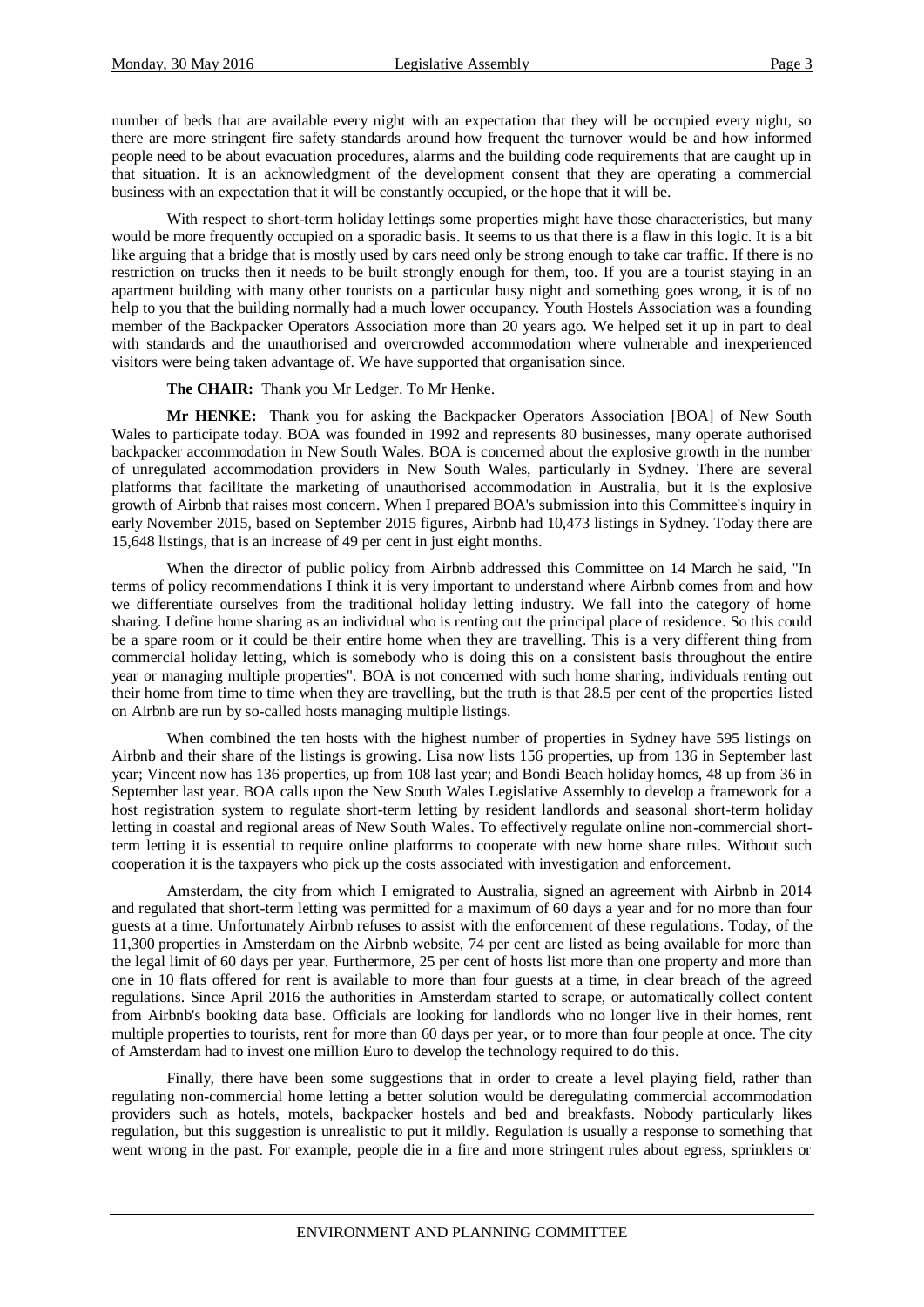smoke detectors are put in place to prevent it happening again, just as they should be. The safety of our guests should always be our highest priority. Thank you for the opportunity to address the Committee.

**The CHAIR:** Thank you to the member for Macquarie Fields. My question is to Mr Henke. On page 1 of your submission dated 6 November 2015 you talked about the impact such platforms are having on the safety of short-term visitors to the State. Can you expand on that point?

**Mr HENKE**: Yes. Young people are always looking for a cheap place to stay. Most of our guests are here on working holiday visas; they combine their holiday to Australia with doing work on the side. They are often driven to the cheapest backpacker accommodation they can find, and it is tempting for them to end up in unregulated accommodation. If you do not have to adhere to the rules and regulations in place for more regulated accommodation, obviously there is an opportunity to run these properties at a lower rate. Thus it happens often that they end up in overcrowded accommodation and there are risks to their safety.

**Mr JAMIE PARKER:** I thought the point about the increasing professionalisation and concentration of Airbnb hosts was interesting. There have been many assertions about it involving renting out the unused back room. However, it is clear that there has been an increasing concentration of hosts and a professionalisation of the process. That is obviously presenting a challenge to people who run backpackers accommodation, the YHA and so on. Mr Ledger, you talked about the requirements. The Committee has heard evidence from organisations representing the hotels industry and so on with regard to the regulatory requirements on their industry. You mentioned hardwired fire alarms, annual fire inspections, and evacuation processes. What other types of safety regulations designed to protect the people staying in accommodation are imposed on groups like YHA and so on? Is it different for general backpackers' accommodation? Can you expand on that?

**Mr LEDGER:** I mentioned that one of the Coroner's recommendations as a result of the inquiry into the Kings Cross fire in 1989 was that someone be on the premises in charge overnight.

**Mr JAMIE PARKER:** Was that recommendation implemented?

**Mr LEDGER:** It is generally a requirement of consent. Whether it is always enforced is another matter. We certainly adhere to it ourselves. The key thing is that if you live somewhere you are familiar with the place, the way out and the fire escape. When you arrive as a tourist late in the evening the only way in and out that is familiar is the way you arrived. You do not know the premises well. That is one of the reasons there are more stringent fire egress provisions in tourist accommodation.

**Mr JAMIE PARKER:** That makes sense.

**Mr GEOFF PROVEST:** I take a different slant on this. I am a great believer in that whatever the Government or the Committee recommend it must be enforceable and common sense. Councils struggle with the number of regulations they must enforce. I always come back to issues with Uber and the taxi industry. Uber is here to stay and we are trying to provide a level playing field. You are talking about more than four people in backpacker accommodation and youth hostels—10, 20 or 30 people. You also spoke about the number of days that people stay. The Committee has had many representations about that, whether it is 60 or 120 days. How can we enforce these regulations? Your premises would have annual council inspections, and you would have to tick all the boxes or you would not get a permit. From your professional knowledge, how do you think we can introduce further regulations on the industry that would be enforceable?

**Mr HENKE:** That is a crucial question. I repeat what I said earlier: It is essential that the online parties cooperate with authorities. It is very easy to say, "Okay, there are now regulations in place." To put it correctly, they say themselves that this is home sharing. However, there is a limit to what you can call home sharing. Is it home sharing if it occurs 300 days a year or 200 days a year? We do not think so. We think that is operating as a commercial accommodation provider. True home sharing means that someone actually lives on the premises at least for a significant part of the year, or that someone rents out a spare room while they are there. It would be easy if the online platforms would share their database with the authorities to enable them to regulate this. It is the anonymity that they guarantee for people listed on their sites that makes it so hard for the authorities to do anything about it. If they were genuine about truly wanting to move into the space of home sharing, why is it that across the world authorities are struggling to get Stayz or Airbnb to cooperate more fully and to make the names and addresses of the parties listed on their websites available for enforcement purposes?

**Mr LEDGER:** I share some of your concerns about the government resources available to enforce regulation. I think the primary concern relates to strata schemes. It is curious that a 75 per cent majority of the owners in a strata complex can decide to redevelop the site, but the same majority cannot decide that they do not want holiday letting occurring in the place they thought was their residence. I would be looking at clearly empowering strata schemes in that regard. I note that one submission suggested that if more than 25 per cent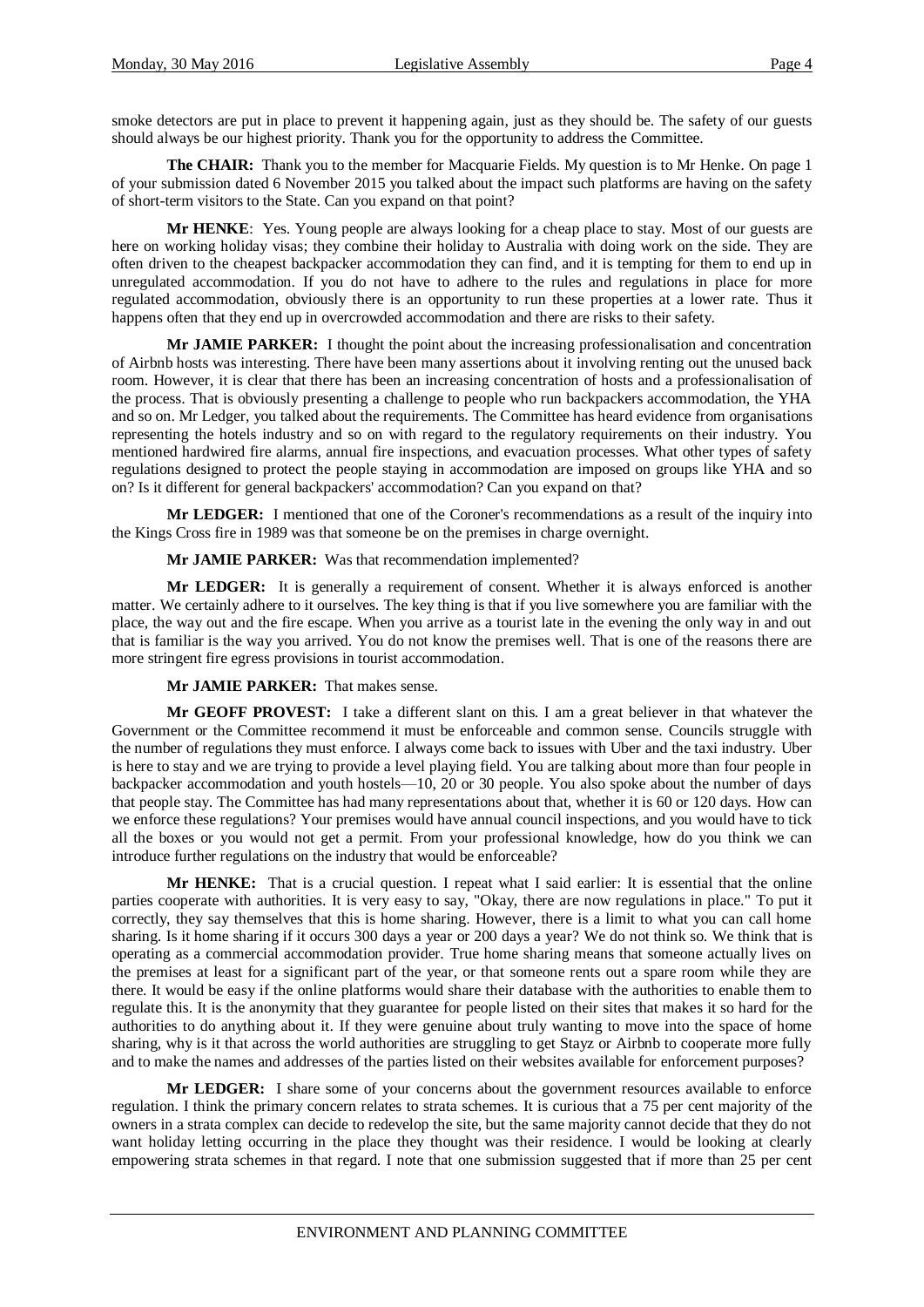were unhappy with holiday letting that it not be permitted in a complex. That would be worth consideration as well.

**Mr GEOFF PROVEST:** One of the issues with the legalisation of Uber in New South Wales is ensuring that the records are kept here and that someone is seen to be responsible so that when it goes pearshaped we have someone to approach. At the same time, we are moving to remove some of the restrictions on the existing taxi industry. Do you think that is the way to go in addressing this issue?

**Mr HENKE** Progress has been made to guarantee the safety of passengers who travel in what is effectively a private car. I hope the same progress can be made with online listed accommodation. Without that cooperation, you are absolutely right, enforcement would be very costly and practically impossible. The key lies in the agreement that can be reached with those providers. However, that agreement should not be struck on a voluntary basis; it should be mandatory. The track record of providers across the world has been poor. If you do not put them in a situation where they cannot get away with it, you are keeping your fingers crossed that you are getting the right data. That is not good enough.

**Mr MARK TAYLOR:** What benefits does your organisation provide for your members?

**Mr HENKE:** We try to get across the message that by using us you get to meet other people. Young people travel not only to visit sites but also to socialise. We like to emphasise that if they stay in a backpacker hostel where there are 80 or 90 other backpackers in more or less the same age group and they will have a better time than if they stay in someone's apartment.

**Mr LEDGER:** Was that the intent of your question?

**Mr MARK TAYLOR:** Yes.

**Mr HENKE:** Probably not.

**Mr MARK TAYLOR:** Do you have a code of conduct, et cetera, for your operators and owners?

**Mr LEDGER:** The Backpacker Operators Association [BOA] certainly has put a lot of effort into standards and has worked with Sydney City Council, North Sydney, Leichhardt, Waverley, Randwick and Manly councils over the years and has had good success in dealing with houses and large boarding houses that have been converted into backpackers, which have caused a lot of problems for the neighbourhoods. Once that was dealt with we then saw a migration of that behaviour into apartment buildings in places like Ultimo, Chippendale, Glebe and the central business district where in some cases there might be 20, 30 or 40 apartments being used as de facto backpacker and student accommodation with gyprock walls built down the middle of lounge rooms, bunk beds and people sleeping on balconies. So an apartment that might have been designed for four or five people is being occupied by 14 or 15 people.

**Mr HENKE:** If I can just add to that?

**The CHAIR:** Sure.

**Mr HENKE:** What the entire hospitality industry has in common is that we are dependent on the support of the community. There is tremendous growth opportunity for tourism in Australia, but that cannot come at the cost of the amenities of neighbours because you lose support for it and that would not be good for anyone.

**Mr ANOULACK CHANTHIVONG:** What has been the trading environment for both of your organisations? Have you seen changes in the number of bookings? Has business dropped substantially?

**Mr LEDGER:** Australian tourism is a relatively stable industry. It is vulnerable to things like the strength of the Australian dollar.

**Mr ANOULACK CHANTHIVONG:** Taking all of that into account, how have the new platforms, in the generic term rather than focussing on one, impacted on your members in your industry?

**Mr LEDGER:** In the backpacker sector the average price point is about \$35 per night. The Airbnb average rate in Sydney now is more than \$150 a night.

**Mr ANOULACK CHANTHIVONG:** We are in different markets now are we not?

**Mr LEDGER:** It has evolved and as Rob has referred to it, we are providing a place where people meet a lot of other people and that does not generally happen when you are in an apartment on your own.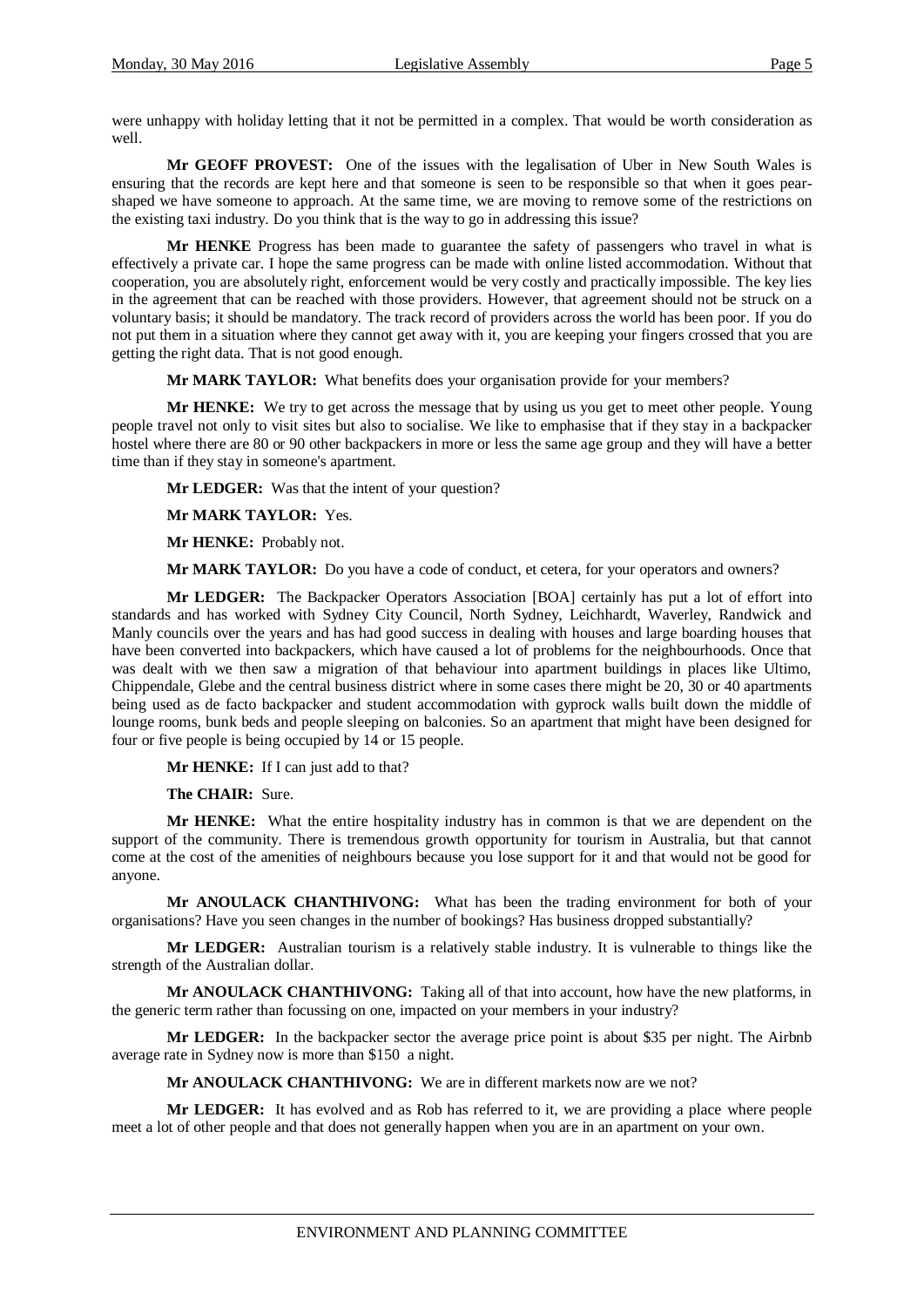**Mr ANOULACK CHANTHIVONG:** In one sense you are targeting markets so the operation of an online platform provider is really going after different sections, that is, people who rent out backpacker accommodation are not the same as those who would go to a house in east Balmain or the inner city?

**Mr LEDGER:** Some of the people looking for twin accommodation with us may also consider renting an apartment.

**Mr HENKE:** If I may add to that, working holiday makers who usually stay for longer really would be looking for the cheapest place they could find.

**Mr ANOULACK CHANTHIVONG:** Mr Henke, you talk about deregulating the current industry. What specific areas do you have in mind?

**Mr HENKE:** As a matter of fact I don't. I think it is a bit of a furphy. I have heard talk of that, but I am yet to hear good examples of regulation that could be stopped. I have an open mind, but a lot of the regulation is about safety, health and as I said, is a response to things that have gone wrong in the past. And things will go wrong again and that will end up in regulation. It is not something we like, but it is the world we live in. Except, of course, when you run an unauthorised accommodation because then you shrug your shoulders and move on.

**The CHAIR:** One of your recommendations on page 2 of your submission is that clear boundaries need to be developed to clarify the difference between non-commercial short-term lettings and commercial activities. Mr Henke, will you expand on that point?

**Mr HENKE:** I do not think that anyone would have any objection against true home sharing. Airbnb makes great play of that. Its origin is somebody sleeping on an air mattress, hence the name. But it is rapidly shifting away from that. Unfortunately there are people in society who see this as an opportunity to make a quick buck. There are positive sides of the sharing economy and we see that it can help an individual pay the mortgage or get the kids to school or whatever if they have a spare room or if they make a little bit of extra money to go on holiday and rent out their home. But that is something totally different from running a commercial operation and having your house permanently rented out to tourists. That is why I think it is so important and, in my view and also in the interests of platforms like Airbnb, to make that separation much more clearer by defining the difference between a commercial operation and what is truly a house share.

**The CHAIR:** For example, Mr Henke, if somebody was renting a spare bedroom for 90 or 120 days in your view that would be a sort of non-commercial short-term letting compared to somebody who is renting out a whole house for an entire year or a number of investment properties?

**Mr HENKE:** Absolutely, and it would also mean that the guests who are staying there, their safety is not jeopardised because the host is there and the host can make sure that they know how to get out of the place if there is a fire rather than somebody just entering into an apartment with no responsible adult there where they have never been before.

**The CHAIR:** You talk about safety throughout your report and you have both just raised the issue today. In your view if I were to rent out an investment property, if I had one, on a long-term basis who would be responsible for the necessary checks to ensure that I am doing the right thing as an investor for those who are renting out the rooms or the house? Do you ask council to do that?

**Mr LEDGER:** I think that is probably the case at the moment. There is legislation around residential tenancies. There are already things in place. I think we would be saying that there is a need for a higher standard when tourists are involved with people coming and going, possibly higher density of accommodation. Just last week Sydney City Council was successful in a prosecution and somebody got fined \$100,000, I believe. But that case has been going on for two or three years. You have heard from the people that council has had to employ to bring it about. It is the exception rather than the rule. Sydney City Council is a very well resourced entity and even it has struggled. So we have observed over the years that the Department of Planning has not made it easy enough for councils to act in this regard and the balance needs to be tipped back the other way.

**Mr HENKE:** Can I just add that BOA has a button on its website where neighbours can dob in illegal accommodation anonymously. We then contact council and provide it with the details. What we hear all the time from council, other than "We have a resource problem" is "We simply do not have the legislative tools that are sufficient for us to deal with this."

The CHAIR: Are you referring to councils?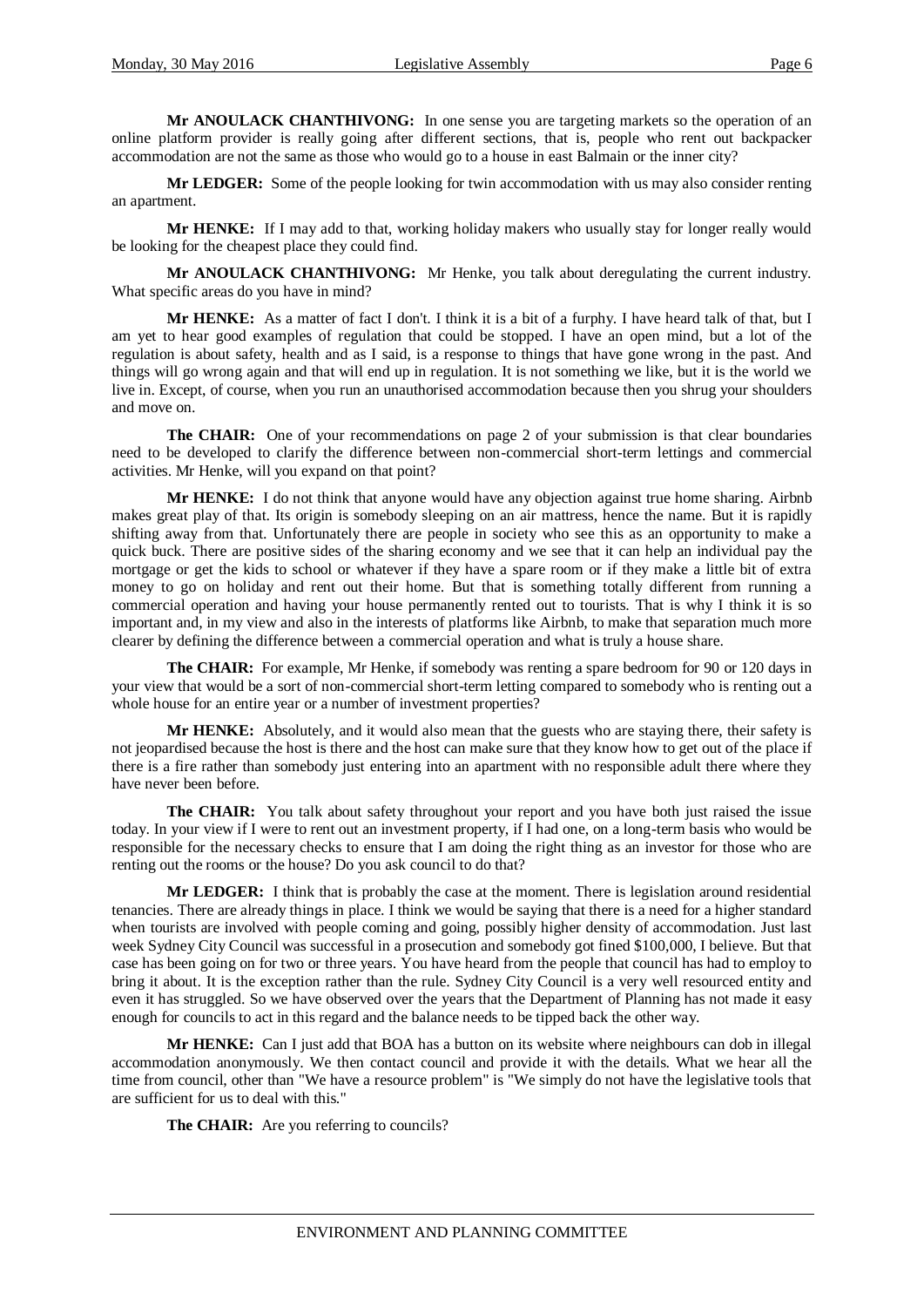**Mr HENKE:** Yes, I am referring to councils. We have also been in communication with the Department of Planning within the New South Wales Government. They assert that there are plenty of tools for councils to deal with it and so it goes on.

**Mr JAMIE PARKER:** This issue of commercial or non-commercial use is very important to councils because in a residential zone people are only paying residential rates but if a property is being used for a commercial purpose they want commercial rates. Airbnb says that "only" 7 per cent of their properties are leased for more than 180 days, which is six months. That is still several thousand properties. A council would probably like to see whether they could get commercial rates from them but that is by the by in one sense. I think we all agree that enforceability is what it is all about for this Committee. The question is how do we make it enforceable?

At the moment every single Airbnb property in a strata building in the Leichhardt municipality and in Sydney is not permissible. It is very clear. A court matter has resolved that. The court has made a decision that it is not permissible. In the Leichhardt municipality and the City of Sydney as well any Airbnb stay or any other form of short-term stay accommodation like it is not permissible. If it is in a residential zone, it is not allowed. But, of course, enforceability is the problem. We know as a Committee that all the councils have basically said that they are waiting for us to tell them what they should do. If we do not do anything there will be a lot of letters going to people and court action. It will be a real mess.

You know that one of the things councils have done is change their local environmental plans [LEPs] to incorporate some thresholds, be it 60 days or 90 days. They say if you comply with these thresholds you will not have a problem with zoning. Do you have any views on what that should be? Should councils be permitting a 60-, 90- or 120-day threshold? Or, in your view, does there need to be some other way to deal with individuals who want to provide short-term stay accommodation? For example, if someone had 150 listings and they were only permitted to do 30 or 60 days would that satisfy you? Would you not be concerned about that?

**Mr HENKE:** I think there are two ways to go about it. First of all is the zoning measures. You could say in certain zones we simply do not allow it at all or we do it through the body corporates. In the areas where you would allow it I would say letting out a spare room, in my view, should be permissible year round for a maximum of four people at a time. As far as renting out the whole house, you need to ensure that the person who rents it out is actually doing it on a temporary basis, whether that is 60 days or 30 days. In my view it sits somewhere between 30 and 60 days. You would have to live there most of the year yourself in order to make the case that this is truly non-commercial short-term letting.

As far as the implementation of those matters go, at the risk of sounding repetitive, the key lies with an agreement with those platforms. I could, for example, see a licensing system where these platforms could only list properties that have a licence number so it can be verifiable that it is indeed known. The issue is the anonymity. Why is it that they do not want to make the names and addresses of the properties listed on those sites available? I can see no clear reason for that other than to continue this grey area.

**Mr JAMIE PARKER:** There has been a proposal that councils should not do all of the enforcement. As was discussed, it is a multimillion dollar effort for councils to follow up each house and check how long the guests have been there. How do you know if they have been there for 60, 30 or 90 days? You basically have to have an investigator sitting out the front of the house if they do not share the information with you. Another suggestion was something you mentioned—that is, a host has to declare that short-term stay accommodation is permissible at their property. It could be a section 149 certificate; they just have to declare that it is permissible. That is pretty easy to find out if the property is in Glebe or the CBD because short-term letting is not permissible there at the moment. Unless the councils change the rules—and I suspect some will—the host will need to declare that it is permissible. Do you think that would be a way to deal with hosts who are providing short-term stay accommodation in areas that are not approved by councils and zonings?

**Mr HENKE:** Yes, but only if you get access to Airbnb's database. That is the key.

**Mr ANOULACK CHANTHIVONG:** What do you think should be the criteria for a licence?

**Mr HENKE:** First and foremost that it is actually legal, that it is allowed in that area. You need to start with a clear set of criteria when this is authorised and when this is not authorised, in which zones it is authorised, in which buildings it is authorised and whether you need permission of the body corporates. Once that is enshrined in the regulations then you can make a start on outlining in which case it is allowed and in which case it is not allowed.

**Mr GEOFF PROVEST:** When the Insurance Council presented here they said there were various claims and various insurance policies out there but in the fine print it clearly reads "provided it is a lawful activity". From what we have heard there appears to be a significant risk that they are not actually covered by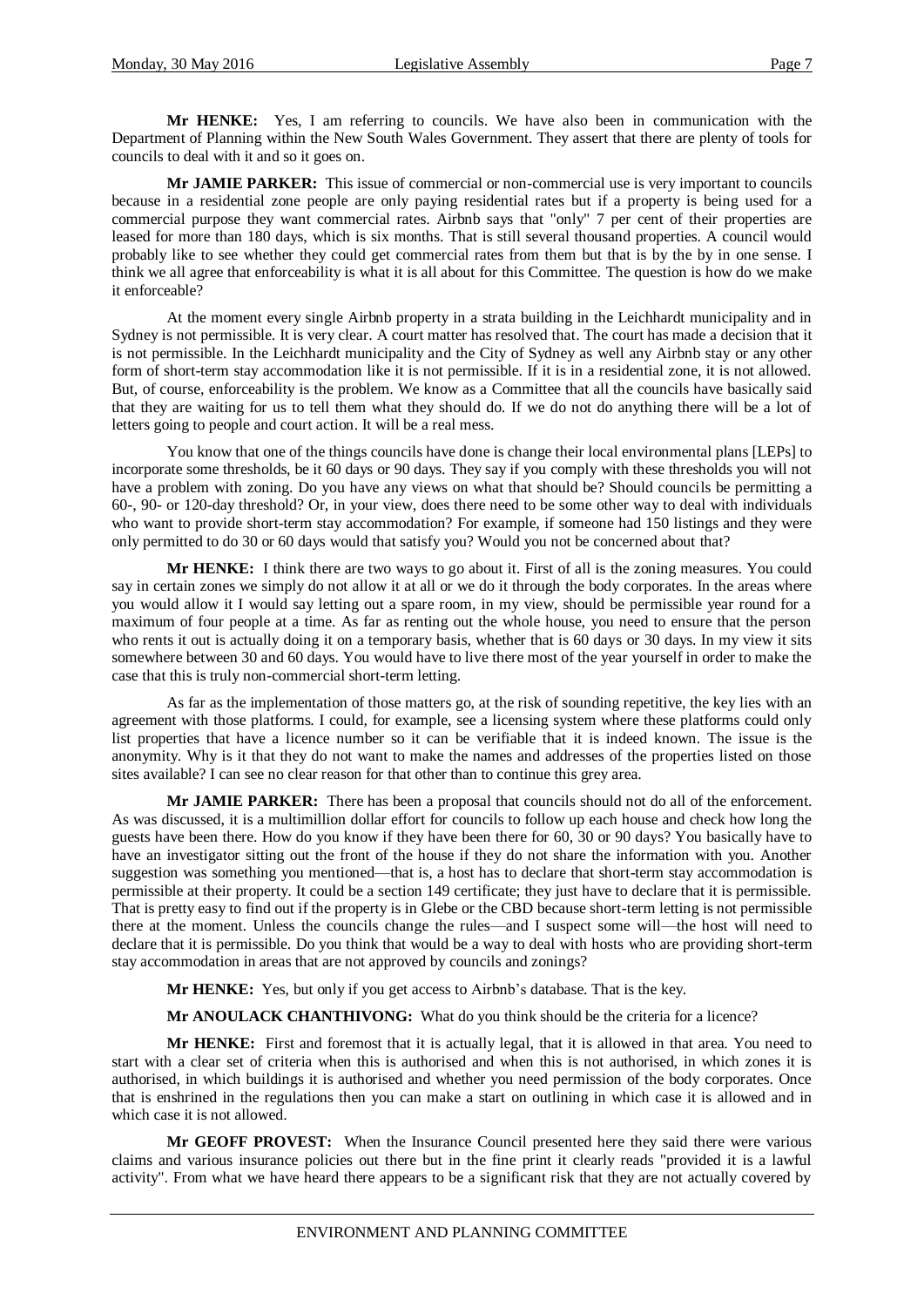their insurance. I note from what you said in your opening remarks that a lot of regulations flow from disasters. There is a real potential out there. It just seems to me that short-term letting is here to stay and it is about how we can best accommodate it, look after the existing industries and also respect the neighbours. I think that is a real issue that this Committee is struggling with.

**Mr LEDGER:** The risk for the other residents is that something happens and then the insurance policy is invalidated because the person who set off the fire should not have been there. I would go back to the strata Act and give greater powers to body corporates to run the building in the way in which they would like. That would seem to me to be an exercise in local democracy. If the submission from the Department of Premier and Cabinet is to be believed, that is not the case at the moment.

**Mr JAMIE PARKER:** The Government is not big on local democracy at the moment.

**The CHAIR:** Order!

**Mr LEDGER:** I think the Committee could also have a look at recent developments in Victoria where, as I understand it, there are changes being brought into the Owners Corporations Act. An additional power has been granted to the Victorian Civil and Administrative Tribunal [VCAT]. That is similar to our NSW Land and Environment Court. That includes fines for guests, compensation for neighbours and fines for the apartment owners. We always bring it back to the owner.

**The CHAIR:** Thank you. Do you want to provide any additional comment now?

**Mr LEDGER:** No, thank you.

The CHAIR: We may wish to send you some additional questions in writing, the replies to which will form part of your evidence and be published. Would you be happy to answer any additional questions at a later stage?

**Mr LEDGER:** Yes, that is fine.

The CHAIR: Thank you again for appearing today.

**(The witnesses withdrew.)**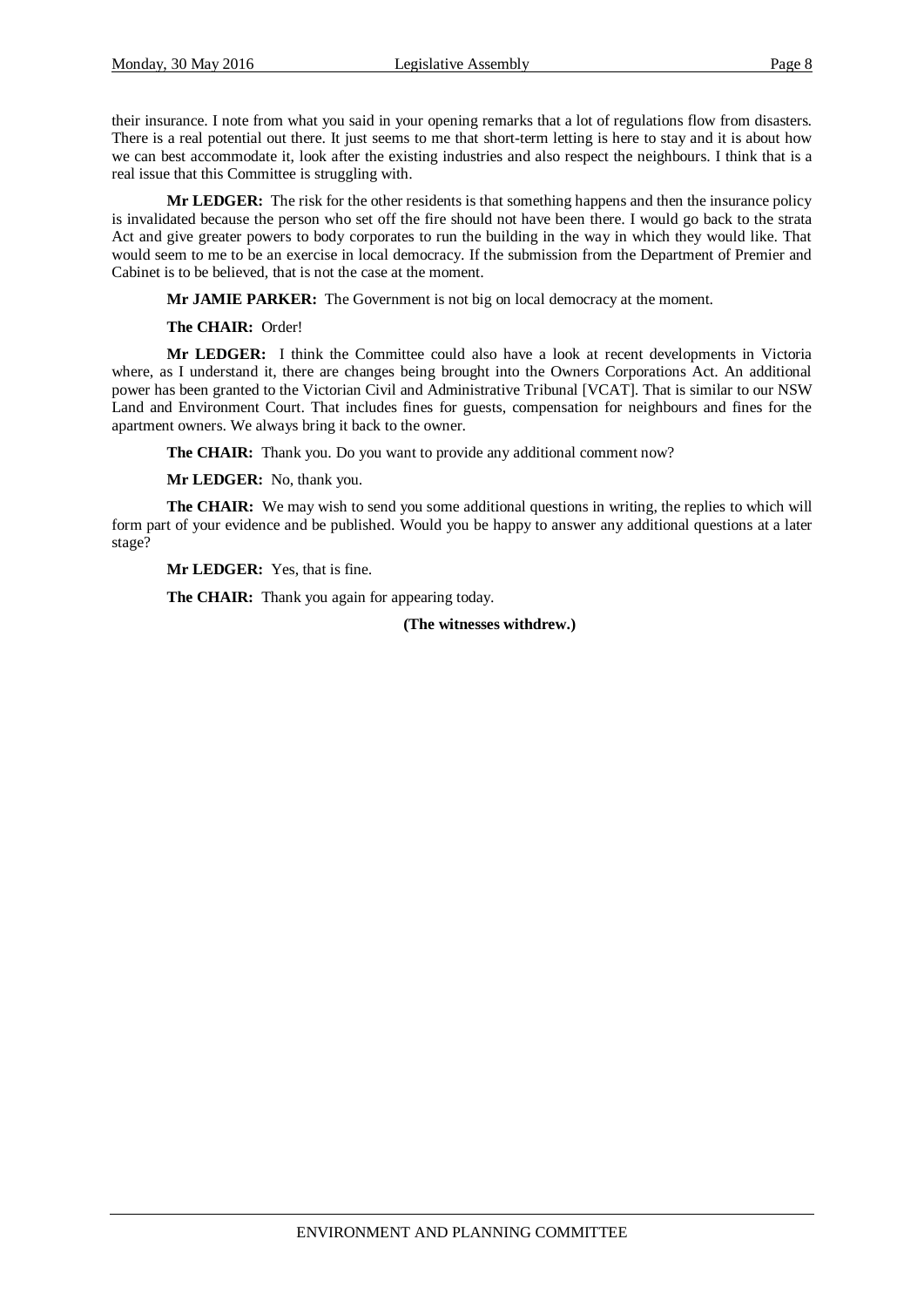## **DONAT KOBELEFF, President, Holiday Letting Organisation Central Coast Inc., sworn and examined**

**DANIEL DONAT KOBELEFF, Vice-President, Holiday Letting Organisation Central Coast Inc, sworn and examined**

**The CHAIR:** Thank you both for appearing before the Committee today. Do you have any questions about the information that you have been sent or about the process today?

#### **Mr Don KOBELEFF:** No.

**The CHAIR:** Would you like to make a brief opening statement?

**Mr Don KOBELEFF:** Yes, please. Thank you for the opportunity to speak to this inquiry. Holiday Letting Organisation Central Coast [HLO Central Coast] was established in 2008 to assist the development and ongoing management of the sustainable short-term holiday letting accommodation sector on the Central Coast and in the Hunter Valley. HLO Central Coast assists members to comply with mandatory council requirements and to implement the Holiday Rental Code of Conduct. HLO Central Coast comes to this inquiry with a unique perspective as, unlike the situation presented to the Committee at the public hearing in Tweed Heads, Central Coast councils have legally recognised and supported the industry. Our local government areas have faced many challenges, including a standard instrument that did not define short-term holiday letting, illegality via council notifications and a court case that deemed short-term holiday letting illegal.

The Central Coast now has a legal definition for short-term rental accommodation, approved by Parliamentary Counsel. It has local environmental plan [LEP] provisions that legally support the majority of existing operations while ensuring that their use operates on a scale that is compatible with the residential living environment. The Central Coast has a development control plan [DCP] that references the New South Wales Holiday Rental Code of Conduct, endorsed by the Minister, which defines the minimum standards of management and behaviour required and has been effective in addressing recognised community amenity challenges. The development application process allows dwellings that do not meet the exemption conditions to operate with approval. There is a code of conduct implementation system that assists compliance, enables quality improvement and assures and assists the resolution of complaints. There is also a strata by-law that works in tandem with the Gosford LEP, the New South Wales Holiday Rental Code of Conduct and the Real Property Act 1900, which requires stratas to comply with council LEPs.

This regulatory approach enables the industry to proactively address challenges, empowers councils to react through their compliance department when required and enables the community to quickly resolve legitimate complaints. The Gosford and Wyong planning policies have been placed on public display a number of times and have been overwhelmingly supported each time. Despite our region's regulatory success, there is one significant challenge that must be addressed, which is the lack of transparency and accountability in the governance of the Holiday Rental Code of Conduct. At this point the code cannot be referenced from any legitimate authority other than HLO Central Coast and there is no New South Wales code administration committee.

An example of this problem is the Land and Environment Court case in 2013 in which the court ruled short-term holiday letting illegal in Gosford. The case involved a dwelling advertised through an online portal. There are many dwellings advertised that clearly do not comply. Participating organisations have an obligation to ensure compliance with the code. The Code Administration Committee [CAC] has an obligation to ensure that participating organisations uphold their obligations. The same portal was not sanctioned in 2013 by the New South Wales CAC and is not held accountable today. This distorts the market and undermines the attempts and ability of industry and government to proactively implement the code as intended. It creates a reactionary approach whereby pressure is put on councils, police and other services to deal with noncompliance. History tells us that such a reactionary approach has undermined confidence in the industry's ability to effectively and proactively self-regulate behavioural management concerns and has placed the industry and many councils in an uncertain position.

Version 1 of the New South Wales code is the only code that has been endorsed by all parties that developed it. It was endorsed by the former Minister for Planning and Infrastructure. Gosford City Council has supported it in its planning provisions. To address this challenge, HLO Central Coast requests that the New South Wales Holiday Rental Code of Conduct, version 1, be regarded as the minimum standard policy, under the custodianship of a New South Wales Government authority. We request the appointment of an industry based committee to administer the code. The original code, supported by LEP provisions such as those in the Gosford local government area, is adequate, fair and effective.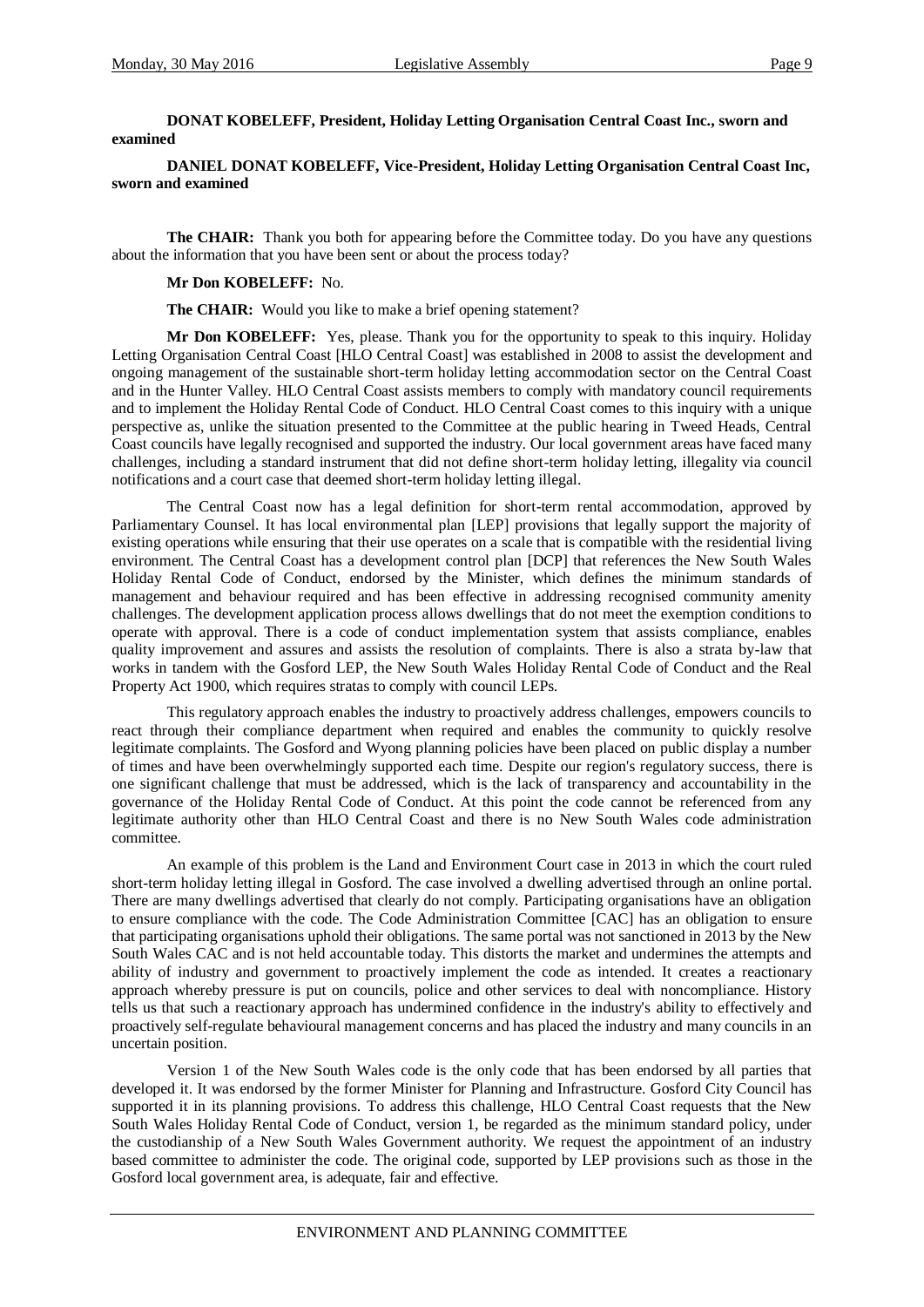Our region has overwhelmingly supported the provisions. With a legitimate government minimum standard code we are very confident that the Central Coast, and indeed the short-term holiday letting industry throughout New South Wales, will be adequately regulated, able to address many of the recognised stakeholder challenges and contribute positively to the economy in the future. I request that the document that I have provided to the Committee be tabled and published. It was written and provided to correct the public record in response to a number of incorrect assertions made by Mr Trevor Atherton in a document dated 11 March 2016 and tabled at the second public hearing of this inquiry. We hope that this inquiry will be successful in its mission to provide certainty, transparency and sustainability for the New South Wales short-term holiday letting industry. Thank you for the opportunity to comment.

**The CHAIR:** Thank you, Mr Kobeleff. Mr Daniel Kobeleff, would you like to add your comments?

**Mr Daniel KOBELEFF:** Yes. I have a short statement as well.

**The CHAIR:** Mr Don Kobeleff, I will respond to your comment about the document. The Committee has received a copy and will table it after it has examined it.

#### **Mr Don KOBELEFF:** Thank you.

**Mr Daniel KOBELEFF:** Members of the Committee, thank you for the opportunity to appear as a witness at this very important third public hearing. Hearing number one took place in Tweed Heads and heard from representatives from a region that has had significant challenges in the regulation of short-term holiday letting. For that reason, HLO Central Coast appreciates this opportunity to appear as a representative of a region that has successfully addressed most challenges. Hearing number two provided a voice to large corporate industry, notably online advertising portals. While it acknowledges that portals are industry stakeholders, HLO Central Coast does not want the inquiry to overstate their position. Advertising portals are simply that: websites that connect dwellings with guests through pictures and money transfers. Unless the portals are directly and legally responsible for the outcome of those transactions, the reality is that their main focus is to protect their business model.

Worthwhile industry disruption should not allow the portals, the so-called disrupters, to be immune from disruption. The truth is that a sustainable short-term holiday letting industry, which by default means an adequately regulated industry, will always need advertising. The Central Coast has a thriving short-term holiday letting industry that mostly operates in harmony with the community. This has not always been the case and the road to this point has been very challenging. We are proud of what our industry, councils, community and association have achieved. The Central Coast has developed, adopted and implemented sustainable regulations that address many of our region's recognised challenges and as a result we have a profitable and sustainable industry that contributes positively to our region's economy.

Don has briefly outlined the various positive aspects of our region's regulations and has identified poor governance of the code of conduct as the most significant challenge that must be addressed. I will explain how this affects our region with a simple practical example. HLO Central Coast receives many calls and emails from non-member dwelling managers who are experiencing challenges. These can be complaints from neighbours, guests, the council or the police. Often they request that we communicate with council or neighbours on their behalf, provide legal advice and support their operation. The obvious first question we ask them is: Do you comply with the Holiday Rental Code of Conduct? Many times their answer is that they have never heard of it.

The next obvious question we ask is how they advertise their dwellings and whether they accept guest numbers that exceed two adults per bedroom, with a maximum of 12 adults. Invariably the answer has been that they advertise on the usual online portals—Stayz, HomeAway and Airbnb—and often they do not comply with those guest numbers. If a dwelling manager is willing to comply with the code, HLO Central Coast can assist. Unfortunately, though, many managers explain that they cannot comply with the requirement about guest numbers as they have extensive forward bookings. They comment that plenty of other dwellings do not comply with that requirement so why should they.

If, as a participating organisation, we are to represent and support these dwellings, as a condition of membership we are required to ensure their compliance, as are the other participating organisations. The difference is that we are at the coalface and have to deal with the results of non-existent enforcement of compliance by other participating organisations. This unproductive and reactive process is not what the code was developed for. It makes all stakeholders down the line from the portals directly responsible and legally liable for the outcome while the portals remain immune. It places stress on the resources and budgets of councils, police and associations such as HLO Central Coast and undermine the industry's ability to self-address behavioural and management challenges, ultimately affecting the most legally vulnerable stakeholders—that is, dwelling owners, managers, neighbours and guests.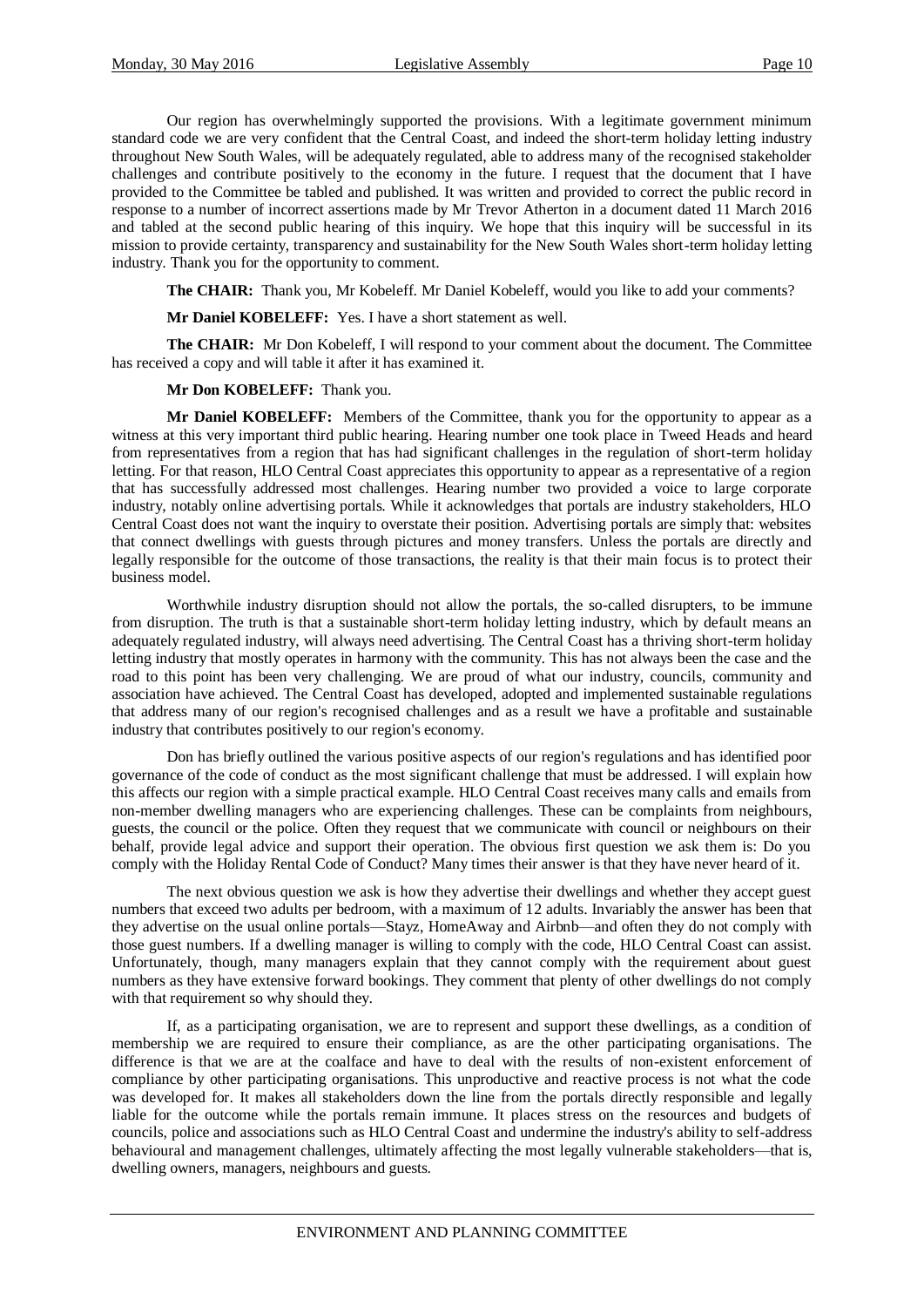This is a very significant problem. It has a very simple solution. The industry requires a legitimately administered and governed code of conduct. I echo Don's request regarding the original New South Wales Holiday Rental Code of Conduct. Lastly, the other critical challenge that must be addressed for the broader New South Wales industry is that of legal certainty. The Central Coast has addressed permissibility concerns by an industry definition approved by Parliamentary Counsel included in our council's LEPs. Thank you for the opportunity to comment at this public hearing. I am happy to expand on any of the points I have raised and I look forward to your questions.

**The CHAIR:** Thank you both for your opening remarks. On page 16 of the submission you provided the Committee in November 2015 you talk about the changes that Gosford City Council adopted in an amended version of their draft LEP 2009 in terms of short-term holiday letting, including planning provisions via the New South Wales Department of Planning and Environment Gateway Process and so on. Can you talk us through that and what changes took place?

**Mr Don KOBELEFF:** Basically we already had a draft LEP in front of the Department of Planning and Environment, so a lot of work had already been done on our LEP. We then had the court case which deemed short-term holiday letting illegal, which created a massive shock wave through our region. The council had to move very quickly. Because we already had something developed it moved very quickly. We put it through the gateway process and it was approved and it was looked at by Parliamentary Counsel and approved. Is that the information you are after?

**The CHAIR:** You talk about the fact that it "provided effective significant sustainable controls". Can you talk us through those?

**Mr Don KOBELEFF:** I can read them out to you if you like.

**The CHAIR:** Yes, please.

**Mr Daniel KOBELEFF:** Can I just butt in there? Would you like to know the difference between the first version and the—

**The CHAIR:** That would be great. That is what I am getting at.

**Mr Daniel KOBELEFF:** The major difference was that they changed the maximum adults per bedroom number from 10 to 12.

**Mr JAMIE PARKER:** Are you talking about the code or the LEP?

**Mr Daniel KOBELEFF:** The LEP. From memory I think the definition was amended a little bit as well. They were the major changes that occurred, and there are reasons behind both those things. I am happy to go into that if you would like.

**The CHAIR:** Don, did you want to add any comment to that?

**Mr Don KOBELEFF:** Only if you want to know what the specific LEP states.

**Mr GEOFF PROVEST:** You have said eight to 10. What about the length of stays?

**The CHAIR:** I want to try to dissect that. What is the major difference there?

**Mr Don KOBELEFF:** I am happy to discuss the LEP if you would like.

**The CHAIR:** Yes.

**Mr Daniel KOBELEFF:** To start off with, I think it is really worthwhile for the Committee to thoroughly examine this LEP. It is very cleverly written and it has lots of layers in it.

**The CHAIR:** We need to know what those layers are. You have mentioned them a couple of times in your report.

**Mr Daniel KOBELEFF:** The difference between our region and other regions—you talk about 60, 90, 120 days—is that this LEP was designed with the intention of keeping operations within domestic scale. The defining of short-term holiday letting was keeping it within residential scale, and that was two adults per bedroom and a maximum of six bedrooms. Up to four bedrooms is conditionally exempt development. So that is a major difference between our LEP and other LEPs that you are talking about. There are layers that are built in there. So the conditionally exempt development requires operators to ensure that they do not negatively affect the amenity of their neighbours. If two or more complaints are received by council and they are legitimate complaints, council can then either opt to shut that property down or require that property to go through a 12 month period in which they can be assessed. The five- and six-bedroom properties have to go for a development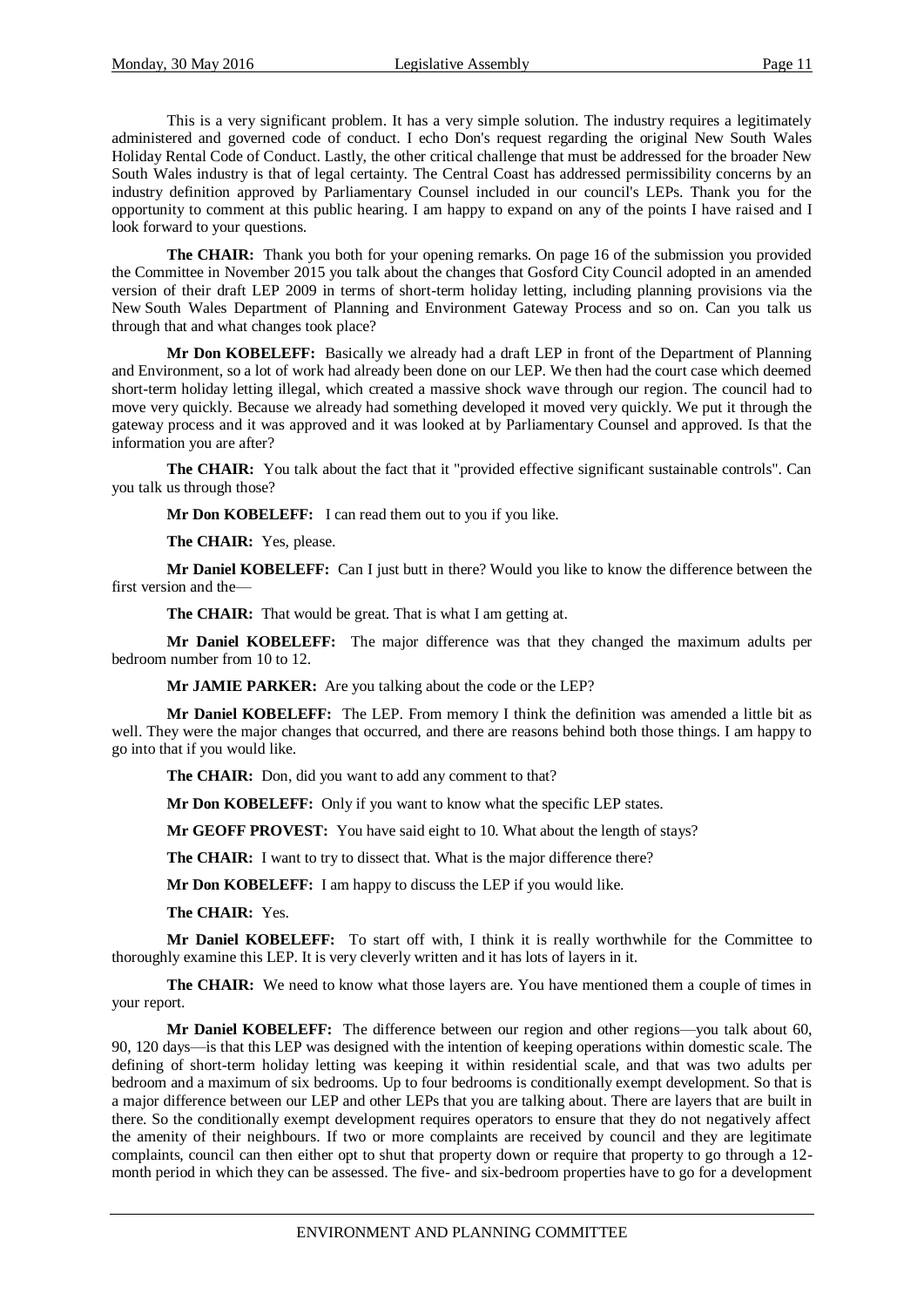application because that was deemed to be more difficult to manage than a four-bedroom property because of the increased numbers. The cap of 12—because that would be two adults per bedroom for six bedrooms—more was deemed to be in excess of domestic operations. They are the major—

**Mr GEOFF PROVEST:** So they can just run the whole year?

**Mr Don KOBELEFF:** Yes.

**Mr Daniel KOBELEFF:** Absolutely.

**Mr GEOFF PROVEST:** There is no 60, 80, 120—

**Mr Don KOBELEFF:** Our council advised that it discussed that limit of 90 days and felt the limit would not be sustainable for the industry and was unnecessary, basically. The council would prefer to have this process in place, especially the exempt development part of it, because that again protected the existing operations that were doing the right thing and those operations would not be affected.

**Mr GEOFF PROVEST:** Did you differentiate between strata title and houses?

**Mr Don KOBELEFF:** No.

**Mr GEOFF PROVEST:** It is all—

**Mr Daniel KOBELEFF:** There is a reason why not, and that is because stratas are required to comply with LEPs as part of the Real Property Act.

**Mr Don KOBELEFF:** The minute you have an LEP, the strata has to comply with that LEP. If the LEP states that they reference a code of conduct, you can then build a by-law around that code of conduct that gives the power to the strata to control what goes on from a financial perspective as well as from a behavioural perspective.

**Mr Daniel KOBELEFF:** The whole LEP has been developed—which is why we are so adamant about the code of conduct—so that the industry can proactively address the challenges. If we do not proactively address those challenges, council is going to have lots of complaints and it is going to be shutting people down. That is not what we want; that is not what council wants; that is not what the neighbourhood wants. So proactively addressing these issues is what is required.

**Mr Don KOBELEFF:** With a code you can then be proactive in how you take a booking and how you vet your clients and what they agree to, because you have these proactive systems in place in your booking processes that are built around the code.

**The CHAIR:** In your view who should enforce that code?

**Mr Don KOBELEFF:** We are saying that we want the custodianship to be with the Government. That way it can be referenced. When you put it in your LEP it can reference it somewhere. That was a major issue when we were developing the by-law—there was nowhere to reference the code. You could not reference it. The minute a government body has it on their website it can be referenced.

#### **The CHAIR:** Sure.

**Mr Don KOBELEFF:** Then obviously council has a role in that. If there are complaints, council already has a mechanism in place. That becomes a reactive approach. We are really about a proactive approach. If you have a proactive approach all the way around, you very rarely get complaints.

**Mr Daniel KOBELEFF:** So who should be responsible for it? As Don says, the Government holds it. That protects that document. But you have an industry code administration committee very similar to what was already in the original document that communicates between the Government and the industry associations, tourism and visitors centres, councils and those kinds of things. So the responsibility is shared between all the different layers, all the different stakeholders, but ultimately it takes the resource and financing issues away from the Government. From our perspective, councils have been loath to throw money at this—to have council people knocking on doors, checking houses and that kind of thing—but they also want to retain the ability to address issues if we cannot proactively do it.

**The CHAIR:** Let's open it up to questions from other members. Mr Chanthivong?

**Mr ANOULACK CHANTHIVONG:** No, I am fine.

**The CHAIR:** Mr Taylor?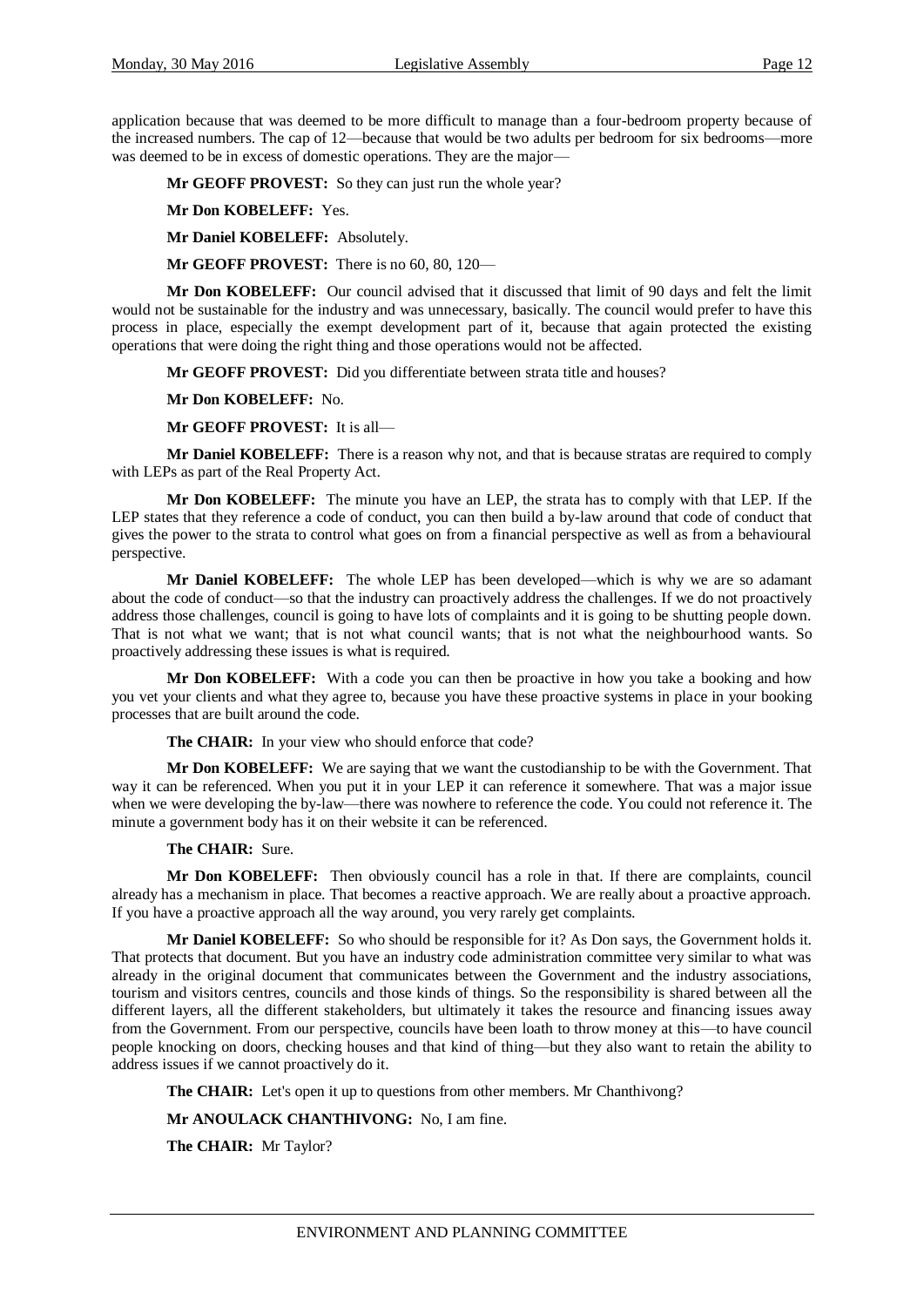**Mr MARK TAYLOR:** Just concerning insurance and insurance policies, are there any positives, negatives or comments about that?

**Mr Daniel KOBELEFF:** I might jump in on this. First of all, I was asked to write a paper on that for a previous parliamentary inquiry. I am not sure if you are aware of that document.

**The CHAIR:** Which inquiry was that?

**Mr Don KOBELEFF:** The tourism—

**Mr JAMIE PARKER:** The upper House one.

**Mr Daniel KOBELEFF:** The General Purpose Standing Committee No. 3 [GPSC3]. It was a couple of years ago. The reality is that an insurance policy or an agreement is a contract between an owner and the insurance provider. The onus is on the owner to comply with the law. It was stated earlier that if the dwelling is operating in a region that is not recognised in an LEP, that is an illegal operation, therefore that insurance contract must be deemed as being invalid. The associated issues with that are significant not only for the homeowner or guests—travel insurance and things like that. The list is endless. It is a significant problem.

**The CHAIR:** Mr Provest?

**Mr GEOFF PROVEST:** Are the amount of complaints that you get on the Central Coast dramatically reduced to what you were getting before?

**Mr Daniel KOBELEFF:** We can only speak on behalf of our organisation and, yes, that is provable from our perspective within our association. Council would have the numbers on the complaints that they are receiving.

**Mr Don KOBELEFF:** In 2009 when we started all this—we have not done the statistics on that now—but in 2009 it was 0.7 per cent of complaints, so there were not a large amount of complaints anyway and that was in total; that was not over a year, so the complaints were not that huge anyway.

**Mr GEOFF PROVEST:** It has been stated with previous witnesses that there are several major online platforms?

**Mr Don KOBELEFF:** Yes.

**Mr GEOFF PROVEST:** What is their acceptance of what you have done?

**Mr Daniel KOBELEFF:** They have not accepted it; it has been a major challenge. It is simple as that. That is why we are sitting here.

**Mr GEOFF PROVEST:** I like simple things.

**Mr JAMIE PARKER:** I might ask the secretariat to see whether Gosford council actually included in consents, not just zoning, whether or not short-term stay accommodation was permissible. One of the problems we had with the City of Sydney and other councils is that the development consent specifically excluded short-term stay accommodation and other forms of hotels in the site. Maybe the secretariat could check that. We did not get a submission from Gosford council so we need to follow that up.

**Mr Daniel KOBELEFF:** I could provide a little comment on that. Firstly, the standard instrument prior to now did not have any definition and did not exclude it. Once we had a court case in Gosford, that deemed it illegal, therefore requiring either the State Government to provide a solution to that or the council; that required a definition and I think that definition is quite a clever definition, but that is a major difference; that it never excluded it but once the court case happened it was clearly illegal, in Gosford city at the very least.

**Mr Don KOBELEFF:** What happened is that the original local environmental plan [LEP] did not exclude it but then the new standard instrument did not have any room to move in it and it would have made it illegal immediately because the only definition was visitor and tourist accommodation and you cannot have visitor and tourist accommodation in residential zones, so that was a major hurdle that we had to climb to ensure that that LEP was not completed until there was an inclusion for short-term holiday letting as a totally separate operation and we were able to achieve that.

**Mr JAMIE PARKER:** I think one of the challenges we have here is that not just LEPs but development consents have been issued and councils want them to be excluded from short-term stay accommodation and it is the CBD, which is full of short-term stay accommodation, so that is a challenge that this Committee has to look at. I want to ask about the code. Obviously we have heard from a lot of local tourist accommodation organisations who are doing the right thing, who have developed codes, are good neighbours and are trying to have the right policy but the portals basically are not interested in ensuring that their hosts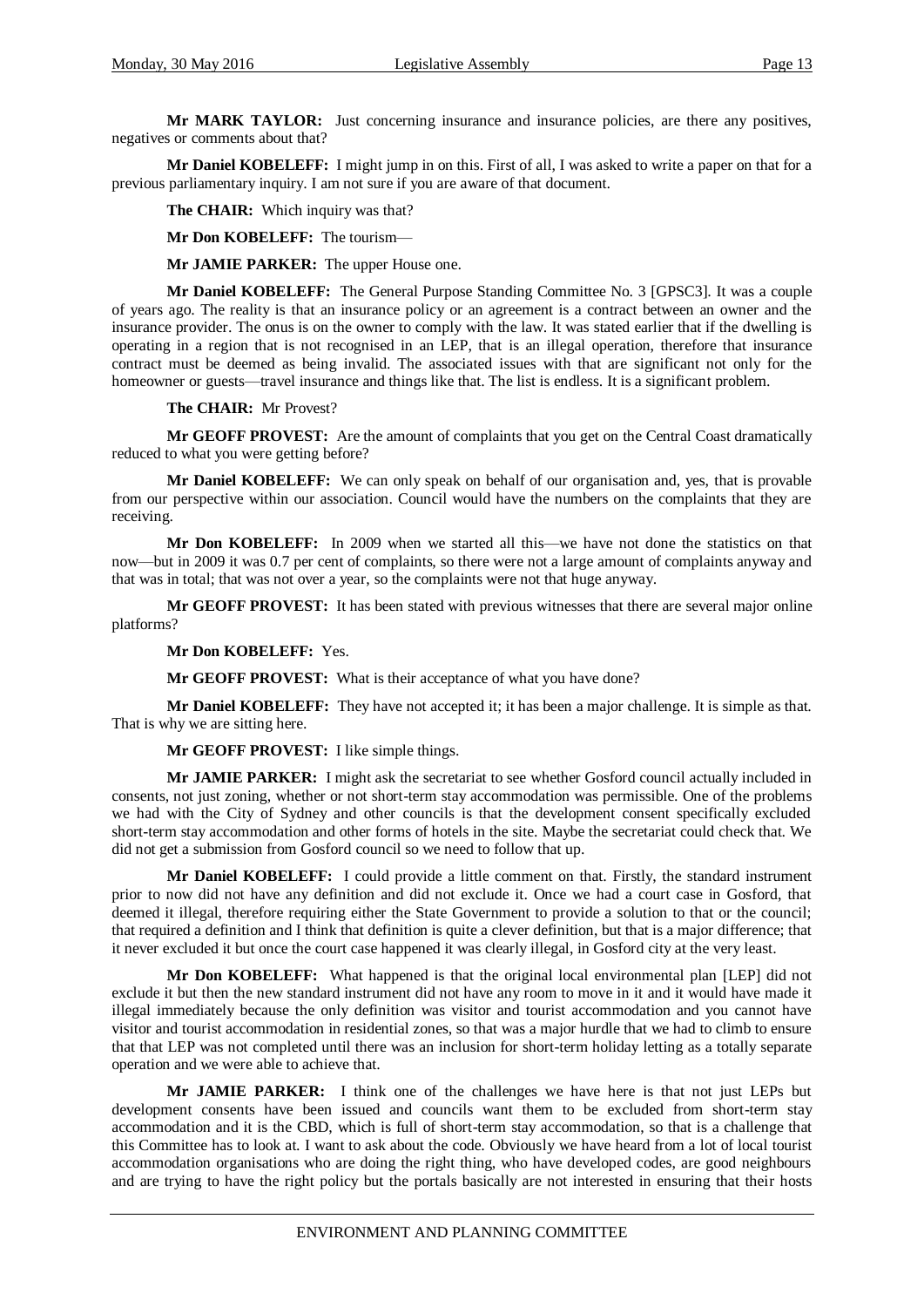comply with the code. That is the problem that we have. It goes back to the question of who is going to enforce it? In my electorate there are about 600 Airbnbs so council is not going to go to 600 properties to try to ensure compliance. When there is a complaint they can try to follow it up. What is your experience in terms of your code as to how compliance works proactively to deal with issues raised by residents or by hosts?

**Mr Daniel KOBELEFF:** I might have to put on a different hat to answer that question. It is not the reason why I came here. I came here under the Holiday Letting Organisation Central Coast [HLO] banner but we did develop a system of implementation to assist with that particular issue.

**The CHAIR:** When you say "different hat"?

**Mr Daniel KOBELEFF:** It is a business hat rather than an association hat and I can explain to you why that is the case. The code needs to be implemented properly and needs to be enforced for it to be effective. It cannot be reactionary. There is a document produced by the Australian Competition and Consumer Commission about how you adopt and implement codes of conduct. We followed that document. The system is a quality assurance system so basically goes through the whole document and pulls apart the document and provides practical implementation assistance and tools.

Once you are deemed to be meeting those requirements—that is a self-assessment system—you are then quality assured. That then allows you to access all the other layers in the process, which is security. A security system—it seems so simple. You have a complaint, a security guard comes out, kicks the people out or addresses the issue. I pose this question: the security guard arrives at the home and the complaint is that there is overcrowding in the building. How does the security guard know how many people are allowed in that building? How many bedrooms does the house have? What are the conditions of consent between the owner and the guests? Have they allowed visitors up to a certain amount of time? That is what our system allows. If there is a complaint the security guard is called out by the neighbour. When he turns up he knows exactly who is allowed in that building, how many people, what are the conditions of consent. He can make a practical assessment on the spot and actually remove those people with consideration to the laws around those things. They are just a couple of the layers built into our system.

**The CHAIR:** How many members are part of your organisation and how does your organisation work?

**Mr Don KOBELEFF:** I did the rough figures about two weeks ago. We have most of the major professional advertising agents as members and they cover approximately 800 properties. The membership is not huge.

**The CHAIR:** Did you say advertising?

**Mr Daniel KOBELEFF:** The real estate agents.

**The CHAIR:** Property managers and so forth.

**Mr Daniel KOBELEFF:** Property managers.

**Mr Don KOBELEFF:** Specialists in the short-term rental field. They are specialists in what they do.

**The CHAIR:** How many did you have?

**Mr Daniel KOBELEFF:** Roughly 800.

**Mr Don KOBELEFF:** There are 800 properties covered by those organisations.

**The CHAIR:** How many organisations?

**Mr Don KOBELEFF:** I do not have those figures.

**Mr Daniel KOBELEFF:** There are about six major real estate agencies and excess to that are owner managers.

**Mr Don KOBELEFF:** We then have a very large database so we probably have about 3,000 people on our database that we provide information to, so when this Committee is finished and you have decided what is going to happen, we will send that information out to our database.

**The CHAIR:** How does your organisation work?

**Mr Don KOBELEFF:** We hold the code of conduct. If someone rings me up and needs help, I help them if I can help them. If they are not prepared to comply with the code of conduct I say that I cannot help them.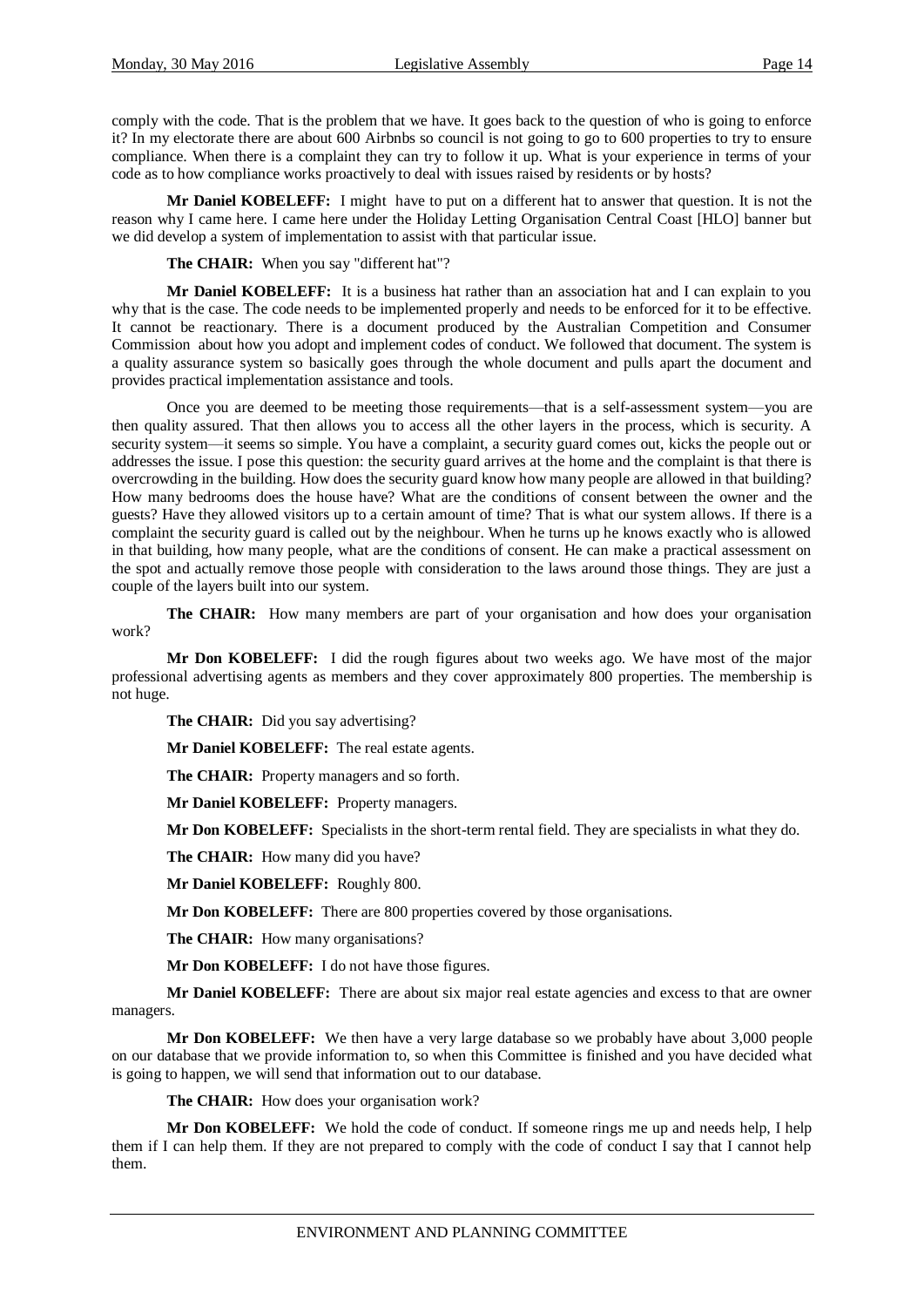**Mr Daniel KOBELEFF:** We have a partnership in place with our quality assurance system, which all the real estate agents are members of. We have various experts on our board—legal advisers, accountants, people like that.

**The CHAIR:** So property managers would pay an annual fee to be part of the Holiday Letting Organisation Central Coast?

**Mr Daniel KOBELEFF:** That is correct. They pay a fee to HLO Central Coast. We are a not-forprofit organisation, and it is a very minimal fee. The business side of things, the quality assurance system, is a separate issue and there is a fee associated with that as well.

**The CHAIR:** I want to add to that, if I can. How does your organisation work with local councils to maintain a good relationship between council and its members?

**Mr Daniel KOBELEFF:** That is a difficult question to answer. I would like to say that Gosford council especially has been very proactive in this compared to a lot of other councils.

**Mr Don KOBELEFF:** It is pretty arm's-length. We do our bit; they do their bit and we do not try to cross paths so that there are no legal issues involved. That is really how it works. They have their compliance and they have supported the code, so we work around that.

**Mr Daniel KOBELEFF:** We advise them on what we believe to be the best course of action. I think what you are getting at—and in my opinion should happen—is that communication channels between government and industry need to be strengthened.

### **Mr Don KOBELEFF:** Yes.

**Mr Daniel KOBELEFF:** That is a very significant issue. I know it is difficult for lots of different reasons but especially in this case. Generally what happens on the Central Coast is if council has a problem with a house, that house finds its way to us.

**The CHAIR:** How? Does council provide that?

**Mr Daniel KOBELEFF:** Council has provided that, yes .

**The CHAIR:** Did you want to continue?

**Mr Daniel KOBELEFF:** No, that is the simple answer.

**The CHAIR:** Can you expand on the LEP changes mentioned in your report? Do residents get an information brochure?

**Mr Daniel KOBELEFF:** It is on the council website.

**Mr ANOULACK CHANTHIVONG:** With your work with Gosford council and the code of conduct, have you seen an increase or decrease in the number of incidents?

**Mr Don KOBELEFF:** What we have seen is an increase in the number of people that comply with the code. There is conflict between the houses that do comply and the ones that do not, because it creates market failure.

**Mr Daniel KOBELEFF:** It creates a point of difference in the model for each dwelling. We have 800 properties that comply. We cannot force anybody to do anything but they make the decision to comply with the code of conduct, which limits their guest numbers, and they comply with that. They have to compete with other properties that do not comply with that. That is a marketing point of difference.

**The CHAIR:** Two questions: the first, can you tell us how many properties are not part of your organisation?

**Mr Daniel KOBELEFF:** On the Central Coast? I think in Gosford there are 3,000, we have 800 over Wyong, Gosford and the Hunter Valley. A large proportion are not, that is the fact.

**The CHAIR:** How many complaints does your organisation receive?

**Mr Daniel KOBELEFF:** From members?

**The CHAIR:** Yes.

**Mr Daniel KOBELEFF:** None. No legitimate complaints. Any complaint that has been recorded over the years has either been deemed to be illegitimate or has been addressed.

**The CHAIR:** Expanding on that, how do you deal with those complaints when they do come in?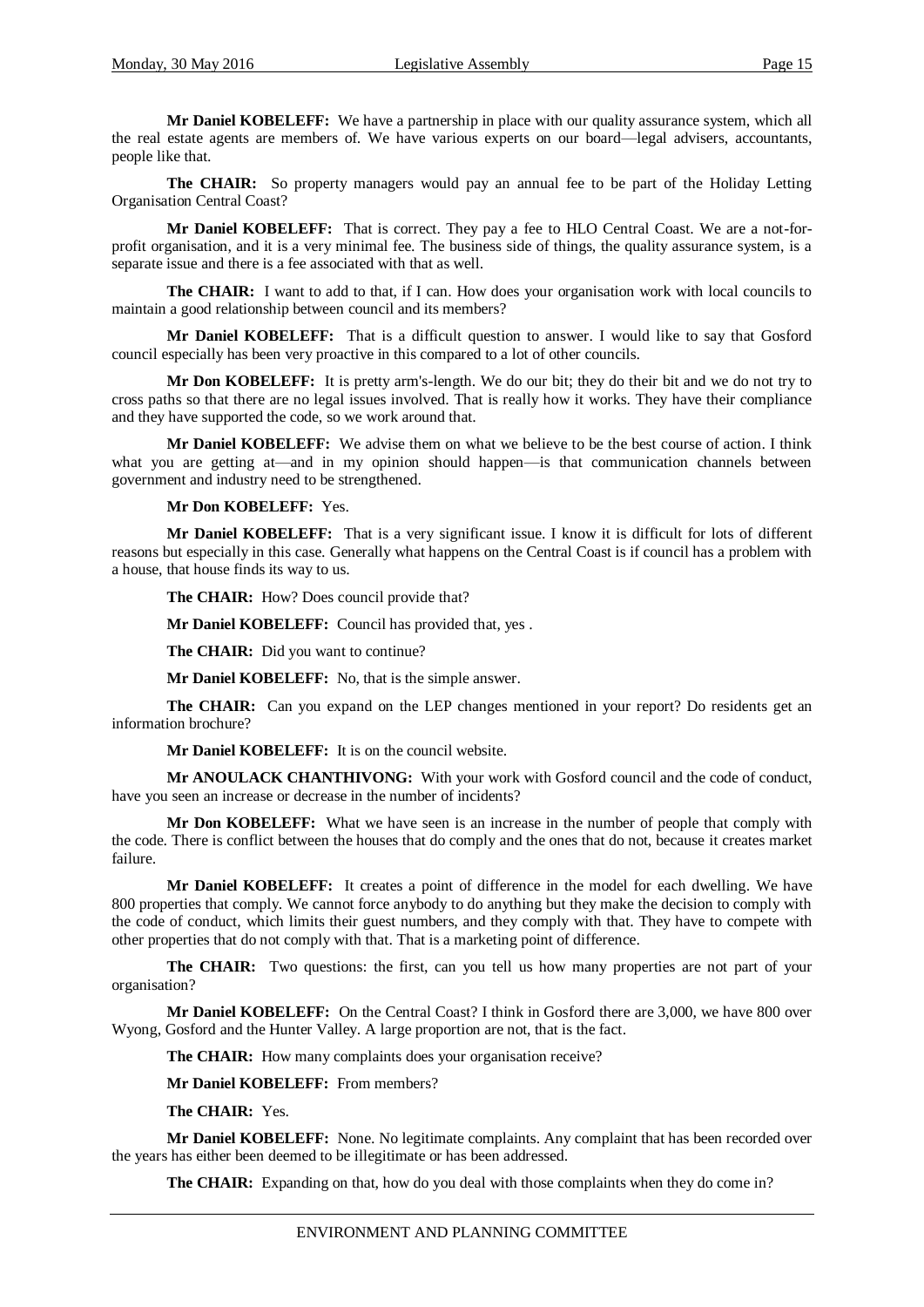**Mr Daniel KOBELEFF:** That is another reason why we have to have a system in place where we can be assured of what systems the dwelling manager has. We have to check their systems. What are they doing? What are their licence to occupy requirements? What exactly is the issue? We get a report from the security guard and the neighbour. We discuss it with the neighbour.

**The CHAIR:** That is something you actively pursue?

**Mr Daniel KOBELEFF:** Yes, on a number of occasions.

**The CHAIR:** And refer it to council or police?

**Mr Daniel KOBELEFF:** We do not refer it to council. As far as we are concerned if it gets to council that is a failure.

**The CHAIR:** Thank you for your time today in the hot seat. We may wish to send you some additional questions in writing, your replies will form part of your evidence and be published. Will you be happy to answer further questions?

**Mr Don KOBELEFF:** Yes.

**(The witnesses withdrew.)**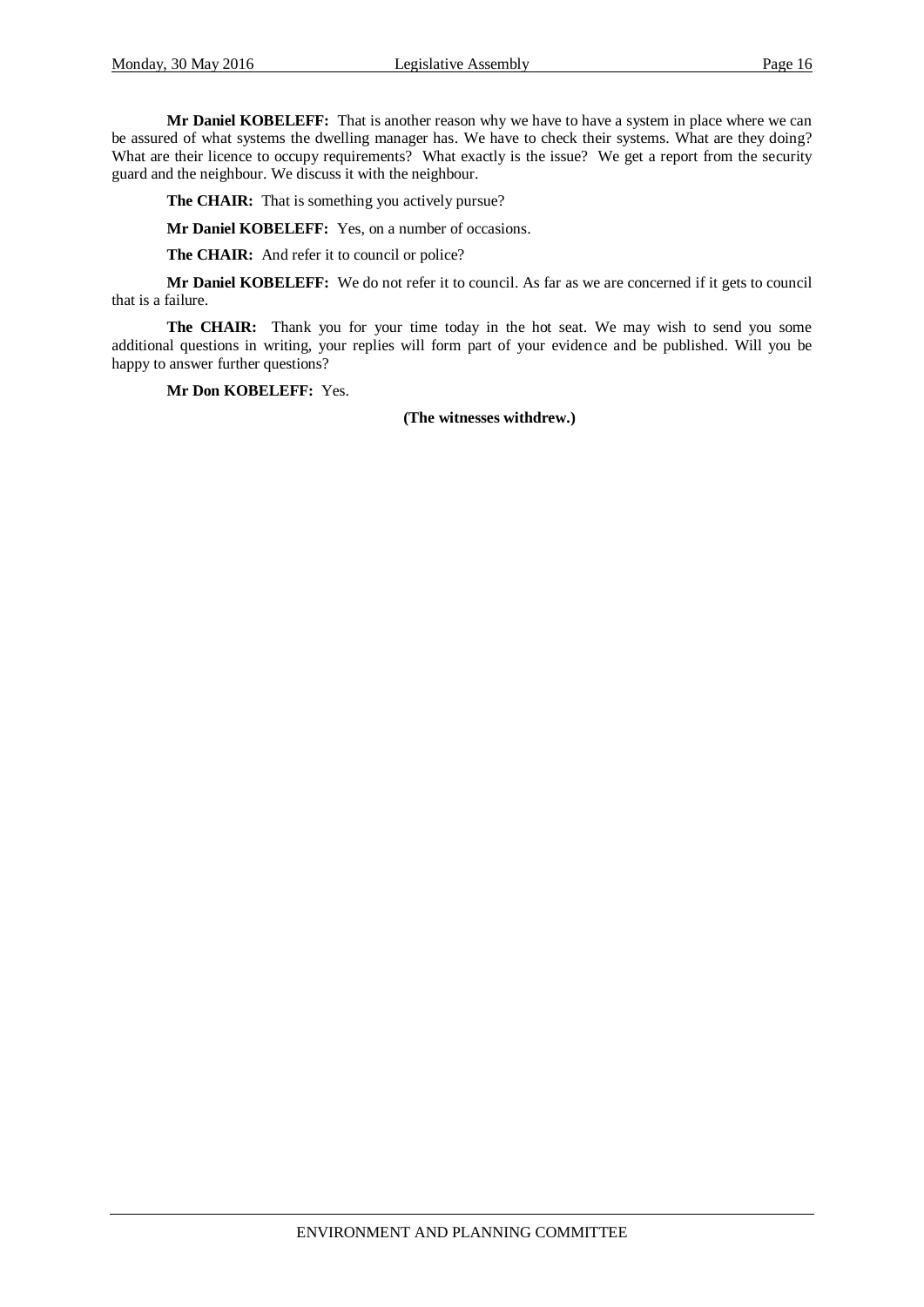**DEAN GORDDARD, Executive Manager, Tourism, NSW Business Chamber, sworn and examined**

**LUKE AITKEN, Senior Manager Policy, NSW Business Chamber, affirmed and examined**

**The CHAIR:** Thank you for appearing before the Committee today. Do you have any questions about the information sent to you or today's process?

**Mr GORDDARD:** No.

**Mr AITKEN:** No.

**The CHAIR:** Would you like to a make a brief opening statement?

**Mr AITKEN:** The NSW Business Chamber represents more than 19,000 businesses across the State. Tourism Industry, a division of the chamber, helps businesses operating in the visitor economy to maximise their potential to ensure that New South Wales remains the number one tourism destination in Australia. The division aims to represent and to enhance the needs of tourism businesses across the State by working with government, industry and community stakeholders to boost investment, employment and promotional opportunities while providing business support, communication and advocacy for our members. The chamber and the division recognise the enormous opportunities and the challenges emerging from the sharing economy.

Our recent paper "The Sharing Economy: Issues, Impacts, and Regulatory Responses in the Context of the NSW Visitor Economy" identified five principles to which regulators and legislators should refer when considering regulatory options. Those principles were: regulation should encourage the growth of commercial activity, not restrict it; opportunities should be taken to reduce overall regulation across the visitor economy; self-regulation should be encouraged before government intervenes; a cross-governmental approach is required to develop an efficient regulatory framework; and regulatory responses should be designed based on strong empirical evidence. I thank the Committee for the opportunity to discuss these issues, and we are happy to take questions.

**The CHAIR:** Page 2 of your submission states that self-regulation should be encouraged before the Government intervenes.

**Mr AITKEN:** Obviously with the emergence of the sharing economy there are probably some opportunities where the Government does not necessarily need to step in, but it could facilitate opportunities for the community to make decisions about property. The one that comes to mind most readily relates to strata apartment owners who might be utilising Airbnb. We think that it is probably appropriate for strata groups themselves to make determinations around the use or non-use of Airbnb within their buildings. That is probably an opportunity for government to step back and simply to give strata groups the ability to make bylaws in relation to those issues. We are looking towards those sorts of opportunities where there can be a discussion between property owners about the appropriate use of a property.

**Mr GORDDARD:** We are led to believe that advances have been made with some global online platform companies in that regard in recent months. They are looking at complaint management. However, it is fair to say that perhaps that has been focused a little more on the hosts. Our understanding from our members' feedback is that they are also looking at the communities living around the hosts and implementing some measures online around that self-regulation to address the people who may be affected by these issues.

**The CHAIR:** I would like to draw out that point about strata corporations. How would you see that operating and working if we were to give more power to strata corporations?

**Mr AITKEN:** I suggest that it be a simple majority rule being implemented by the strata corporation in relation to whether or not Airbnb or a sharing platform can be used for short-term accommodation opportunities. There could be suitable decisions around the length of time involved and so on rather than the Government mandating the length of time. It also allows the opportunity for those owners to have a discussion about other things that might be impacting them, such as use of the common property and other things, as a result of short-term accommodation being allowed in the area.

**Mr GEOFF PROVEST:** The NSW Businesses Chamber represents businesses in New South Wales. What would be your response if I owned a commercial property such as a motel, hotel or caravan park and was paying commercial rates and just down there was a short-term accommodation provider paying residential rates? Is that not unfair?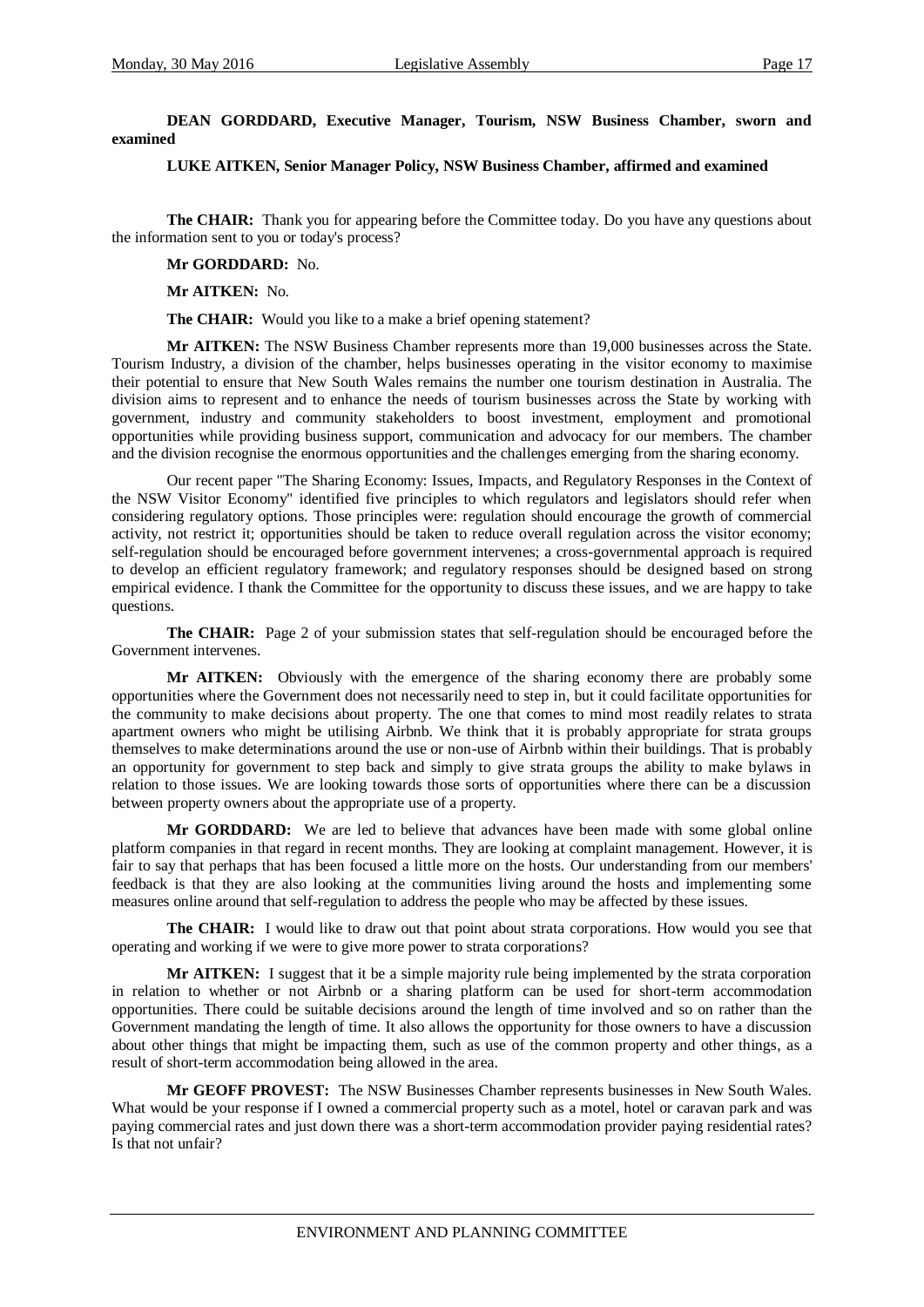**Mr AITKEN:** We discussed that just prior to appearing before the Committee today. We do think that that potentially is unfair. The rates are there to allow councils to address public infrastructure that tourists might use. Councils create their rating structures and address commercial properties because they have more people coming in. They might increase that. It would be useful to discuss that with the platforms—that is, whether a fee could be charged that would fill that gap potentially on a pro rata basis. For example, if you lease accommodation for three days, a fee would be imposed on the platform owner. In the case of Airbnb or Stayz, they would collect the fee and then forward it to the council. There is potential in that regard because that can be a gap.

**Mr ANOULACK CHANTHIVONG:** Do your members include those in the tourism industry and hotel owners?

#### **Mr GORDDARD:** Yes.

**Mr ANOULACK CHANTHIVONG:** The Committee has heard evidence from the Australian Hotels Association about online platforms taking their business. Are you being stretched in both directions? That is, you want to facilitate online platforms and short stays, but some of your members are saying that it is unfair and they are losing business. What is your position given that you represent opposing objectives?

**Mr GORDDARD:** Strengthening the visitor economy, creating flexible opportunities for overnight spend, and enhancing the performance of the New South Wales visitor economy is a paramount principle. There is a variety of different accommodation providers, and some of them are utilising these platforms and others less so. It is important that whichever way you look at this, whether or not it is a case of implementing measures designed to create a level playing field, it must not be to the detriment of growing this economy.

It is also not a one-size-fits-all approach. There are service providers, and what I mean by that is whether they are bed and breakfast owners, motel owners, people who often rent out their properties in regional areas, for example. There is a real mixed bag in terms of how they use these platforms. We see it very much as a challenge to market. So some are used to liking and embracing them, others less so. So it is a mixed bag in terms of usage.

**Mr MARK TAYLOR:** From your experience how effective is web-based consumer feedback as opposed to regulation as far as providing quality and consumer safety?

**Mr AITKEN:** From a personal perspective I find it highly effective. I will not deal with anyone that I cannot actually Google and find out a little bit about the business if it is an online platform or if I am going to go and spend my money on something. If I can find out some information I will utilise it. If I see some negative feedback that will weigh on my mind. So from a personal perspective that does work for me.

**Mr GORDDAD:** I think there is no doubt that in recent years there is a market trend to people wanting to trust peer-to-peer commentary when they make decisions. I think in this case whether you are choosing a space somewhere for description and offering the experience it offers, or whether you are actually, I guess, trying to validate that decision by what other customers of that property are saying, is very, very valid in this current market place.

**Mr MARK TAYLOR:** Do you see how that particular system could be improved or enhanced?

**Mr GORDDAD:** I think probably going back to what I just mentioned earlier, consumer feedback on a particular host or host property when we are looking at these platforms. It may be that you are leasing out a room for a couple of nights, or an apartment, the gap there in terms of the feedback from the community that live around that host in that building or that area I think is equally as important. I think that has been the missing link thus far, but we know at least one global platform is addressing that now.

**Mr AITKEN:** I think also feedback on the customers. Obviously if you have people who have been problematic, sharing that with the community is also vital.

**The CHAIR:** Absolutely.

**Mr JAMIE PARKER:** I talk particularly about my electorate, which includes the City of Sydney and Leichhardt—formerly Leichhardt municipality.

**The CHAIR:** I think that was an indirect dig.

**Mr JAMIE PARKER:** When the digs are there I will say it openly. I said that because it is factual and I know it is now Inner West Council. Obviously, one of the problems is that short-term stay accommodation in the central business district, outside serviced apartments, is not permissible. It has been in the court and it has been determined that they are not permissible but how do we fix that? What do we do to try to resolve that? You talked about empowering stratas. The Committee has heard from the owners network, the Fair Trading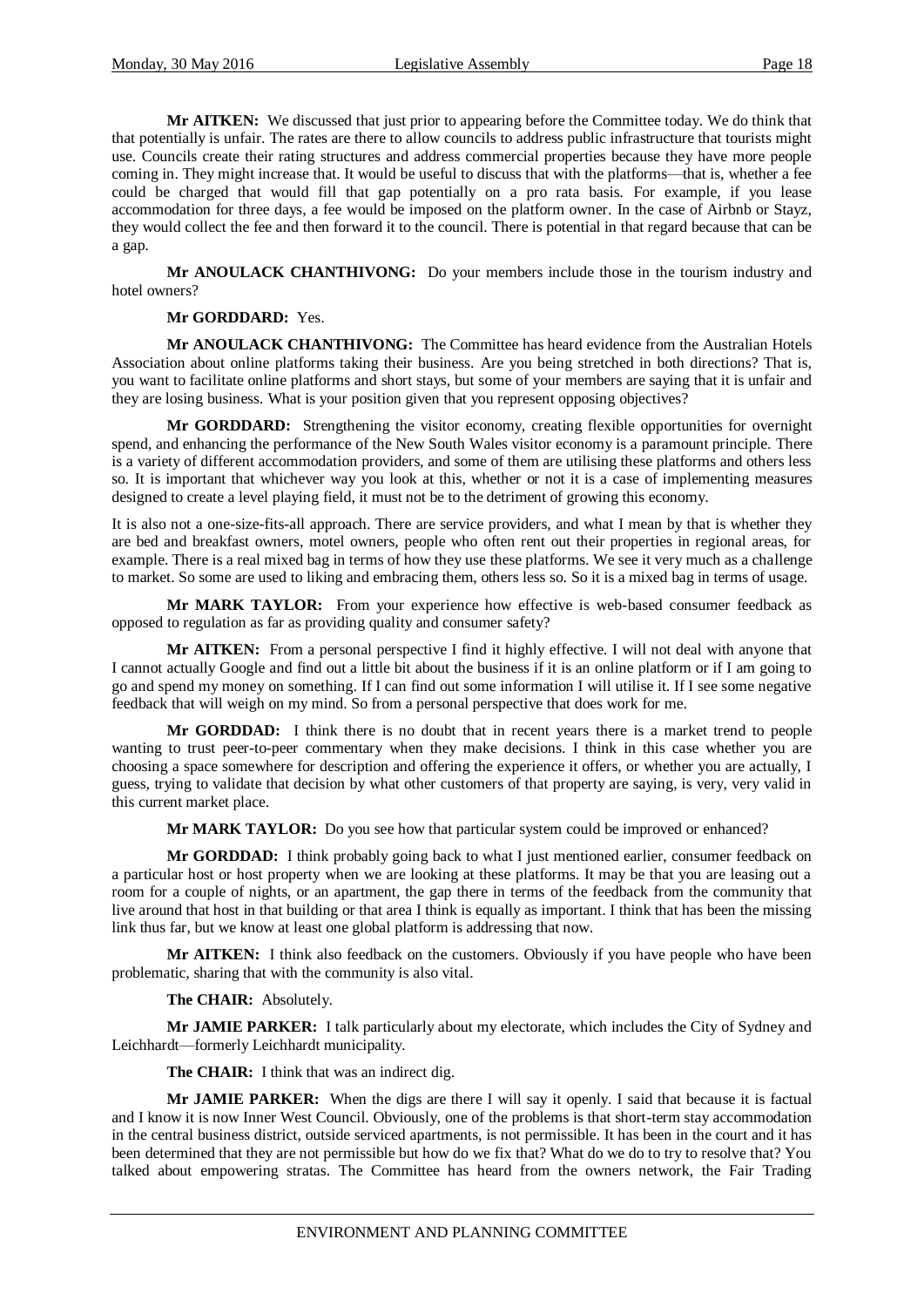Commissioner and others talking about that. It is tricky because even if the owners corporations said "We are going to do this" a lot of money will have to be spent to go to court to try to enforce it. It is a very expensive challenge and process to try to manage that.

People have also talked about data information. How do we know that? In your submission you said that self-regulation should be encouraged and this may mean that these companies, referring I think to the online platforms, will have to be willing to share more data with governing bodies to ensure public expectations are being met. The problem is that globally the online platforms do not cooperate in relation to collecting money for other people and doing those types of things. They are very reluctant for understandable reasons. What do you mean by "this may mean companies will have to be willing to share more data"? A lot of people complain and are concerned about the process and have said they want more information from these portals. Do you support that? Is that what you are presenting in that section to get more transparency in the system?

**Mr GORDDAD:** Transparency is the challenge and it is striking a balance here. As you alluded to, we understand that you can identify listings, but you cannot identify the providers of those listings. We believe that in this situation it is a real weakness for the industry at the moment not to be able to truly measure this market. There really are estimates that have been given so unless there is some sort of mechanism to be able to identify those providers to then garner the empirical data that we are all looking for, it is very hard to actually step forward and make progress from where we are at today.

**Mr AITKEN:** Maybe just to reflect, while it may not be permissible it is still occurring regardless of decisions around it. I think the definitional issue is a really difficult one around timings and things like that because realistically the enforcement around these things is going to be challenging for whichever tier of government chooses to pick that up. So I think there does need to be some further consideration made around keeping it as simple as possible, but allowing some opportunities for review. Data is the most appropriate one. If platforms do not want to comply I think the response would be to try to regulate more strongly, which is not probably the way in which they want to go.

**Mr JAMIE PARKER:** Finally, when we talk about the sharing economy, Airbnb data says some hosts have more than 100 properties that probably 400 or 500 people are staying in any one night if they were renting out all of those properties—it is like a big hotel—to individual groups. So it is a bit more than sharing in some parts of that platform. You talk about regulation. A suggestion has been made that in order to advertise the host, or the owner of the property, would have to confirm that their property complied with the code or with permissibility. They would have to say whether it is on their section 149 certificate and say "Yes, we can actually legally lease this property" and that would be required in order to advertise. Is that an example of a light-touch regulatory approach where a whole government department was not licencing and registering, but it was that basically they cannot advertise unless they comply with government provisions.

**Mr AITKEN:** Are you referring essentially to a disclosure statement?

**Mr JAMIE PARKER:** I think you just tick a box on the website before you are allowed to advertise.

**Mr AITKEN:** Some of what we are hearing from industry around these commercial operations that are running significant numbers of properties up to 50 is probably an area that should be targeted. Whether you could limit the amount of listings any single holder might be able to put on Airbnb that could be an option. Would it be too hard to actually cloud that though? So I do not know how successful it might be. That would be something potentially, depending on how it is designed in terms of your disclosure statement you are suggesting, that could be open to explore.

**Mr GEOFF PROVEST:** Considering the experience of the NSW Business Chamber with Uber, do you think it could similarly apply to this issue? Part of the trade-off with Uber is that it has to keep financial records in Australia and have somebody responsible, et cetera, because like it or not, it is here to stay and these other providers are here to stay no matter what we do. We are just trying to put it into some regulation to be fair.

**Mr AITKEN:** I guess Uber is a little bit different. The areas in which they are operating are quite different. Something that Mr Goddard touched on is lack of data around impact. We do hear about the party houses and the problems with stratas, but there is not much hard data about more police call-outs or more noise complaints. It would be good at a threshold to actually identify those impacts. I know there has been discussion around registers and things like that, but a simple register around noise complaints to a property that might be able to be shared with platforms might be useful. I think the approach with Uber has been a good one. Maybe there are some learnings from within that, but it is a vastly different industry sector so we do need to balance that as well.

**Mr GORDDARD:** Obviously in the Uber case there was a compensation package. One of the concerns we have had is what role local government plays in this. We are very much of the view that—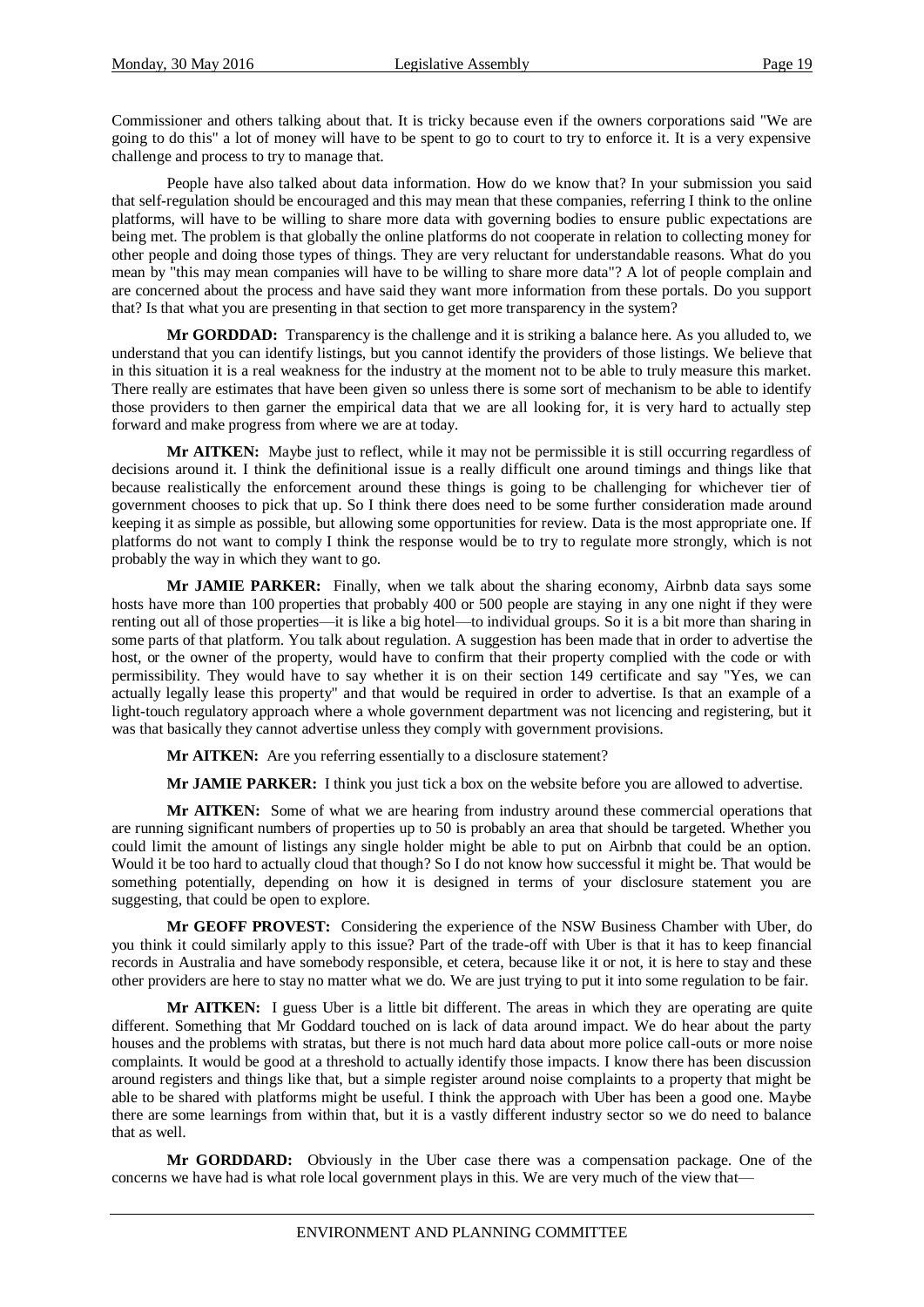**The CHAIR:** That was my next question. What role do you think local government should play in this particular instance?

**Mr GORDDARD:** Arguably I would say the challenge of disputes—whether that is noise or loss of amenity—sits a little bit more in the local government basket. But we are well aware of the practicalities of local government having the resources to be able to manage this. Some sort of compensation mechanism whereby some systems were put in place for local government that were consistent across the State to address the additional work that they had to do in whichever area we are talking about I think needs to be considered. But time and time again what we see with this is we have got a very fragmented industry with a very fragmented approach from local government. Those two factors at the moment are difficult to manage.

**Mr ANOULACK CHANTHIVONG:** You both spoke about the guiding principle of the New South Wales economy as a whole and self-regulation being the preferred model. What self-regulation model are you thinking would work best given that the hotel industry and the platforms are challenging for the same market?

**Mr AITKEN:** It is not a model. It is probably suggesting that we should explore self-regulation opportunities before government steps in. Whether or not there can be agreement between industry and platform providers around the opportunities like I suggested around rates, filling the gap between a commercial and residential rate where you are leasing out a property could actually address one of the impacts that people talk about. Some of that transparency sort of stuff can help. Some of the points that Mr Taylor raised around some of that feedback that you might be able to have, more transparency about both hosts and people going to Airbnbs may help to address some of the problem people who go and rent out properties. I think some of those things should be explored before we look towards a regulatory response to try to deal with them all rather than more police powers for noise complaints or anything like that. We should put it in at that level.

**Mr ANOULACK CHANTHIVONG:** Do you have in mind an industry body or just self-regulation between the participants for dispute resolution rather than having to go to a non-government third party to resolve it?

**Mr AITKEN:** Probably within the participants. Like I suggested at the start, stratas should be empowered to make some decisions around these things. Hosts and their—for want of a better word—tenants that come in and spend some time, there should be a feedback loop on how that relationship works.

**Mr GORDDARD:** Just to add to that, we also have to keep bearing in mind there is a real distinction between this challenge in Sydney and metropolitan areas and the regional areas. That issue around providing more powers to stratas or owners corporations is really important because it gives them the flexibility in highly densely populated areas of the city, for example, to have the flexibility to be able to regulate as they see fit. But I can say, looking from a regional perspective, holiday lettings are the heartland of regional tourism and have been for decades. It is really, really important that the Government takes on board the fact there is not a onesize-fits-all approach between the two.

**The CHAIR:** Very good point.

**Mr JAMIE PARKER:** It is all good for stratas to make a law, but you have to do the investigations. The City of Sydney proposed some amendments to the Environmental Planning and Assessment Act which they have tried to get up to give them more powers to be able to do this work around illegal over occupancy and that kind of thing. Does the chamber have a view about council powers and being able to increase their ability to ensure compliance?

**Mr AITKEN:** In this aspect I think we would be open to taking a look at it. What we have been discussing as well is that, like Mr Gorddard touched on, metro and regional areas are quite distinct. We are happy to try and pilot something before we go and change the Act if there is the opportunity to pilot some of these powers and see how they might work in practice. Maybe a three-month trial to see if they can address some of the issues would be good.

**Mr GORDDARD:** I think again the key thing here is striking a balance. My understanding from the City of Sydney was that it was looking at some means by which they could strike a balance perhaps in a building where some floors or levels are designated for short-term letting and others are not and they have separate access points and lifts, et cetera. We are not saying that is specifically the answer but it provides a sense that they are trying to strike a balance without shutting down the opportunity for this innovative phenomenon that has occurred to grow the New South Wales economy. That is our main concern. It is really important that the New South Wales visitor economy prospers.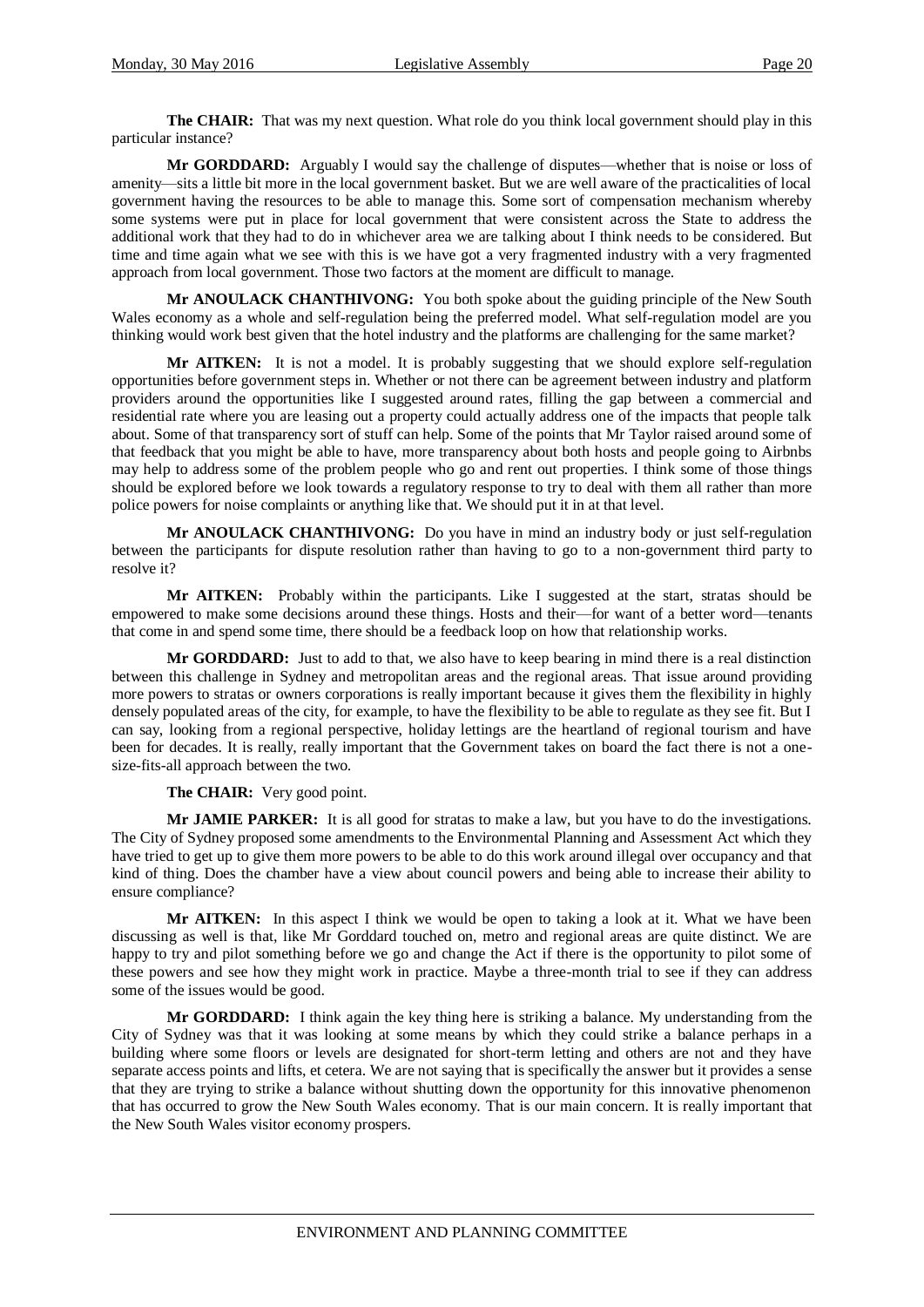**The CHAIR:** Thank you very much for attending today. We may wish to send you some additional questions in writing, the replies to which will form part of your evidence and be published. Would you be happy to answer any additional questions at a later stage?

**Mr GORDDARD:** Yes.

**Mr AITKEN:** Yes.

The CHAIR: Thank you again for appearing.

**(The witnesses withdrew.)**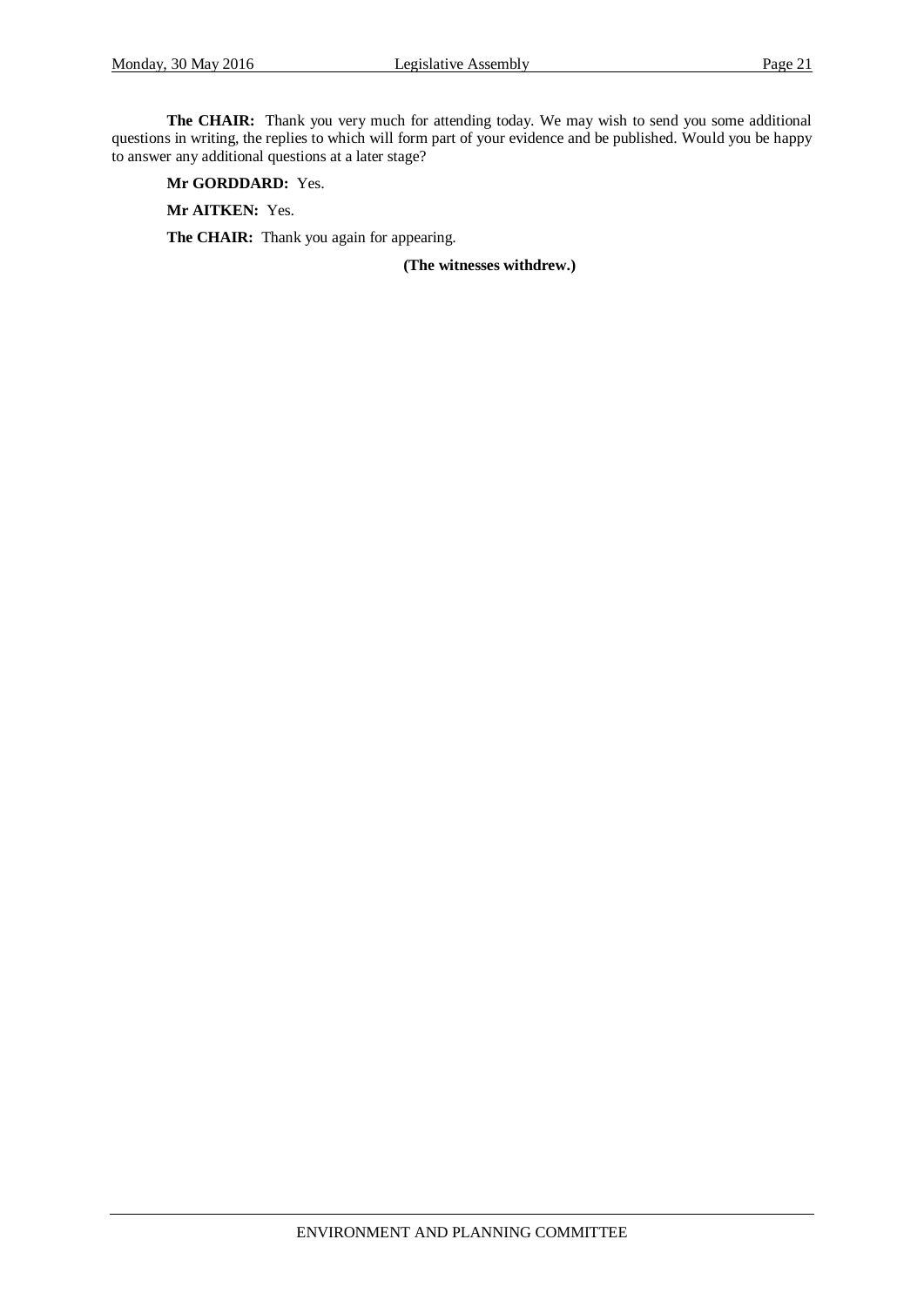**GORDON CLARK, Strategic Planning Manager, Shoalhaven City Council, sworn and examined**

**MARK CARLON, Manager of Strategic Planning, Sutherland Shire Council, sworn and examined**

**MICHAEL RYAN, Manager of Building Compliance and Tree Management, Sutherland Shire Council, sworn and examined**

**The CHAIR:** Thank you for appearing before the Committee today. Do you have questions about the information you have been sent regarding our process?

**Mr CARLON:** No.

**Mr CLARK:** No.

**The CHAIR:** Would you like to start by making an opening statement?

**Mr CLARK:** I will. Shoalhaven is the number one tourist destination in New South Wales outside of Sydney. Holiday homes have been a feature of our tourist economy for a long time. The tourist industry is one of our main economic drivers, generating an estimated annual spend of between \$623 million and \$750 million. We are visited by approximately 2.7 million people annually. A lot of those people choose to stay in our estimated 4,000-plus holiday homes that are a feature of our local government area.

Some 10 years ago now following one of the court decisions on this issue, and I guess in the absence of a statewide approach, the council acted early given the importance of holiday homes in our area. We were perhaps the first council to amend our local environmental plan [LEP] to enable the practice of holiday homes to continue without the need for consent. That saw clause 20BB "Short-Term Accommodation" introduced into our LEP. To support this step and to stress the need for owners or managers to manage their holiday homes, council has produced and wildly distributed a range of pamphlets and other material encouraging responsible management of holiday homes.

We have also, from time to time, promoted the various voluntary codes of practice that have been released by the industry. However, council and the police are often called upon to manage complaints in accordance with existing legislation. That relates to things like acting in a way that is consistent with the dwelling's development approval, antisocial behaviour and the like. More recently we are seeing the issues created by absentee landowners or landlords and the changing management and letting approach. Previously most of the holiday homes in our area were managed through local real estate agents. Adjoining residents knew who they were. They knew where they could go if there was an issue. Now that there are online companies and online bookings there is no local contact at all when an issue arises.

From 2006 until 2014, when our new citywide local environment plan [LEP] came into force, we operated under the previous clause in our LEP. However, since 2014 the clause has slightly changed. Basically it still says that a person does not need consent for a holiday home. However, if there is an amenity impact then council can choose to step in. The new clause in our LEP also sets a maximum period for "short-term" and is backed up by the development control plan. From experience, most holiday homes in our area largely operate without too many problems and do not need to be overly regulated. Our revised LEP clause is based on one from our neighbour, Kiama Municipal Council. We stole it from them. I acknowledge that.

#### **Mr JAMIE PARKER:** You borrowed it.

**Mr CLARK:** It is a way of council potentially being able to step in where houses are problematic. We do not want to regulate the 4,000-plus holiday homes, but it certainly gives us an opportunity to step in and regulate the problematic party houses that we can identify. At this stage we have not had to use that provision. It is there as a threat as much as anything. In other words, if homeowners continue to do the right thing then council will not step in. However, if we start to see issues arising and there is an amenity issue then council can step in and require a person to seek development consent. I note that in recent weeks the Victorian tribunal system has begun to look at a three-strikes approach: after three complaints things start to become regulated.

I will mention in closing some of the emerging issues that face our area. One of them is the contribution to tourism marketing. Holiday homes generally benefit but do not financially contribute at present because they are not commercially rated. We acknowledge that that would need some form of legislative change. The question is how you identify where all those holiday homes are. Some are clearly identified. Some are not because they are rented out through word of mouth, through family and friends. In recent years the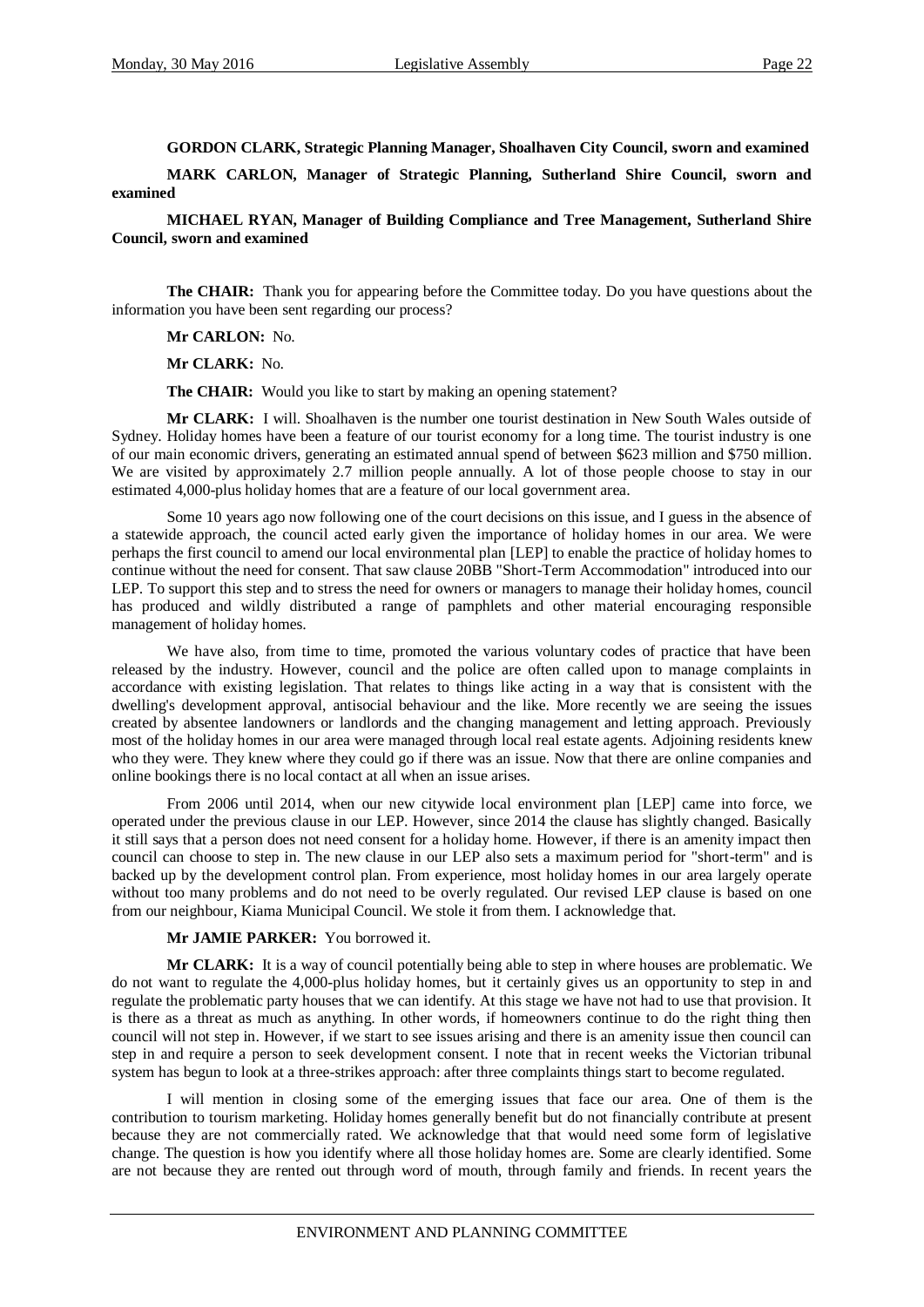biggest issue we have seen is the holding of functions at holiday homes. That is where holiday homes are rented out as pseudo function venues. There is a growing wedding economy in our area. It might be due to our proximity to Sydney. The Shoalhaven is obviously a nicer place to get married than in Sydney.

**Mr GEOFF PROVEST:** You have to love the Sydney air.

**Mr CLARK:** Perhaps it is nice to get married at Hyams Beach and Callala Bay and shout your family and friends to accommodation. We have seen reserves adjoining holiday homes being used for quite large functions. That alienates public reserves. Council has had to take steps to enforce compliance in that regard and come up with a policy to try to manage that. The Committee may have already heard about the last issue we are facing, which has been raised by the Rural Fire Service. It suggests that there is the potential to implement a special fire protection purpose for holiday homes. That has been raised with us on a number of occasions. For us the question is how this can be triggered if we do not require consent for the practice of holiday letting. That is another agency stepping into the fray and somewhat greying what is a rather grey area already.

From Shoalhaven's point of view, holiday homes are an important part of our economic fabric. As such, overregulation may not be the answer. Councils do not necessarily want to take on another regulation task. A consistent policy approach is definitely needed. It would be good, for example, if councils had a suite of agreed provisions or approaches to choose from to ensure consistency. However, we do not necessarily want to see an approach where things are markedly different from one local government area to another. It really does not make sense to the public. Thank you.

**The CHAIR:** Thank you very much, Mr Clark. Mr Carlon, would you like to make an opening statement?

**Mr CARLON:** Yes, please. Sutherland Shire Council made a submission to the inquiry on the basis of the difficulty in regulating short-term accommodation. Sutherland Shire Council is flatly opposed to short-term letting. The eastern part of the Sutherland shire, around Cronulla, has a strong tourism role. Council is doing a lot to facilitate that and it sees tourism growth as an answer for jobs and employment locally. However, council has been frustrated by a lack of traditional tourist and visitor accommodation. Operators are simply not setting up in the area. There are a few reasons for that. At the moment 30 properties in the region are tourist and visitor accommodation. Together they provide 456 rooms. In comparison, Airbnb has 293 in the shire, of which 61 are in Cronulla and 26 in Bundeena, which is nearby. Stayz lists 30 in Cronulla and seven in Bundeena. Part of the problem with getting traditional tourist and visitor accommodation in Cronulla is its premium residential value. Hotel operators are always outbid by residential flats.

Despite that number of holiday premises, we receive very few complaints. I will leave it to Mr Ryan, who looks after compliance issues, to elaborate on that. From our council's perspective, the key issue that determines the success of short-term letting or how problematic it is is the behaviour of the clientele and the proximity of outdoor areas to the neighbours. Shoalhaven has already talked about problem households. It must be acknowledged that they will occur. It is particularly a problem in Cronulla because it has a night-time economy as well. That is quite attractive to people organising buck's nights. We have good pubs and clubs. It is a little different from a holiday house down the coast. Yes, the neighbours can call the police, but that gives them very little comfort if it is a regular occurrence.

The proximity of an outdoor entertaining area to the neighbour is an issue, particularly in a block of units. Say the balcony is within two metres of someone's bed. When someone comes home from a night out they would expect to be on that balcony enjoying the view and continuing to drink and talk. Even reasonable noise levels have an impact when they are within metres of a sleeping person. I fully accept that when that happens every weekend it is a reasonable amenity impact and something that is problematic. That can occur when houses have decks in very close proximity to one another and everyone lines up to look at the same view.

Our approach to date has been based on a 2003 court case, *Sutherland Shire Council v Foster and Anor*. It was our first court case that said that short-term letting was prohibited as a commercial use. We have operated on that basis since. The only area where short-term letting is permissible is in the business zone and a small tourism area in Cronulla. From my count, only 12 Airbnb listings fall within that area where they would be permissible. I have not said they have consent; I have just looked at the map versus what is there.

From council's perspective there are two categories of holiday let. Mr Ryan and I will suggest some ways to manage the situation. The first category is where the holiday accommodation is part of a dwelling or a within a dwelling on site. That includes boatsheds and granny flats, for example. A large number of listings are rooms within a house. We think they generally function well. The owner is on site. They are there to accept complaints. We really think that that could be a form of complying development. We think that the standard instrument already sets up a potential for that.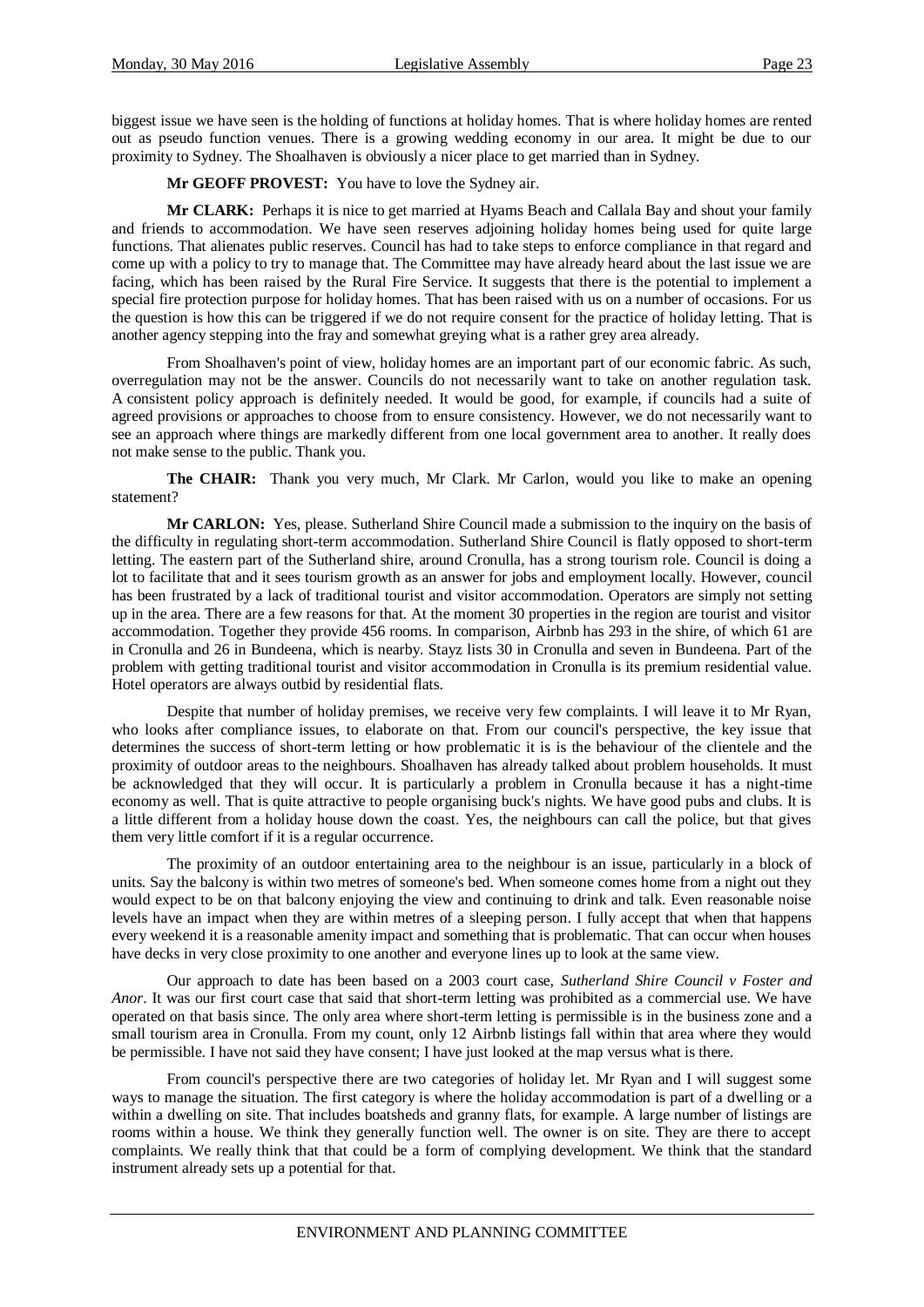A number of home based businesses already fall under the standard instrument. There is home-based child care, home business, home industry, home occupation. We cannot see why there could not be a definition called "home based short-term letting", either in the home or on the land belonging to the home. Bed and breakfast does that but it is unworkable and old-fashioned. You have to serve a meal. The accommodation has to be within the dwelling and, surprisingly, it also has to be an existing dwelling. You cannot build one. We are happy to leave bed and breakfast as it is, but we think that there needs to be a more general provision to cover other holiday accommodation. We also think that, as with home occupation and home industry operations, there should be an amenity test. As the occupier of a home you can do virtually anything provided that it does not interfere with the amenity of the neighbourhood. So we think that sort of approach could work very well for the first category within the home.

The second category is harder with the absentee landlord because there is not that person to complain to. We really believe that needs a more rigorous assessment and enforcement environment so the council can be empowered to take action. We think the best way to do that would be to separate the two definitions and then have it as a permissible form of use or a defined use under the definition of tourism and visitor accommodation—it would be one type of tourism and visitor accommodation. Council could then nominate the zones where it was permissible and make it permissible everywhere, but it would give some discretion to that. So, for example, we might favour the tourism zones rather than the straight residential areas because there is that advantage of trying to build up the local economy in that area.

If it was there, we then have the option of also making that a form of complying development or development with consent—there are options. One of the things we think would help would be to include perhaps a time limited consent the same as licensed premises often have—the same kind of legislative environment. If there is a problem house, at least compliance can say to the neighbours, "They only have another year on this consent." It gives the neighbours some comfort that the situation will not last forever. We think those sort of teeth might help. We also think—and I will ask Mr Ryan to elaborate—the idea of a State register would help, particularly when it has a 24-hour contact person so that the grief goes to a third party first, not to council first. The other thing Mr Ryan will also talk about is that we also think there is a need for compliance issues to be addressed—to know that when you are renting a property it meets fire safety requirements and pool safety requirements—and perhaps even insurance for commercial lease.

#### **The CHAIR:** Thank you, Mr Carlon. Mr Ryan?

**Mr RYAN:** As previously stated by Mr Carlon, Sutherland Shire has approximately 300 properties advertised on Airbnb. In the last year the council received a small number of complaints—approximately five relating to short-term holiday letting. These complaints related to noise and parking. As the complaint numbers are small, it has not been a big impost on council's resources to date. However, there are complexities in investigating these complaints and there is an expectation from residents that council will intervene where there is a breach of planning law that results in their amenity becoming impacted upon. Council does not attend sites after hours to investigate amenity complaints relating to noise stemming from parties and the like when they are occurring. This is done by the police. Council is not resourced nor do we have the necessary work health and safety security to do so.

In conducting enforcement action to cease an unauthorised use there are evidentiary issues in proving that the premises is being used for short-term letting. This evidence would generally be circumstantial, such as advertising and statements from complainants. Council has issued notices and orders in relation to short-term letting to achieve compliance. However, these notices and orders to date have not been tested in court. The owners of premises council has investigated have been cooperative and appeared genuinely unaware that they were breaching planning controls.

Provided that the use is permissible under the LEP, from a compliance perspective I am supportive of using the SEPP complying development provisions to regulate short-term letting. This would assist in providing a suite of standardised conditions that in effect control the use and consequently regulate behaviour. The standard condition could also address Building Code of Australia and safety concerns. For example, short-term letting under a complying development would require conditions that include signage with after hours contact details, hardwired smoke detectors, emergency lighting and swimming pool compliance certificates. A further condition of the complying development certificate [CDC] to include the premises on a statewide register similar to the swimming pools register which has been set up would provide both the public and the council satisfaction that the operation is legal and complies with minimum acceptable standards. Further information could also be available on the register including a contact number, CDC number or other relevant information pertinent to the premises.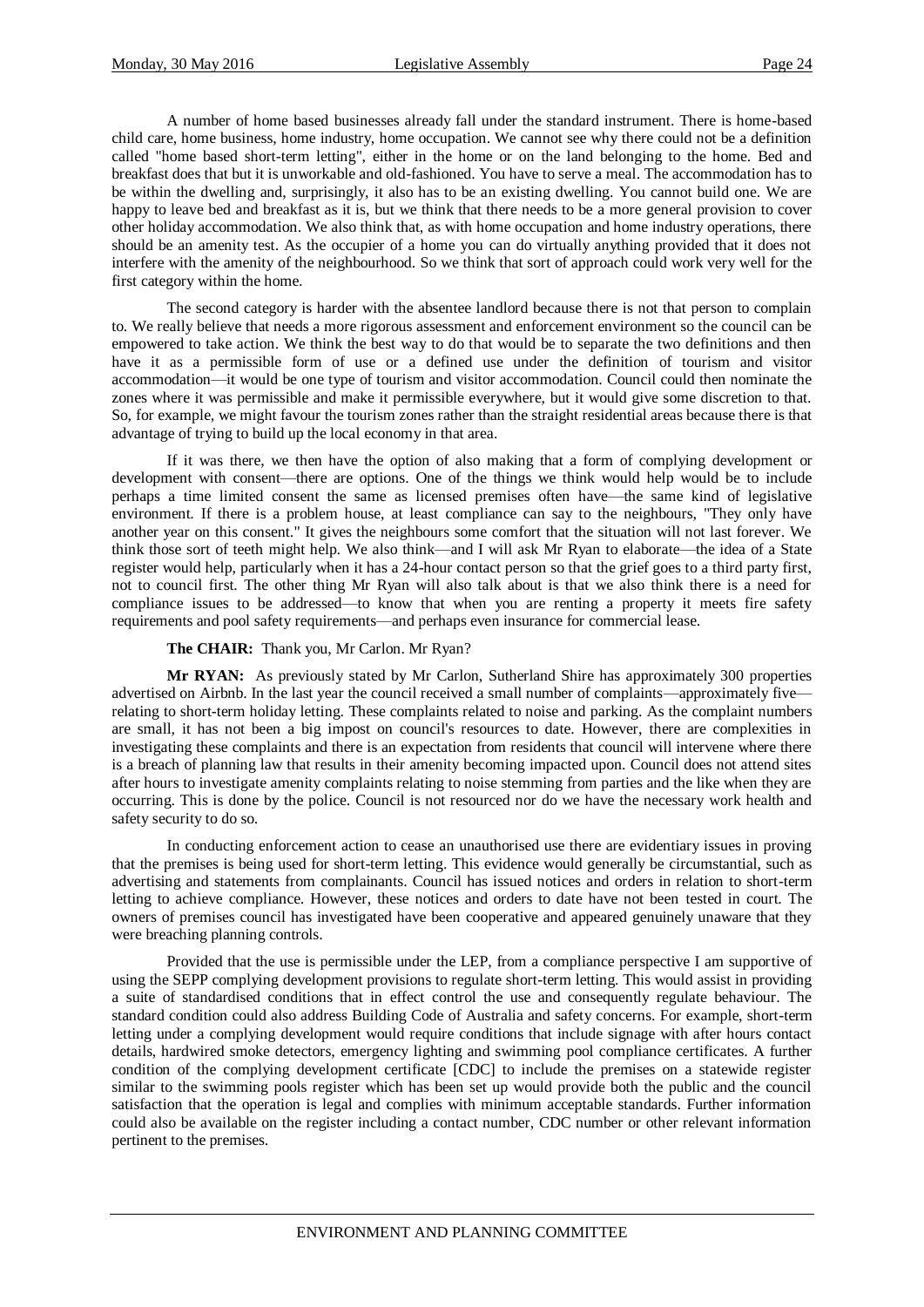**The CHAIR:** Mr Carlon, can you provide the Committee with further information on that case in Forster in 2003?

**Mr CARLON:** I am happy to provide a copy later. It is kind of a little bit of folklore for me. I have not read that case for a long, long time, but it has been the foundation of our approach.

**The CHAIR:** Fair enough. Moving on, both of you talked about a standardised set of conditions. Are you looking at limiting the number of days—30, 60, 100 or whatever—as part of those conditions?

**Mr CARLON:** We think that is impractical from an enforcement point of view. Who monitors the number of days? Who do we believe? Is the neighbour counting? Is the landowner counting? We just think that is going to create fights about something we as local government have absolutely no control over knowing.

**The CHAIR:** Mr Ryan, how many complaints did you receive?

**Mr RYAN:** Five.

**The CHAIR:** And what was the nature of those complaints?

**Mr RYAN:** Noise and parking.

**The CHAIR:** So it is always those two issues. I open questions to other Committee members. Mr Chanthivong?

**Mr ANOULACK CHANTHIVONG:** Thank you for coming in, gentlemen. We have also had evidence from other local government areas as part of the Committee's hearings so far. Your low number of five is in keeping with other evidence we have heard. How does that stack up against your general complaints? Those who are in local government, for example, like I am, get complaints all the time about noisy neighbours, bad parking or trucks in the street. How does the figure of five compare with your general complaints that you get ordinarily?

**Mr RYAN:** We average about 4,500 complaints a year for building and development related issues.

**Mr ANOULACK CHANTHIVONG:** So in Sutherland you get 4,500 complaints around building and amenities and you are only getting five for short-term accommodation?

#### **Mr RYAN:** Correct.

**Mr CLARK:** I would suggest that in Shoalhaven holiday homes are a very minor area of complaint when you put them alongside things like barking dogs, building development et cetera. Council staff know which are the problematic properties. For places like Callala Bay and Hyams Beach you can ask the staff which ones are the most complained about—it tends to be the same ones. It is usually around how they are let out absentee owner, online platform and no contact. Quite often neighbours will try to manage things themselves by talking to the real estate agent or the owner, but if they do not even know who that is or they cannot reach them, they cannot manage it.

**The CHAIR:** From that last answer, I take it that your council does keep a record of all holiday homes in the local government area?

**Mr CLARK:** We do not, unfortunately. As I said, the figure of more than 4,000 came from some work our tourism manager did some years ago. It was basically just a search of all of the online platforms at the time and all of the real estate agent websites. The reality is we have a lot of holiday homes that are just let out amongst families and friends—through networks. But if you look at places in a city, you just need to look at the census data to get an idea of the flavour. If you look at places like Hyams Beach, Callala and further south, they can have anywhere up to 70 to 80 per cent of their dwellings vacant during winter. That gives you an indication that they are holiday homes of some description.

**The CHAIR:** Which residents receive your council's information brochure?

**Mr CLARK:** Shortly after we introduced the clause into our LEP back in 2006, we sent a guideline or a request for people to do the right thing. That went out through all local real estate agents and so on, but then one of the later pamphlets went out to all ratepayers with their annual rates notice.

**Mr ANOULACK CHANTHIVONG:** This follows on from my question. Mr Ryan, is it not a bit of a mismatch if you are only getting five complaints and you are suggesting maybe we do a standardised SEPP across this industry?

**Mr RYAN:** I think one of the problems with short-term letting is that complainants are very aware that the use is not permissible. Because they are aware of that, they want it pursued. I think the solution is there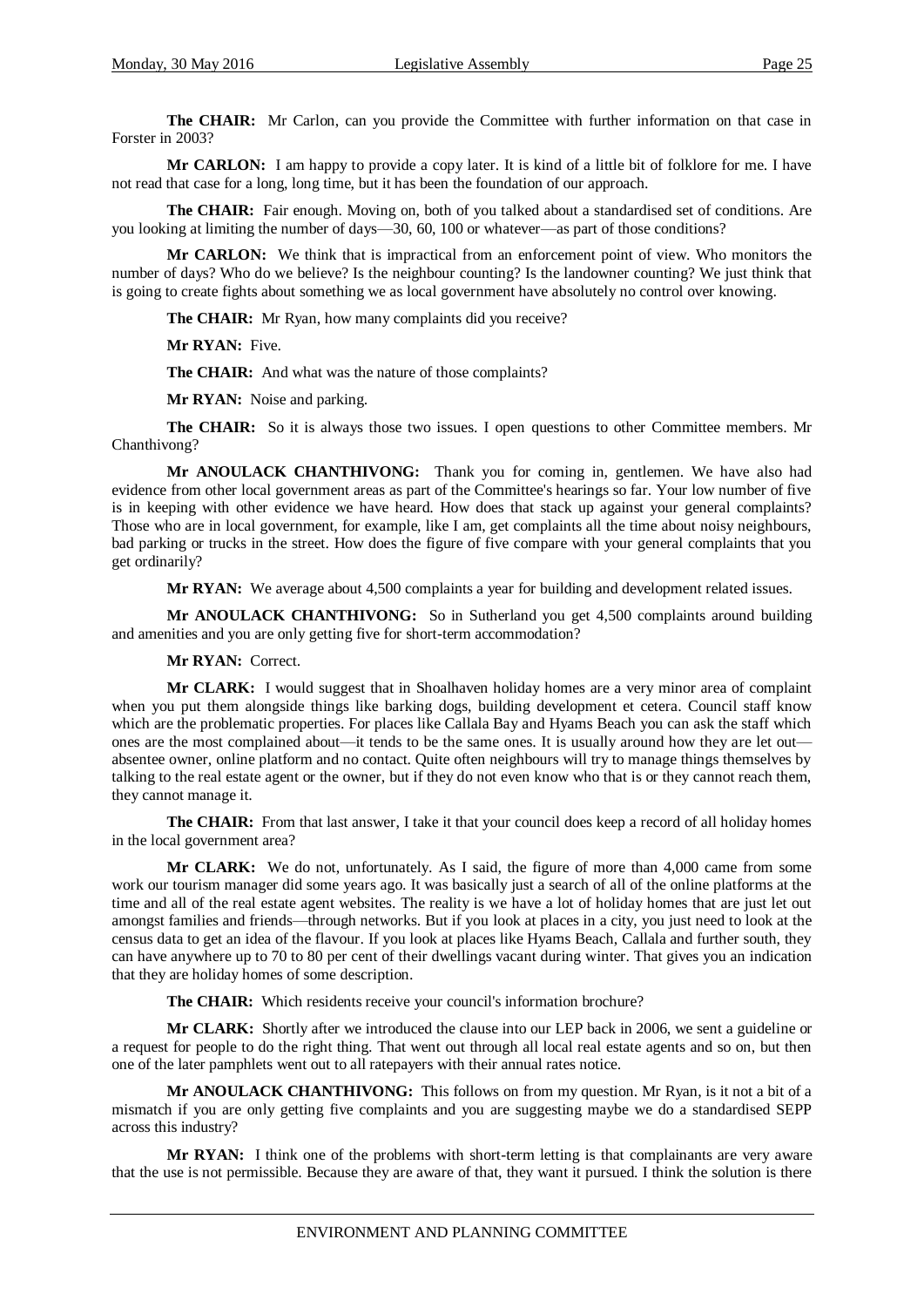through the complying development and starting up a register. It does not appear to be a huge cost for the owner of the short-term letting.

**Mr ANOULACK CHANTHIVONG:** So if we go down the path of a SEPP and then permissible use and compliance, does that not bring enforcement back to the council as well? For five complaints I just wonder whether that is worth the resources of the organisation—and that is across all local government areas.

**Mr RYAN:** The SEPP, with all the complying development, can be resourced by the private industry as well through the certification process and then just because we regulate it does not mean we are going to get more complaints about it.

#### **Mr ANOULACK CHANTHIVONG:** That is right.

**Mr JAMIE PARKER:** It is really interesting, is it not, looking at the different impacts in different areas? Obviously I am more inner-city focused and then you have the holiday letting traditional environment and we do need to have a balance between all those different areas. In my mind—and most people in the community have been exposed to this for some time—developing a generic or template amendment to the template LEP would allow for some kind of complying development certificate or some other approach to manage this and complying is probably a good way forward—16 councils have already done it, including Shoalhaven council, so giving some direction is probably a good idea.

I will ask you, Mr Ryan, about the compliance issue. Obviously people feel a real sense of injustice, even if there are only five of them, when they say, "Well, you know that the building next-door is not permissible. You know that, I know that. I am complaining about it. How can they break the law whereas I do a little dormer window and I cannot get approval or I have to paint my wall blue instead of what I want to paint it but that person can have a commercial activity in a residential zone. That is wrong." If I came to you and said, "That property next-door is paying residential rates for a commercial business. They are annoying me with noise. It is not permissible. What are you going to do about that impermissibility?" What does a council staff person do in that situation?

**Mr RYAN:** In a lot of these instances where people complain about next-door neighbours they will bring you the evidence. They are online, downloading information. The people we have dealt with have been very compliant. We have issued notices and they have complied by taking those properties off the market. That is not to say they are not going to be back on the market in a year's time.

**Mr JAMIE PARKER:** These are notices like Leichhardt Municipal Council similarly had with the \$1.1 million fine for not complying, that kind of thing?

**Mr RYAN:** All that sort of stuff.

**Mr JAMIE PARKER:** You mentioned before that it has not been tested; no-one has actually tried to test those notices?

**Mr RYAN:** That is right. No-one has taken them on.

**Mr GEOFF PROVEST:** I am a great one for no overregulation but I am also a great one for recognising the rights of individuals. If we make this too hard councils are not going to have the resources to investigate—pure and simple. I have made this comment before with respect to illegal brothels where there are probably only a handful in most areas yet they are really hard to deal with. I am getting the overall picture from both councils that you are pretty happy with what you have put in place to keep the traditional people in your area happy while also fostering and recognising that level of business operation within your area. Is that too simplistic a view?

**Mr CLARK:** No, certainly from Shoalhaven's perspective, I think you saw where we are at. From our perspective overregulation is not the answer. If I could take you to all the things that councils are now having to regulate, we are finding it increasingly difficult, particularly down in the Shoalhaven, to get appropriately trained staff to look at regulation of swimming pools or regulation of on-site effluent disposal systems. Things that councils now have to regulate are quite long and varied. We struggled to get particularly building inspectors, who traditionally do this type of work. We cannot get them for love nor money basically. If we have to regulate something else using that same group of staff it will be very difficult.

In terms of the approach that we currently have, it is certainly moving in the right direction. It is saying, from our perspective, the use is permissible without consent unless you impact on the neighbourhood amenity. If you impact on the neighbourhood amenity, then the council may step in. I think the biggest issue that we have is the inconsistency of approaches or the lack of an approach in terms of some councils. Every time there is a court case on this issue we get calls saying, "Well, is it permissible or prohibited in Shoalhaven?" We keep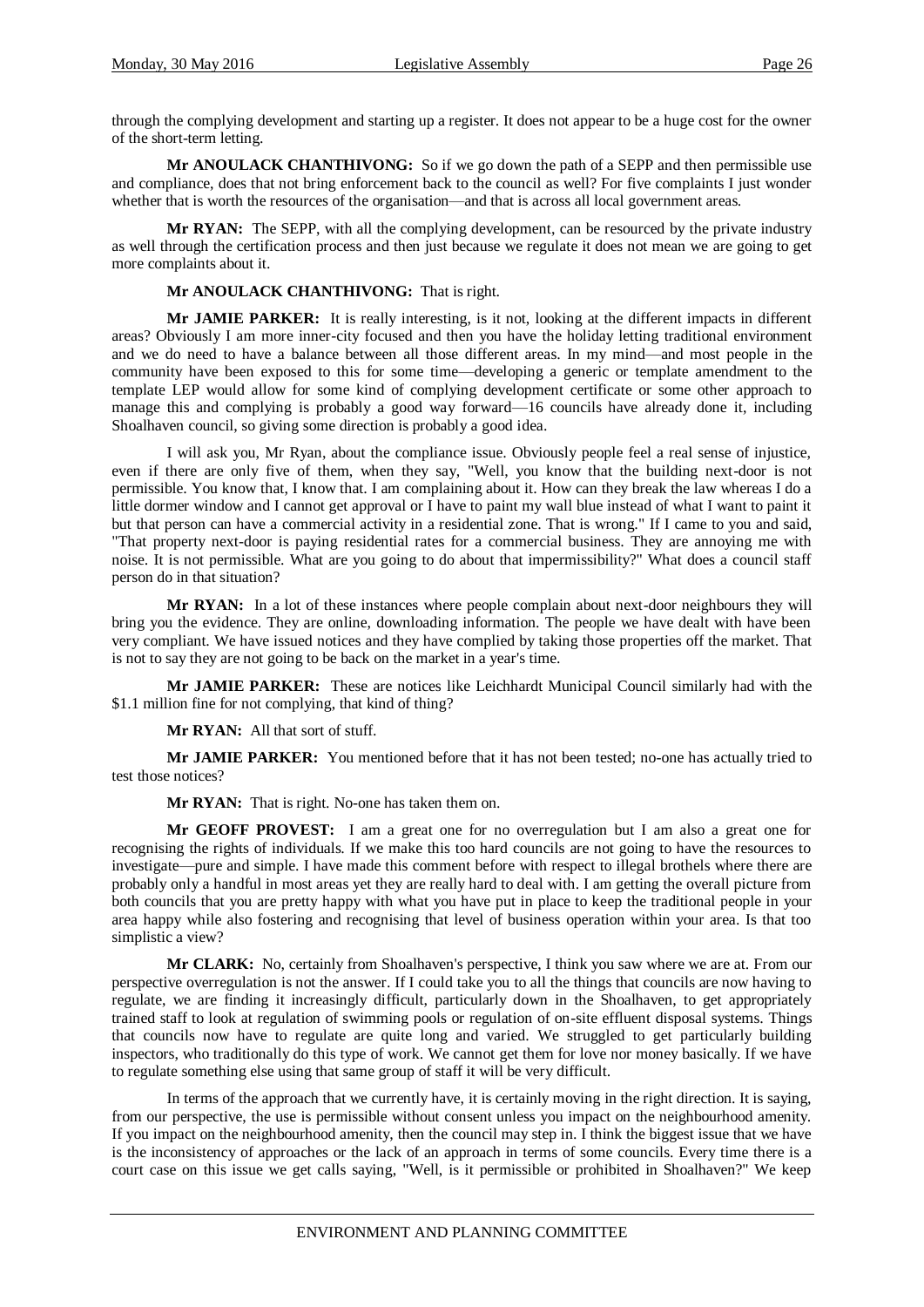saying, "No, it has always been permissible in Shoalhaven as far back as 2006". At the moment we just have this mosaic of approaches across New South Wales. That is perhaps the biggest issue I see with councils. We are all doing it differently.

**Mr GEOFF PROVEST:** But you are happy in Shoalhaven with the way it is heading?

**Mr CLARK:** We are certainly happy in that we do not want to step in and regulate those four plus thousand holiday homes. But what we obviously do need to do to be able to assist our residents is regulate or step in to those problematic houses that become an ongoing problem. At the moment we have that clause in our LEP. It is largely yet to be tested. We have only had it in place for two years now. I guess if anything it is more at this point a threat than a reality. We have obviously written a number of letters to the individual saying, "We have had complaints. If these continue or there is a pattern then obviously we may step in and require you to get development consent." So in short, do the right thing and things are okay. Do the wrong thing and we step in.

**Mr CARLON:** Sutherland's position too is that it does not want any more work than it has. I think that is fair. At the same time I do not like to have to turn a blind eye every time I go on to Stayz to 300 properties that do not have consent or cannot get consent. It is very grey at the moment. We only take enforcement action on the basis of complaint. I get why we do that and it makes sense but it still seems a pretty poor approach and I do think some common ground rules make a lot of sense. If we had a major accident on one of these—a balcony collapse or a drowning in a pool—I had not thought about it before until Mr Ryan mentioned it but even liability insurance probably would not hold up.

**The CHAIR:** It does not.

**Mr CARLON:** And being a regular user of South Coast B & Bs I had never thought of that before. I do think we need something and from council's perspective, it is very, very muddy water.

**The CHAIR:** And that is the purpose for holding this inquiry.

**Mr JAMIE PARKER:** We should clarify for the record that it holds up if the use is permissible.

**The CHAIR:** Yes, it does.

**Mr JAMIE PARKER:** We do not want to verbal the insurance industry.

**The CHAIR:** Mr Ryan, did you want to add anything to that?

**Mr RYAN:** No, thank you.

**The CHAIR:** Mr Clark, in this document you talk about the holiday rental code of conduct. Do they get a copy of this and the code of conduct as well?

**Mr CLARK:** No, when that was sent out, that was basically a DL flyer that went out with everyone's rate notices so it very much encourages them to go online to that code of conduct.

**The CHAIR:** To read it.

**Mr CLARK:** Because at that point in time the Department of Planning was certainly promoting—

**The CHAIR:** Encouraging—

**Mr CLARK:** —that code of conduct as a way forward, so council did the right thing and said, "We want you all to do the right thing. It is an important sector of our tourism economy. There is this new code of conduct. Think about ensuring that you comply with it."

**The CHAIR:** What is council's experience with the code of conduct?

**Mr CLARK:** To be honest with you, I really do not know how much use it has had in our area. Realistically, the stuff that council had already been doing in that space had already been happening. The code of conduct stuff came in some years later. Basically, I do not know how many of our operators, real estate agents, obviously passed the point of "Here it is"; that is probably where it started and ended.

**The CHAIR:** Did you want to add to that?

**Mr CARLON:** No.

**The CHAIR:** Mr Clark, you talked about Kiama council and them doing things in a similar way. Is that the case?

**Mr CLARK:** Essentially, Kiama's new standard LEP instrument came into force before ours.

**The CHAIR:** They are not amalgamating, Jamie, just to let you know.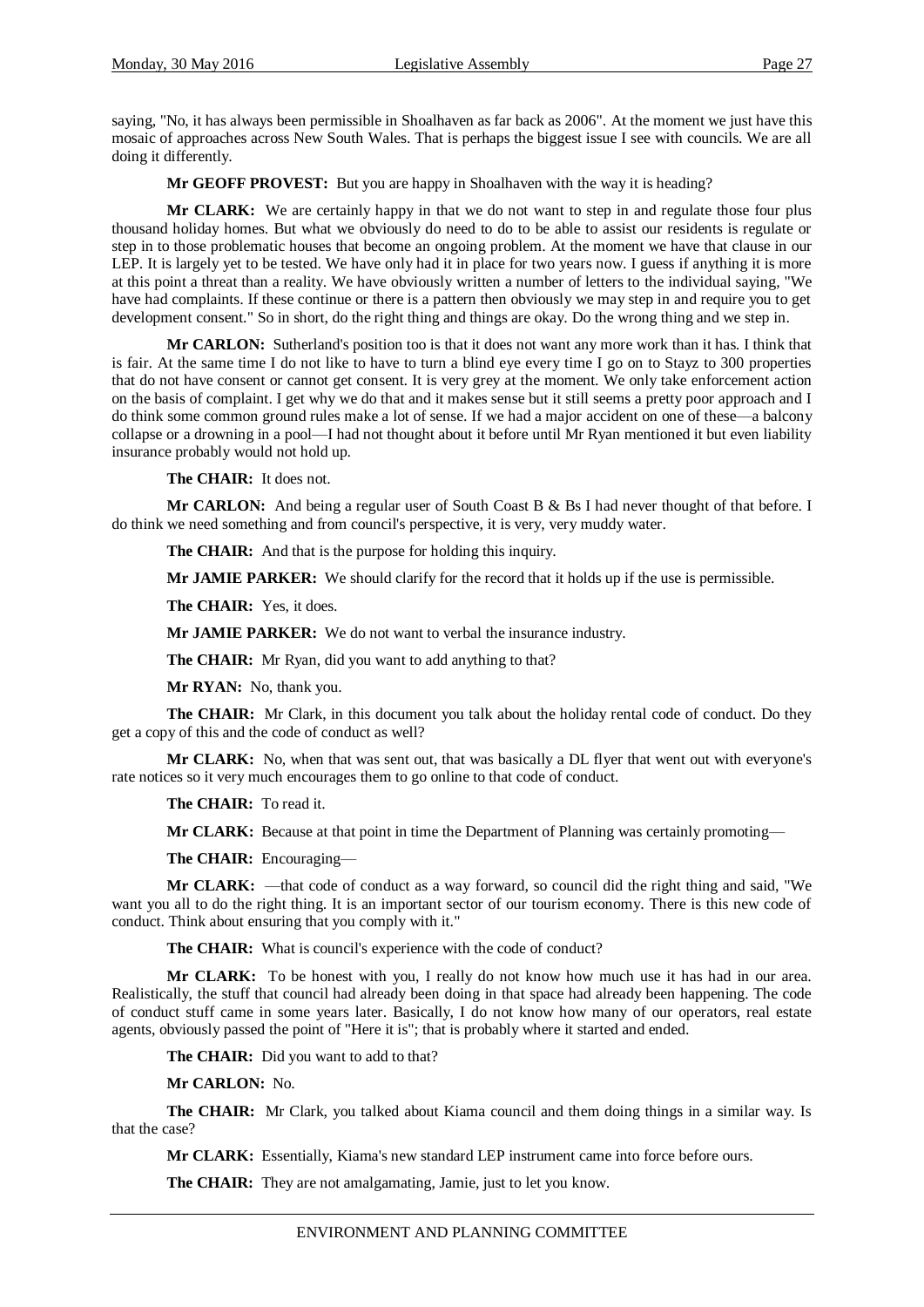**Mr JAMIE PARKER:** Everyone keeps talking about amalgamations now.

**The CHAIR:** Sorry, Mr Clark.

**Mr CLARK:** I could have said something about that too.

**Mr GEOFF PROVEST:** I am sure you could.

**Mr ANOULACK CHANTHIVONG:** Please do.

**The CHAIR:** Order!

**Mr CLARK:** From our point of view, they had already gone another step down the path than we had. They had a standard clause in their LEP which basically enabled the use to continue without consent, which was council's basis, but then went a step further, which basically said, "unless you impact on the amenity of the neighbourhood". Our council was saying "That's an improvement on the clause that we had from 2006. Let's go with that." I think it really gives that belts and braces approach; that we do not want to step in and regulate everything but if that problematic house is there, we have something that is legally enshrined that gives us the ability to step in. That was the strength of Kiama's approach.

**Mr ANOULACK CHANTHIVONG:** I ask Mr Carlon and Mr Ryan: you said you had 300 properties, did they register that with the council or is it a web search?

**Mr CARLON:** That was me counting the website.

**Mr ANOULACK CHANTHIVONG:** You do not have a registration process?

**Mr CARLON:** There is none.

**Mr JAMIE PARKER:** Mr Clark, the mechanism that engages the need for development consent, at the moment it is complying and if it impacts on residential amenity you said that the compliance staff know the problem properties. What is the mechanism to go to the next step? From a procedural perspective how would you make that decision, what is the threshold?

**Mr CLARK:** At this point in time we have not been required to test that clause. Essentially you have to go to the wording of the clause. Basically it says development consent is not required for the use of residential accommodation for the purposes of tourism visitor accommodation except backpacker accommodation or bed and breakfast accommodation if the use is only short-term and does not interfere generally with the amenity of the neighbourhood in any way, including by noise or traffic generation. From our perspective there are some words that relate to type of complaint, number of complaints and the ongoing nature of the complaint. Staff would form an objective opinion based against that clause that in that case that premises are having an ongoing impact on the amenity of the neighbourhood and we have a strong case to require it to obtain development consent.

The development control plan is somewhat of a guiding document as well. It only kicks in when you need development consent. It puts some numbers around you should only have X amount of car parks on site, you should keep noise to a minimum after such and such hours, signage, garbage bins, etcetera. If they are regularly stepping outside that development control plan we would argue that they are impacting on the amenity and we would potentially step in and say you now need to obtain development consent. At this point we have not had it tested. I am not sure Kiama have had it tested either.

**Mr JAMIE PARKER:** Sutherland shire said if it was to be compliant there may be a requirement with regard to hard wire fire alarms, evacuation procedures and so on. It is probably not so much for the holiday house on a big block of land. You do not have any requirements for short-term letting accommodation to have any of those measures?

**Mr CLARK:** Essentially the clause enables it to continue to be used as a dwelling. If it is operating as originally approved under the development consent we do not have the ability to step in and say because you are renting this out now for short periods of time you have to put fire alarms in. There is an area where you have different pieces of legislation crossing over. In council's submission we referred to the regulation of swimming pools. Certainly there is a legislative challenge there in terms of councils now to regulate those. We have to ensure they are safe and in good functioning order. Again, there is a crossover: Are we doing that for all these rental properties? We are not at present because they are considered to be dwellings.

**The CHAIR:** Mr Clark, you mentioned the local environmental plan [LEP] refers to a maximum period of 45 consecutive days in any 12-month period. How do you monitor that?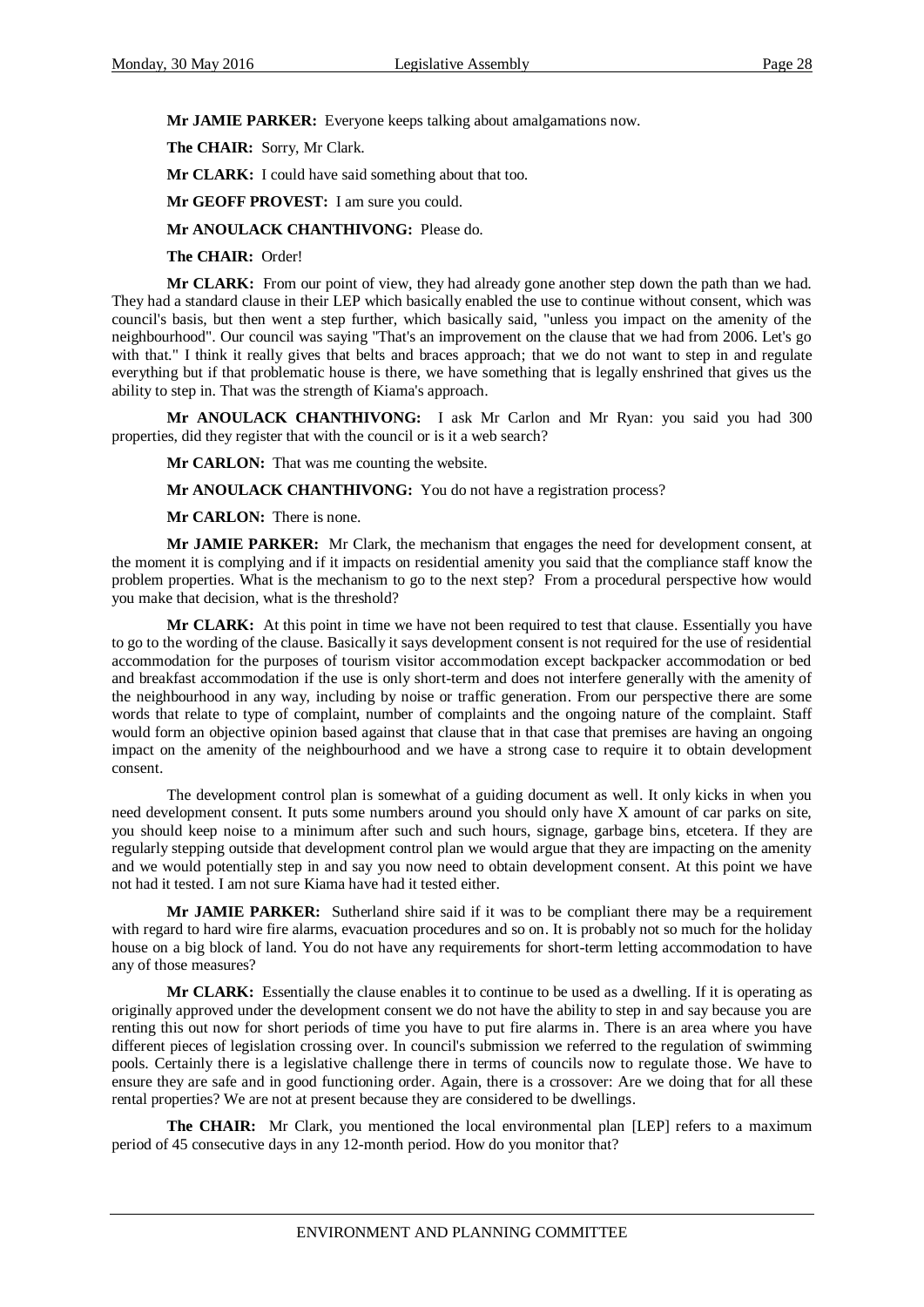**Mr CLARK:** This was a standard LEP instrument approach that was a set of words we were given by the Department of Planning. It was: Here is our clause, take it and use it. It is largely untested as well. Again we would look at complaints. From our point of view it is hard. Who keeps the record? Does the neighbour keep the record or does the council keep the record? It was intended by the Department of Planning as a mechanism to say: You cannot have it open ended, you need something so you can step in if you have to, let's put something in there.

**The CHAIR:** We heard from Sutherland of the number of complaints. What are your numbers? I don't think you gave us any.

**Mr CLARK:** I did not. I tried to do a search, but it crosses those different platforms. We are not being flooded by complaints. It would be one of our lower complaint areas compared to others. When you look at it in terms of 4,000 plus dwellings, I suggest we are getting less than 10 per cent of that number of complaints. It is a handful of houses in the dominant holiday home areas that you can pinpoint and say we have ongoing issues with them.

#### **Mr ANOULACK CHANTHIVONG:** You have repeat offenders?

**Mr CLARK:** It is usually absentee owners with an online presence that are problematic. It is not the ones rented out through the local real estate agent because largely the neighbour knows it is the real estate agent down the road letting it out. If I had a problem last night I am going in first thing tomorrow morning to get it sorted out. If there is only an online presence you cannot reach the person, all you have is an email address or website.

**The CHAIR:** What is your complaint mechanism? If someone complains to you what do you do?

**Mr CLARK:** Council has to manage complaints in accordance with existing legislation, basically noise complaints. That is usually a phone call or written complaints. We will take logged calls, for example. As Sutherland council said, we do not send staff out to investigate. We went through an interesting episode with these functions where there was some kicking around of: Let's send council staff out to shut them down if they are operating past their point of operation. But our staff are not trained or qualified to do that. They are not allowed to shut things down.

**The CHAIR:** Or be on roster if it is midnight

**Mr CLARK:** We have 4,500 square kilometres and 120 kilometres of coast with two rangers who operate on weekends to cover the whole of the city. That includes dog attacks through to their normal compliance range of activities. It is usually based upon written complaints, phone calls and emails. Usually we will send out a letter to someone reminding them we have the clause and if they impact on the amenity then council can step in. The more problematic ones, not that we have to do it often, we can issue noise abatement orders if there is an ongoing pattern of noise interference. Other issues of amenity are managed by local police. They are somewhat over worked but they are the first point if it is two o'clock in the morning, people ring the police

**The CHAIR:** Thank you for joining us, Mr Ryan, Mr Carlon and Mr Clark. We may wish to send you additional questions in writing, any reply will form part of your evidence and be published. Would you be happy to answer any additional questions?

**Mr RYAN:** Yes. **Mr CARLON:** Yes. **Mr CLARK:** Yes.

**(The witnesses withdrew.)**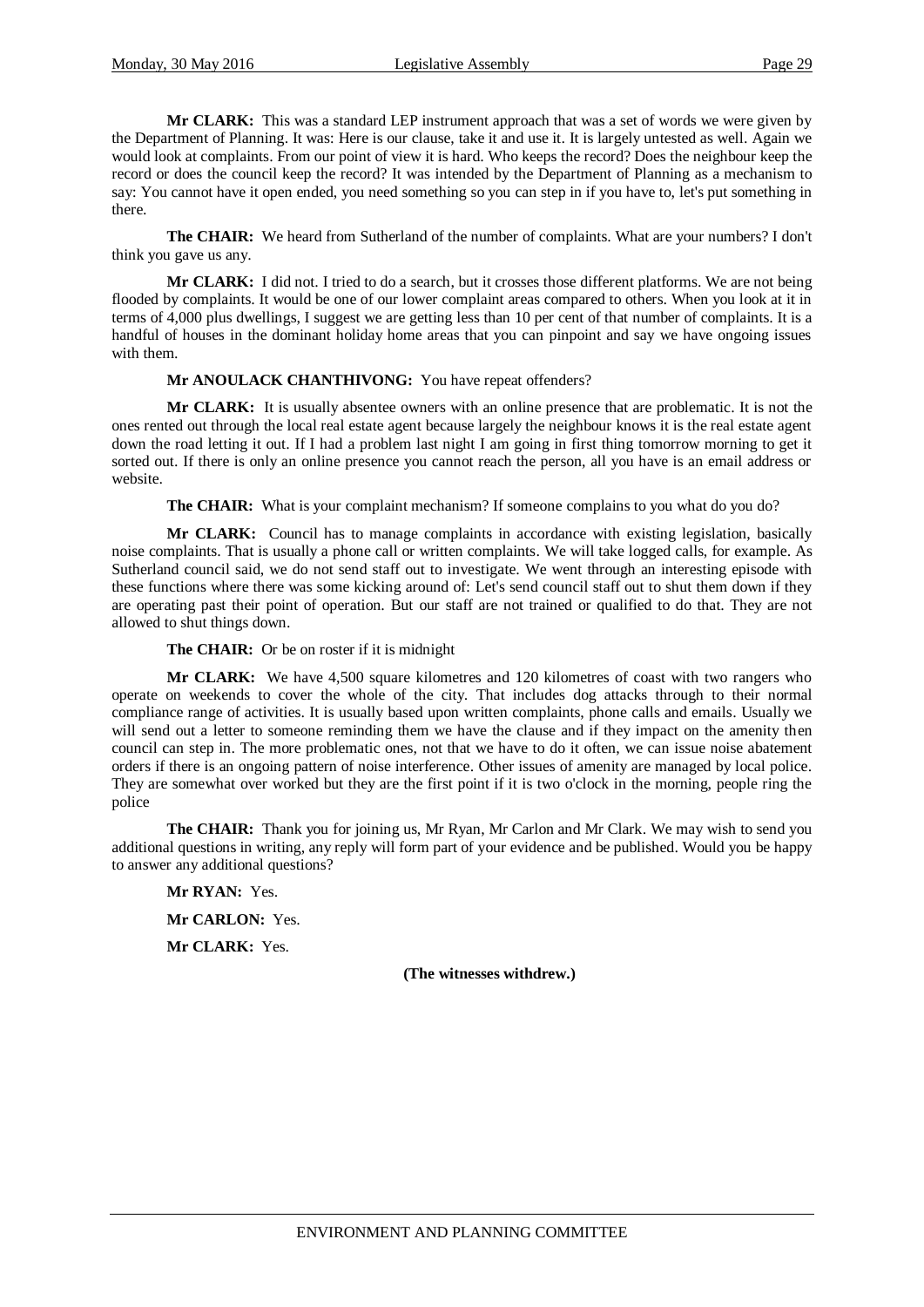#### **JODIE WILLMER, Co-founder, Guest Ready, affirmed and examined**

**The CHAIR:** Thank you for appearing before the Committee today. Do you have any questions about the information sent to you or the process today?

**Ms WILLMER:** No.

**The CHAIR:** Would you like to make a brief opening statement?

**Ms WILLMER:** I thank the Committee for the opportunity to participate in these proceedings. My background is in the tourism industry. I have been involved in accreditation standards, legislative reform, and working with small- to medium-sized tourism businesses, major attractions, accommodation providers, and tour operators. I now also coach, train and support Airbnb hosts to be responsible, and I work with a number of micro enterprises that provide services to hosts, including cleaners, check-in services, concierges, and a range of other micro businesses. I also do strategic planning, governance and risk assessment in the not-for-profit sector.

I have a number of different strings to my bow, but I am here in my capacity as an Airbnb guest and host. I and my partner Robert have travelled extensively around the world and have had fantastic experiences. We are also Airbnb hosts in Melbourne, Victoria. As a result of the knowledge and expertise that we have built up and learnt we are now coaching, training and supporting other hosts to do that very well. I am also a coconvenor of the Melbourne Finest Hosts group, which is a host-led community of about 2,800 in Melbourne. We regularly hold meet-up events, networking activities and educational seminars.

**The CHAIR:** Can you provide the Committee with further information about your organisation and its business model?

**Ms WILLMER:** When we met my partner and I considered whether we would move in together or stay in my apartment. We were vacillating and trying to work out what would work best for us. A friend was hosting through Airbnb at the time and we had been guests. I had also hosted a number of guests from regional Victoria who were students working in hospitals or on placements. I was familiar with hosting guests and I enjoyed the experience, so we decided to list our apartment on Airbnb. We wanted to put my tourism background and my partner's great project management skills together to provide a terrific experience for our guests. We developed a house manual and ensured it was prepared and ready to meet their needs. We put ourselves in our guests' shoes and thought about what we would like.

As a result, a number of friends and family members started asking us for advice and tips about how they could do the same. Typically, the people approaching us were travelling for work and considering renting their homes on a short-term basis. There were family members in different circumstances who were thinking of ways to earn additional income. I had also just finished working as the chief executive officer of a not-for-profit organisation. We decided to put our skills to good use and we started Guest Ready.

**Mr MARK TAYLOR:** What advice do you give your contacts, clients or hosts about insurance policies?

**Ms WILLMER:** That is a terrific question. When we started hosting in January 2014 we struggled to find an appropriate insurance policy. At that stage, the host guarantee was not necessarily available in Australia to the degree that it is now through Airbnb. We contacted an existing company that does short-term holiday insurance to check that we had the appropriate public liability policy. Through the coaching work we do we found there were permutations and combinations of different circumstances that were not necessarily covered by existing policies. We worked with an insurer in Western Australia to develop a program to ensure there was appropriate insurance for hosts who live with their guests above and beyond what is available through the Airbnb platform. That \$20 million public liability insurance policy is now available nationally for people who host in their home.

**Mr MARK TAYLOR:** I asked a witness earlier about the web-based feedback system and ensuring quality and safety, and a couple of suggestions were made. What is your experience and what do you suggest?

**Ms WILLMER:** It is a terrific way to keep people honest and accountable—both the hosts and the guests. The people we coach directly encourage their guests to provide verbal and online feedback. We find there is a big conversion from the people who stay to the number of reviews that they leave. The great thing about the two-way review platform is that they can also get private feedback. For example, if there is a small maintenance issue, the guests can let the hosts know and they can deal with it. It also works the opposite way. If the behaviour or conduct of a guest does not meet expectations, we encourage hosts to communicate that clearly and to explain the ways people can improve for the future. We like to encourage people to be diplomatic and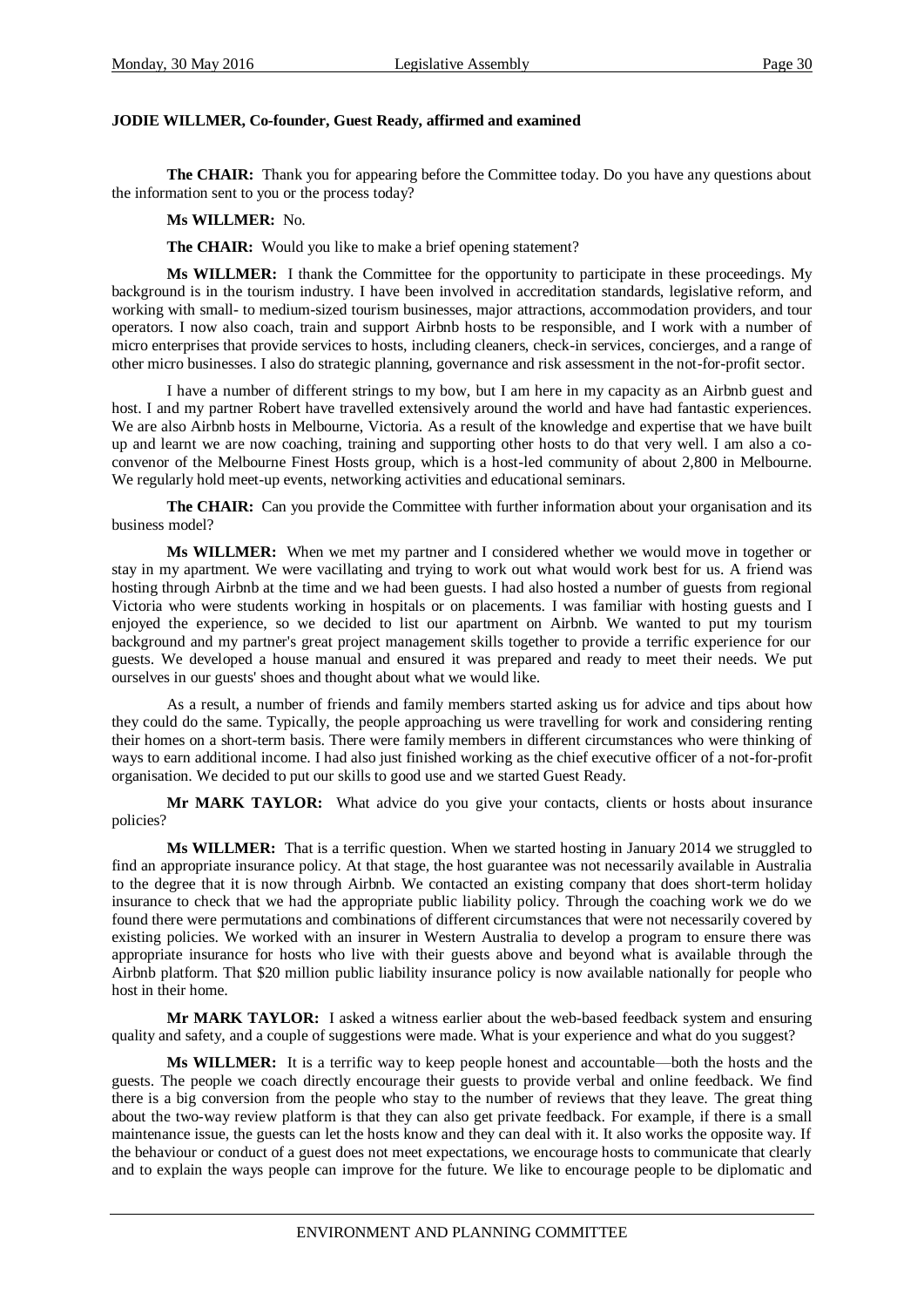fair. There have been many problems with some of the online review platforms like TripAdvisor, which is a one-way street. Sometimes the reviews provided by guests or visitors are not fair or balanced. That is what we enjoy about the Airbnb platform where both the host and the guest can review each other.

**The CHAIR:** What is your understanding of the Holiday Rental Code of Conduct?

**Ms WILLMER:** It is an industry code that has been developed in conjunction with a number of players around Australia who provide online platforms for holiday rental businesses. It is a well-thought-out, comprehensive document. However, it does not necessarily fit the experiences of home hosts; it is not a onesize-fits-all approach.

**The CHAIR:** What improvements could be made to the code?

**Ms WILLMER:** First, hosts should be informed that it exists. It was interesting to hear what previous witnesses said about the ways in which they are trying to educate ratepayers about the existence of the code. We must be innovative about the ways in which we engage with people. For example, one of the key improvements that could be made would be to provide a series of webinars that people could consume in their own time anywhere, regardless of their location. The code requires hosts to provide a printout in their house manual and any owners' corporation rules. To be frank, having been a guest I know that it is a lot of paper that no-one really reads. We advocate very clear, succinct house rules that are easy for people to understand, especially if they speak different languages. I think the more we can do to communicate clearly and succinctly, the better outcomes we will have about people understanding what is expected of them as both the host and the guest.

**Mr ANOULACK CHANTHIVONG:** You mentioned a \$20 million public liability cover. How many claims by your clients have actually been made under that policy?

**Ms WILLMER:** No claims to our knowledge. This program was only really launched in Melbourne in January of this year so it is relatively new. But there are other accommodation rental insurances that already exist in the marketplace. But again through our experience of coaching with Airbnb hosts there have been no incidents or accidents. We actually developed a hosting toolkit to help hosts develop a maintenance schedule of the things that need to be done to make sure that their place is safe and appropriate for guests, and to our knowledge of the more than 80 people we have coached and trained there have been no incidents or accidents.

**Mr ANOULACK CHANTHIVONG:** How many of your clients or customers actually take out that policy?

**Ms WILLMER:** This new policy that is available?

**Mr ANOULACK CHANTHIVONG:** Yes, this \$20 million cover policy.

**Ms WILLMER:** All of them. Particularly when we talk with people about really fundamentally helping them understand the new ways that people want to travel, and the sort of experiences that they are looking for, it is really about getting to know a local. And even people who are travelling or absent landlords, as was described before, you can still have a very authentic connection with people, but it is important that people understand that they have got appropriate coverage.

**Mr GEOFF PROVEST:** Do you offer your hosts guidance in dealing with local government authorities? I am a big believer in not over-regulating the industry to make it as simplistic as possible. At the moment each council is dealing with it in a different way.

**Ms WILLMER:** That is correct. If I may step back, in my previous roles in tourism I started a workshop called Starting up in Tourism, which was designed to help people understand their obligations and to navigate through the bureaucracy of different types of permits and licences. Rob, my business partner, and I firmly believe that people need to make every effort to understand what are the local laws and regulations. Unfortunately it is not helped by the minefield of contradictory information or even misinformation. We did some audits of some council websites, and if you think about things again from the point of view of a host who wants to do the right thing and understand their local bylaws or regulations, often when they use search words like "short-term rentals", "holiday rentals" or "Airbnb" they often do not come up on the website to give you any relevant information.

**Mr JAMIE PARKER:** It is great to see entrepreneurs getting involved and filling in a space where it is needed. The Committee is trying to harmonise the situation across the State, but allow flexibility for individual local governments. Will you tell us a little more about the San Francisco issue where a register has been introduced?

**Ms WILLMER:** Yes.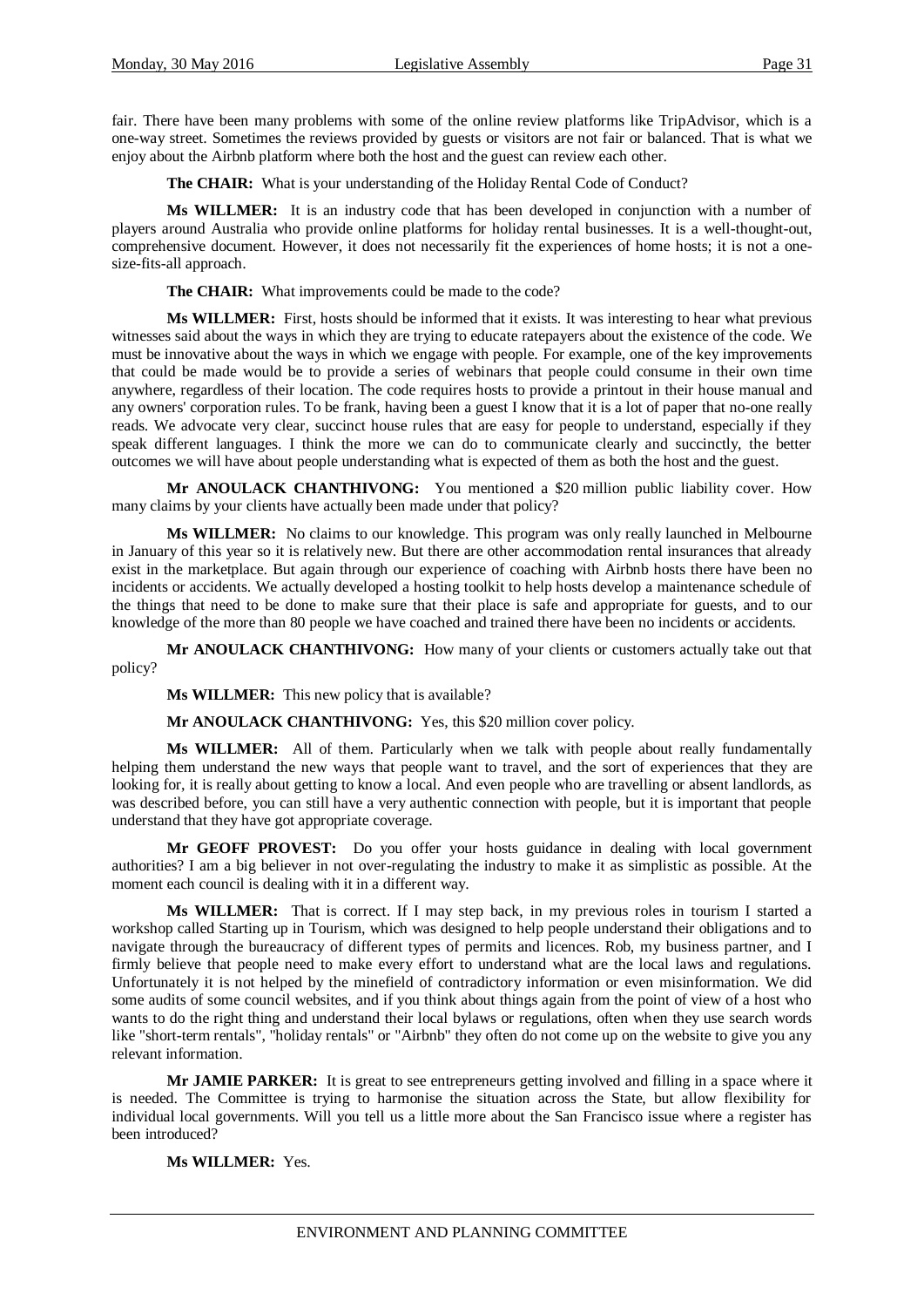**Mr JAMIE PARKER:** What has troubled me is the issue of permissibility. How do we ensure that there can be an enforcement and a regulatory arrangement that does not basically impose on police, courts and councils? A suggestion is that before a host can advertise, they need to confirm to the advertiser, an online portal or whatever body, that they are compliant in terms of land use permissibility. Do you think that would be a problem? Will you give the Committee some comments on that and a run-down on the San Francisco feedback?

**Ms WILLMER:** With regard to people who are listing on the platforms to nominate or indicate if they are aware of the local laws and bylaws, that is already the case. On Airbnb, for example, the terms and conditions actually highlight to hosts that they also need to be responsible and be aware of any taxation laws that are pertinent to them. I think part of the issue is because it is not clear to people, particularly around the use of dwellings in different jurisdictions. Remembering as well not only are people travelling to different destinations but sometimes hosts or owners might have dwellings in multiple locations in different jurisdictions. I think it would go a long way to having very clear State-based regulation or clarity about what is expected so that people can understand and consume that information with confidence.

With regards to San Francisco, Rob, my partner, and I went to San Francisco to the Airbnb open in November 2014. We actually made contact with Peter Kwan who is the Chair of the Home Sharers of San Francisco. Peter is actually from Sydney originally but is now living in San Francisco. We have been in touch with him and many other hosts through this period of time where the Prop F and other new regulations have been introduced. I have to say, if we are in an era of constrained resources of governments and local councils the system that San Francisco has developed is unwieldy. It is difficult to complete the information. It is not a seamless online platform, for example, for a host to be able to register and comply. It is also difficult to enforce. One of the problems about it is also the number of days that people can rent out their property. Again how can that be enforced? Who is responsible for monitoring it? At the end of the day what value does that add? I would certainly caution not going down that route of San Francisco.

Some good examples in Australia of some standout changes that have been made in a State-based way, I think, are some recent amendments in Victoria to the Owners Corporations Act that provides for a three strikes and you are out policy for hosts who may not be doing the right thing. That provides some protection for neighbours and owners corporations. It is also with an independent mediator through the Victorian Civil and Administrative Tribunal, and a penalty of \$2,000. So that is a simple and clear way for people to have an avenue if they are unhappy with the conduct. Just recently South Australia made some clarification of its planning laws that helps make it clearer and easier for people to do short-term accommodation.

I think, just finishing on that, one of the things that Airbnb has pending is the introduction of neighbourhood tools that will enable neighbours to make complaints directly to Airbnb for them to take up with the owners or the home shares. Again I think that will be an effective way to actually connect people directly without burdening local government on trying to regulate or somehow monitor home-sharing.

**The CHAIR:** Earlier you briefly answered these questions, but you mentioned in your report the San Francisco model, and the rules around short-term holiday rentals in Victoria and Queensland. Will you expand on what San Francisco does differently compared with Victoria and Queensland, if possible?

**Ms WILLMER:** From my understanding about the new laws that have come into place in San Francisco it is really targeting people who do not live in the apartment or the house. So they are primarily trying to reduce the number of people who can have a whole of an apartment or house listing. They require people to actually register with the councils or with the city, they call it, by paying a fee. I think the problem about that is that it just creates a lot of bureaucracy and at the end of the day if we are trying to monitor and enhance quality guest experiences and also reduce any potential impacts on residents and neighbours, I cannot really see how that is achieving that outcome. It just seems to be quite a burden on both the city and individual hosts.

**The CHAIR:** You have mentioned what South Australia is doing, but what is Victoria and Queensland doing? Do you want to expand on that?

**Ms WILLMER:** I think Queensland has some good things in place to deal with sort of "bad actors" or people who are not managing their properties very well.

**The CHAIR:** Boarding houses and so forth?

**Ms WILLMER:** That is correct, but if we think back through time there has always been a range of different types of ways that people live and different types of legislation to protect vulnerable and disadvantaged people. I think the key here is about ways that we can provide opportunities for people to earn different forms of income. Certainly many of the hosts who we work with need that income to meet daily living costs. They might be self-employed or micro-entrepreneurs. I think there are definitely opportunities for State-based legislation that makes sense and that people can understand, that is not onerous and that is fair and reasonable and that is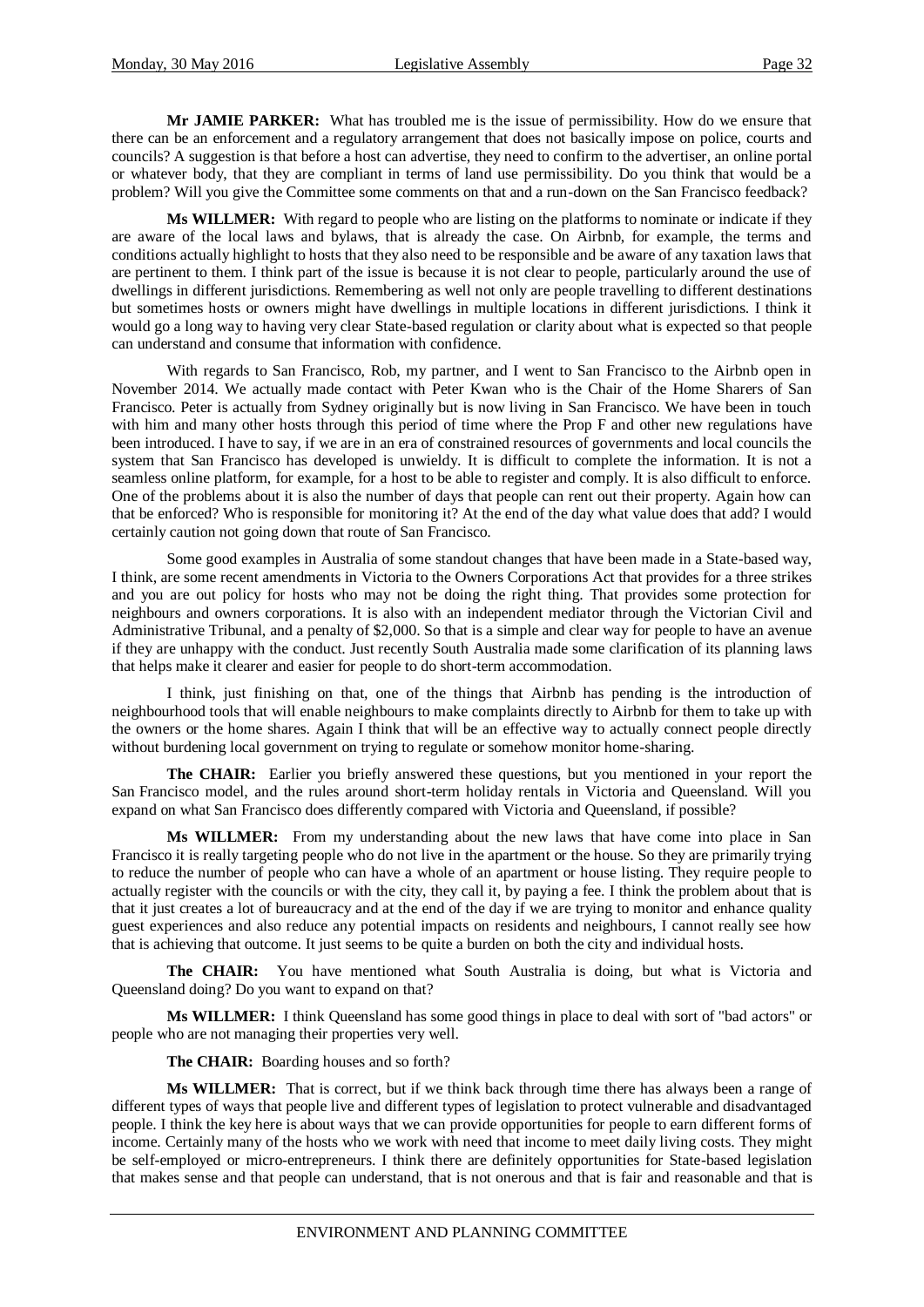not a one-size-fits-all approach. If there are people with multiple dwellings or running it as a commercial business they might need some other requirements.

**The CHAIR:** That leads me to my next question. You are reading my mind today. You talk about multiple dwellings and obviously excluding ones that are not their own place of residence. From my point of view that makes perfect sense and I think that is what a few people have gauged today. Do you want to expand on that point as well?

**Ms WILLMER:** Could you repeat the question, please?

**The CHAIR:** It is about the need to treat an owner-occupier who is renting out a room or a couple of rooms while still living at the dwelling differently from someone who has 100 properties.

**Ms WILLMER:** I would like to suggest there needs to be a differentiation even in a greater detail. For example, if someone lives in a house or an apartment and they have a spare room and guests are staying that is the typical sort of stay and that is the origin of Airbnb. The requirements on people in that situation should not be onerous and should enable people to be flexible and provide that sort of in-home hosting experience.

Some people have a dwelling or a residence that they do not live in. That is my situation. I have a two-bedroom apartment that I do not live in but we have a range of things in place to make sure that the guests are met on arrival. We have a fantastic house manual and we have emergency contact information of three different people. If I am not available today because I am at this hearing and our guests in Melbourne require something they have two other options of people who are confident, capable, knowledgeable and have keys and can act on my behalf. When people talk about one dwelling with an absent landlord I think there is definitely great things that people can put in place that protect the amenity for neighbours but also provide a quality guest experience.

Then a third category is people who have commercial businesses that are managing multiple dwellings, whether they own them or manage them on behalf of other people. I think that is a completely different kettle of fish. There are already existing frameworks through the Holiday Rental Code of Conduct that manage that very well. There are also regulatory requirements through taxation to make sure that people are doing the right thing. Again, there is no reason to overcomplicate it too much. There are already existing frameworks in place that I think work very well.

**Mr JAMIE PARKER:** This thing about stratas has been niggling at me. We have heard convincing evidence that turning residential dwellings into serviced apartments is very onerous on stratas because of the electricity, water and other costs. What do you say about the suggestion that people who use online portals to rent out accommodation are basically freeloading on the strata? The strata is providing all of the collective costs and is essentially subsidising those people to rent out apartments. Has anyone raised that with you, have you put your mind to it and do you think it is an issue?

**Ms WILLMER:** I do not think it is an issue, to be quite frank. The apartment that we have is in a residential building. The owners corporation rules actually specify that it can be used for short-term accommodation rental. As owners we cover all of the electricity and a proportion of the water anyway. Again, if people are using that apartment for normal residential purposes they may have friends and family coming to visit. That would ebb and flow over time. I cannot see how having it on a short-term portal like Airbnb or something else would increase the usage of those things. In my experience most of the people who have apartments have lived in the apartment themselves or they continue to do so and they want it to be a good experience for everyone.

The neighbours are also the people on the owners corporation and it is in their best interest to maintain goodwill and good relationships. I have also been a chair of an owners corporation. One thing that does concern me is the influence that some owners corporations have in trying to restrict short-term accommodation rental. Part of that is because they do not really quite understand it. I think that they are not impartial. That is where different frameworks like the new legislation in Victoria with changes to the Owners Corporation Act do not give owners corporations increased powers but provide an option for a sort of third party mediation.

**The CHAIR:** Thank you very much for that. We may wish to send you some additional questions in writing further down the track. Your replies will form part of your evidence and be published. Would you be happy to answer any additional questions at a later stage?

**Ms WILLMER:** Yes, I would.

**The CHAIR:** Thank you again for appearing today.

**(The witness withdrew.)**